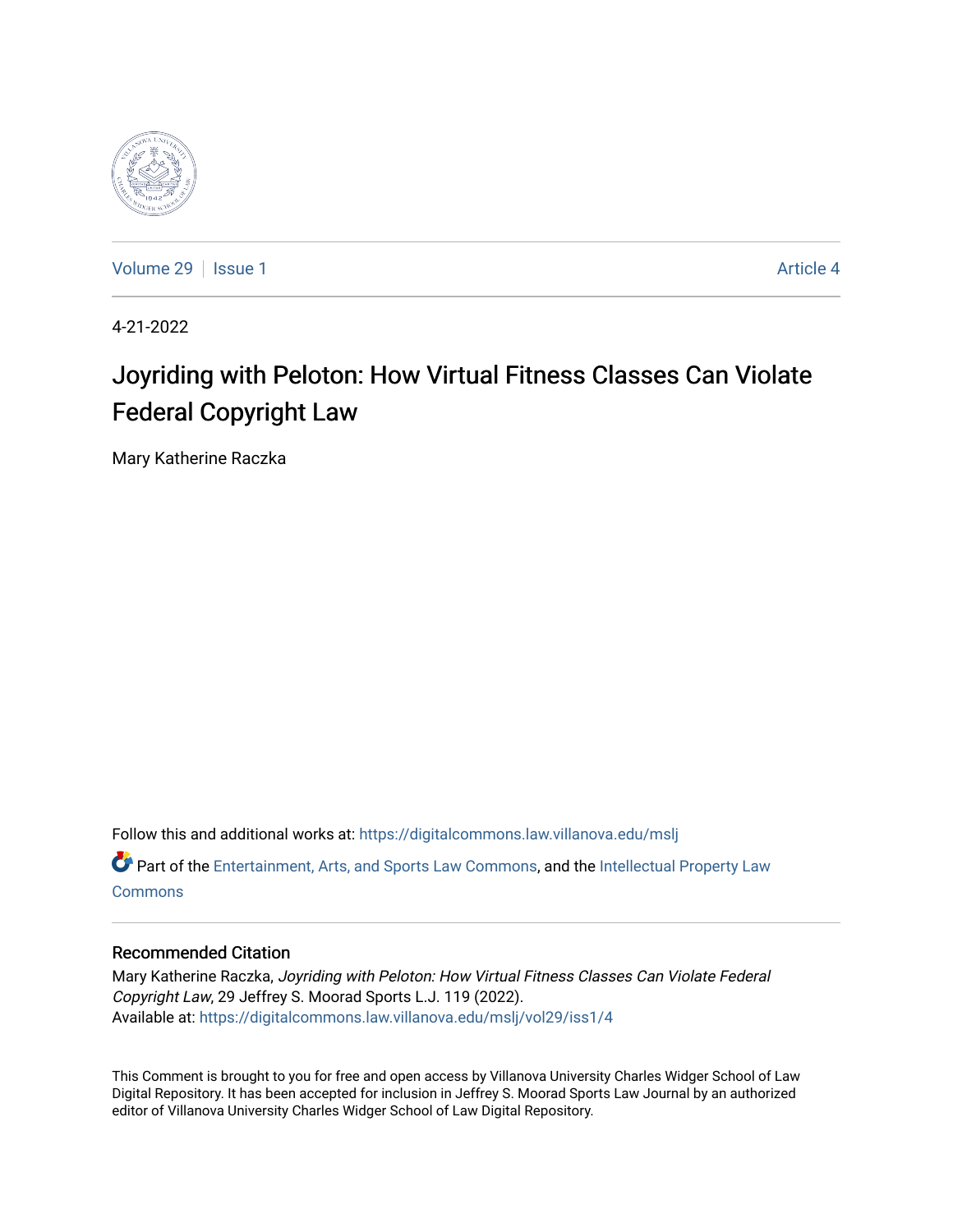# JOYRIDING WITH *PELOTON*: HOW VIRTUAL FITNESS CLASSES CAN VIOLATE FEDERAL COPYRIGHT LAW

# I. PRE-CLASS STRETCH: AN INTRODUCTION TO THE RISE OF VIRTURL FITNESS CLASSES

The COVID-19 pandemic altered almost every aspect of people's lives across the globe.1 In order to adapt to self-quarantining and state-wide stay-at-home orders, businesses found creative solutions to keep themselves afloat and to provide consumers with a sense of "normalcy" in their lives at home.2 One large-scale shift was from in-person activities—work, meetings, school—to a variety of virtual platforms.3 The exercise and fitness industry did exactly that—shifted workout classes from in-person, in-studio workouts to both "live," online, synchronous workout classes and pre-recorded, on-demand workout classes that users could download.4 Although online fitness classes were already available, their popularity grew dramatically in 2020.5 While the pandemic brought many changes and forced business to quickly adjust, copyright law was likely not on the forefront of many business owners' or workout instructors'

3. *See* Lara Fishbane & Adie Tomer, *As Classes Move Online During COVID-19, What are Disconnected Students to Do?*, BROOKINGS(Mar. 20, 2020), https:// www.brookings.edu/blog/the-avenue/2020/03/20/as-classes-move-online-duringcovid-19-what-are-disconnected-students-to-do/ [https://perma.cc/WU8K-UQYC] (estimating 104,000 schools have shifted to online learning); *see also* Greg Rosalsky, *COVID-19 Forces More People to Work From Home. How's it Going?*, NAT'L PUB. RA-DIO(May 8, 2020), https://www.npr.org/2020/05/08/852527736/covid-19-forcesmore-people-to-work-from-home-hows-it-going [https://perma.cc/ZN3R-59UH] (estimating one third of Americans are working from home due to pandemic).

4. *See* Lauren McAlister, *Here's How COVID-19 Has Changed Fitness*, MINDBODY BUS., https://www.mindbodyonline.com/business/education/blog/heres-howcovid-19-has-changed-fitness [https://perma.cc/L456-LPM8] (last visited Nov. 8, 2021) (emphasizing "[v]irtual fitness classes have become the 'new normal.'").

5. *See* Amaya Becvar Weddle, *Virtual Workout Trends During Shelter-at-Home*, MINDBODY BUS., https://www.mindbodyonline.com/business/education/blog/virtual-workout-trends-during-shelter-home [https://perma.cc/P29H-AUZU] (last visited Nov. 8, 2021) (discussing trends of virtual fitness classes during COVID-19 pandemic).

(119)

<sup>1.</sup> *See Ten Ways COVID-19 Has Changed The American Consumer*, PYMTS (Apr. 8, 2020), https://www.pymnts.com/coronavirus/2020/the-10-ways-covid-19-haschanged-the-american-consumer/ [https://perma.cc/XNL8-YDC5] (highlighting ten ways coronavirus pandemic changed American consumer).

<sup>2.</sup> *See* Victoria Masterson, *6 Ways the Pandemic Has Changed Businesses*, WORLD ECON. F. (Nov. 13, 2020), https://www.weforum.org/agenda/2020/11/covid-19 innovation-business-healthcare-restaurants/ [https://perma.cc/9Q46-WEMR] (emphasizing six ways coronavirus pandemic changed businesses).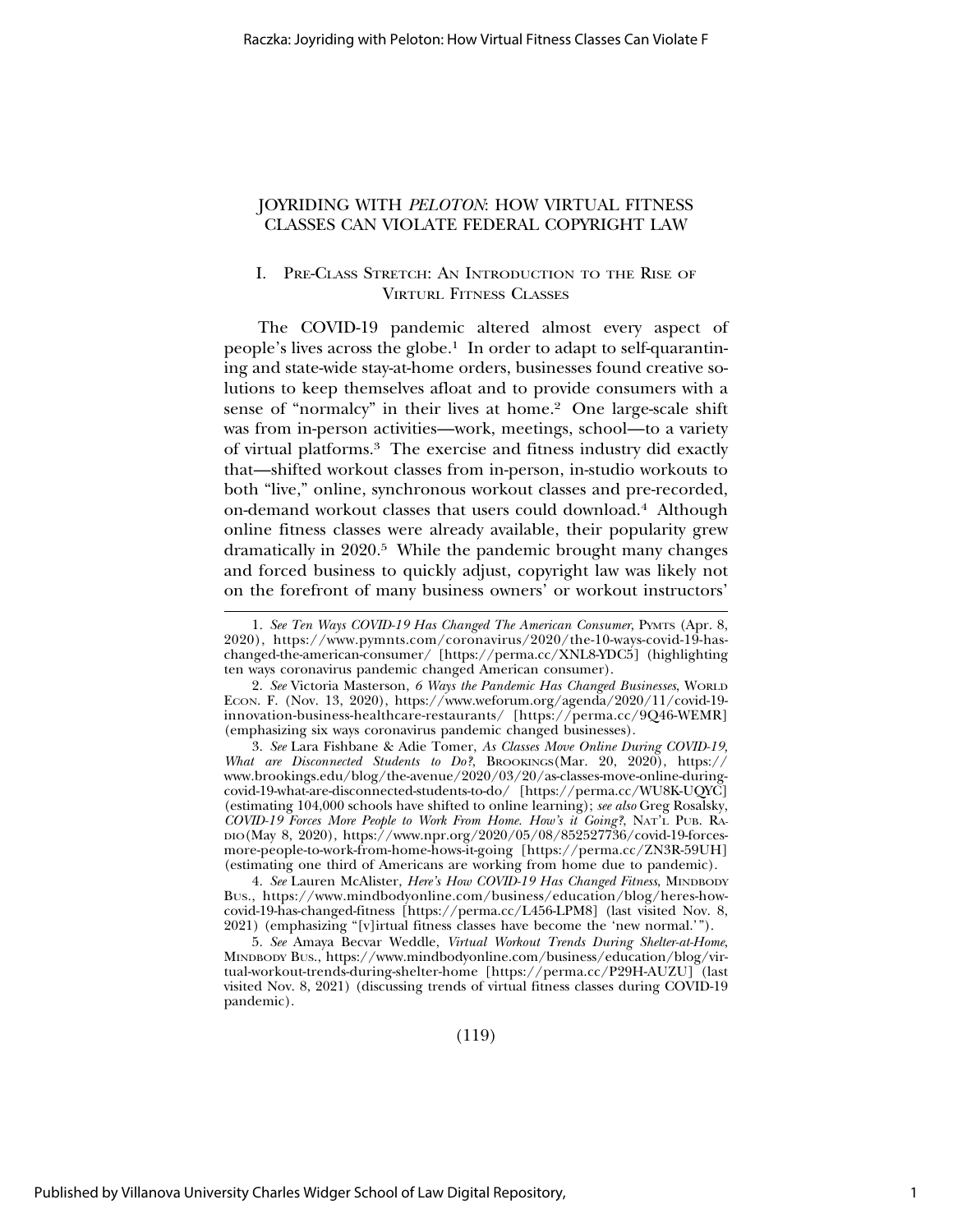minds.6 However, shifting from in-person workout classes to online or virtual workout classes without a shift in existing music licensing and copyright agreements can present an array of unintentional or inadvertent violations of federal copyright law.7

This Article will focus on the issues that arise under federal copyright law with respect to the music played during workout classes.8 Specifically, this article concludes that copyright law is appropriately flexible to withstand industry changes such as the shift from in-person to online fitness classes, but fitness providers need to be aware of the differences that arise over different mediums.9 Section II of this Article discusses Peloton's music use in its online workout platform, as well as the background copyright law that is necessary to understand Peloton's legal trouble.10 Section III analyzes how online fitness classes can more easily run afoul of federal copyright law.11 Section IV highlights the lessons learned from Peloton's recent lawsuit, and how those lessons apply to any studio or company posting virtual fitness classes with background music online."12

# II. WARM UP: PELOTON'S JOYRIDE WITH IMPROPERLY LICENSED MUSIC AS A BACKGROUND TO THE ISSUE

#### A. Peloton's Music Use

The ramifications of improperly licensed music in virtual fitness classes can be seen in the case of *Downtown Music Publ'g LLC v. Peloton Interactive, Inc*. 13 Peloton Interactive, Inc. ("Peloton") is an

6. *Cf. Music Legality for Virtual Classes*, AM. COUNCIL ON EXERCISE, (Nov. 2, 2020), https://www.acefitness.org/education-and-resources/professional/expertarticles/7706/music-legality-for-virtual-classes/ [https://perma.cc/5K7G-5S2Q] ("Music legality has often been a source of confusion for group fitness instructors; this is compounded by the new and complex reality of classes moving online.").

7. *See id.* (indicating different music licenses are required for in-person group workout classes from those required for virtual group fitness classes).

8. For further discussion of the federal copyright issues that are implicated during workout classes, see *infra* notes 13-176 and accompanying text.

9. For further discussion of different copyright laws that come into play across different mediums, see *infra* notes 13-176 and accompanying text.

10. For further discussion of the lawsuit Peloton faced regarding its improperly licensed music, see *infra* notes 13-40 and accompanying text.

11. For further discussion of ways in which online fitness classes can run afoul federal copyright law, see *infra* notes 13-270 and accompanying text.

12. For further discussion of how lessons learned from Peloton's legal trouble can be applied to virtual fitness classes in general, see *infra* notes 177-270 and accompanying text.

13. *Downtown Music Publ'g LLC v. Peloton Interactive, Inc.*, 436 F. Supp. 3d 754, 760-61 (S.D.N.Y. 2020) (discussing litigant's claim Peloton failed to properly license songs included in its library of on-demand or live-stream workout classes).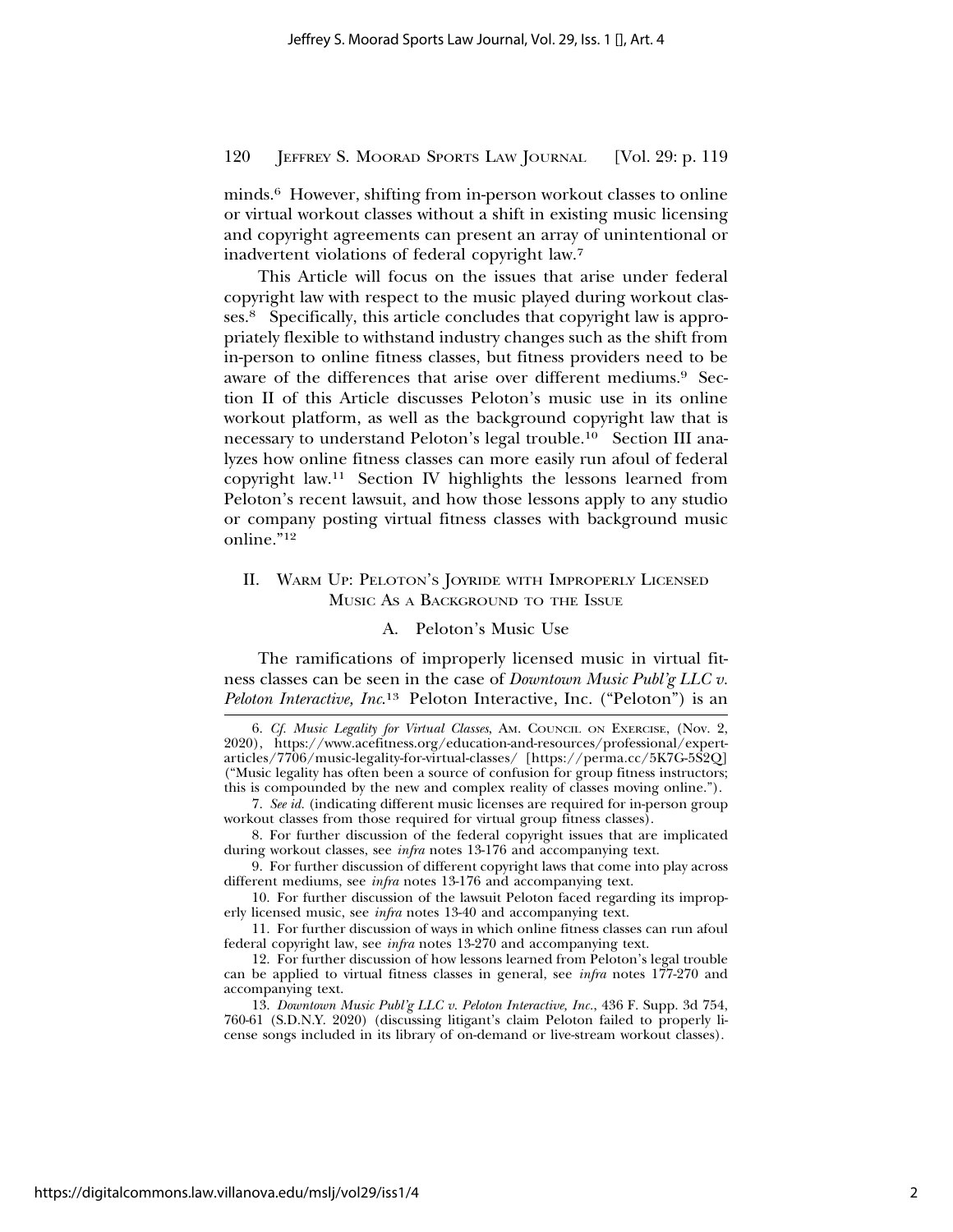exercise equipment and media company based in New York City that is known for its internet-connected stationary bicycles.14 The bicycles encompass large screens and allow subscribers to access live-stream and pre-recorded workout classes on demand from the comfort of their own homes.15 The live-stream and on demand workout videos feature hit songs in the background so users can ride along in tune.16 Many subscribers report selecting workouts specifically because of the music played, suggesting that music is a key component to Peloton's success.17 Peloton's music-based workout classes took off, and the company rode directly to the courtoom.18

In March of 2019, nine current members of the National Music Publishers' Association ("NMPA"), an organization that represents American music publishers and songwriters, filed a lawsuit against Peloton seeking more than \$300 million in damages over Peloton's alleged use of 2468 unlicensed songs.<sup>19</sup> The claimants alleged that Peloton "knowingly used their music during classes without ob-

15. *See id.* ("Both our Bike and Tread include a state-of-the-art touchscreen that streams live and on-demand classes.").

16. *See The Peloton Story*, PELOTON, https://www.onepeloton.com/company [https://perma.cc/C9VE-QK5A] (last visited Oct. 23, 2021) ("Our library of classes with curated music is designed to keep you coming back."); Peloton Interactive, Inc., *supra* note 14 (noting subscribers can pick class based on music genre).

17. *See NMPA Publishers File Copyright Lawsuit Against Peloton*, NAT'L MUSIC PUB-LISHERS' ASS'N, (Mar. 19, 2019) https://www.nmpa.org/nmpa-publishers-file-copyright-lawsuit-against-peloton/ [https://perma.cc/Y64H-RK6N] ("Music is a core part of the Peloton business model and is responsible for much of the brand's swift success. Thousands of exclusive videos and playlists are a major reason hundreds of thousands of people have purchased Peloton products.").

18. For further discussion of the ramifications Peloton faced for improperly licensing music for their virtual fitness clasees, see *infra* notes 19-36 and accompanying text.

19. *See* Downtown Music Publ'g LLC v. Peloton Interactive, Inc., 436 F. Supp. 3d 754, 761 (S.D.N.Y. 2020) (stating music publishers commenced litigation against Peloton on March 29, 2019). The original music publishers requested leave to amend their complaint on September 12, 2019, to join additional music publishers as plaintiffs and to add additional composisions to the list of infringed works. *See* Todd Spangler, *Peloton Settles Legal Fight with Music Publishers*, VARIETY (Feb. 27, 2020), https://variety.com/2020/digital/news/peloton-settles-musicpublishers-lawsuit-1203517495/ [https://perma.cc/H4D7-94A5] (describing NMPA's lawsuit against Peloton, including allegations therein).

<sup>14.</sup> *See* Peloton Interactive, Inc., Registration Statement (Form S-1) (Aug. 27, 2019)("We are an innovation company at the nexus of fitness, technology, and media. We have disrupted the fitness industry by developing a first-of-its-kind subscription platform that seamlessly combines the best equipment, proprietary networked software, and world-class streaming digital fitness and wellness content, creating a product that our Members love."). Peloton's S-1 Registration with the Securities and Exchange Commission lists New York City as its principal place of business. *See id.* (listing New York City address as principal executive office).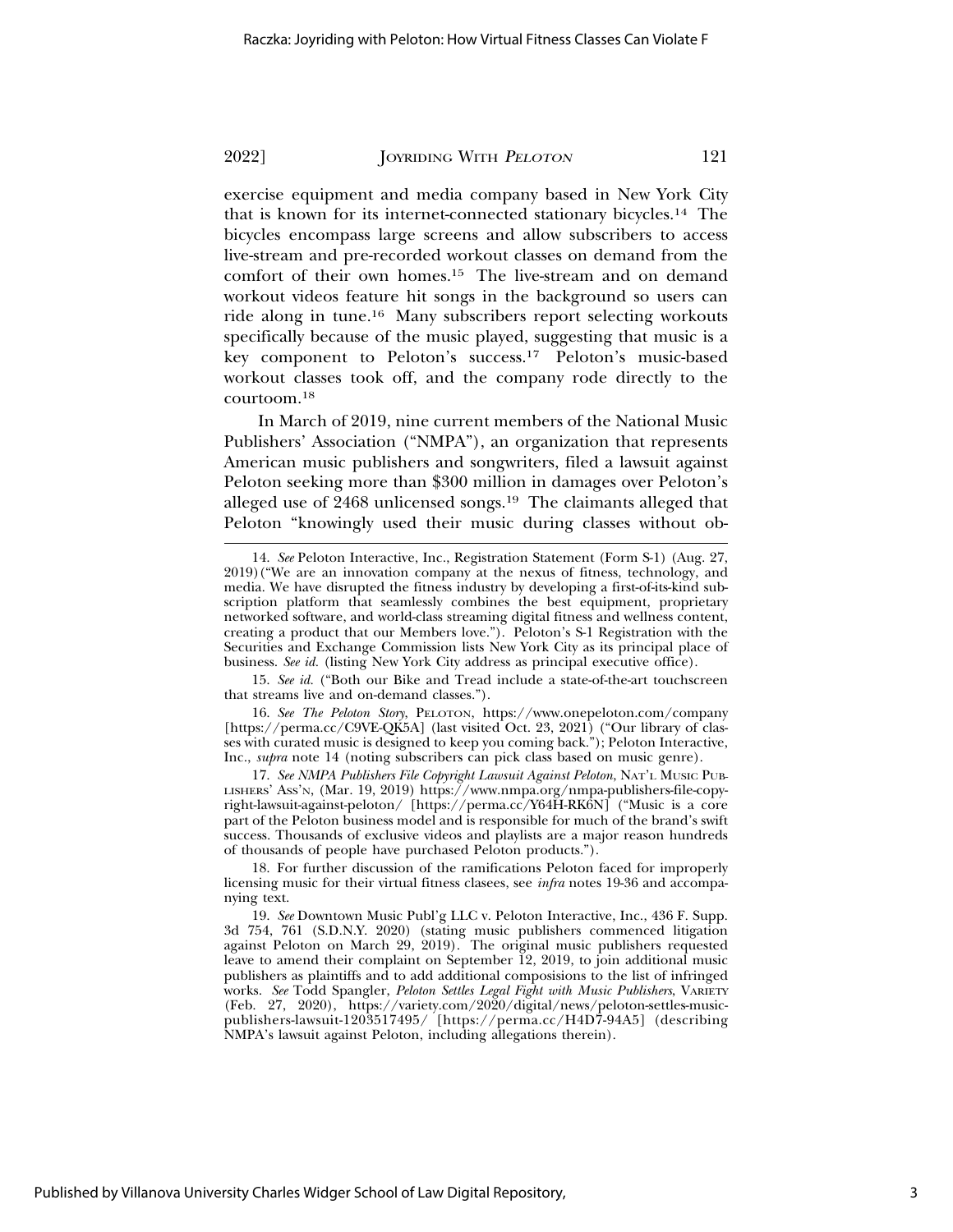taining proper licensing."20 NMPA claimed that Peloton used unlicensed songs from artists such as Nicki Minaj, Lady Gaga, Bruno Mars, Drake, Rihanna, Taylor Swift, the Beatles, and Adele during its fitness classes.21

When Plaintiffs asserted that Peloton owed them more than \$300 million in damages, Pelton had already spent over \$50.6 million in licensing fees.22 Peloton specifically states in its SEC filings that the company is aware of copyright in music, and that the company entirely relies on third-party licenses for its music.23 Peloton had obtained public performance rights from performance rights organizations, such as the American Society of Composers, Authors, and Publishers ("ASCAP") and Broadcast Music Inc. ("BMI"), that license rights to public performance of popular songs.<sup>24</sup> While Peloton entered some licensing agreements, it did not enter enough to avoid the suit filed against it.25

In their complaint, members of the NMPA asserted synchronization licenses were required for the on-demand and live-stream classes that Peloton provides.26 In response to the infringement complaint, Peloton countersued the NMPA, alleging anticompeti-

22. *See* Pesce, *supra* note 21 (reporting amount Peloton spent on music, amount Plaintiff Publishers claim Peloton owed).

23. *See* Peleton, Interactive, Inc*.*, *supra* note 14 ("We depend upon third-party licenses for the use of music in our content. An adverse change to, loss of, or claim that we do not hold necessary licenses may have an adverse effect on our business, operating results, and financial condition.").

24. *See id.* ("Music is an important element of the overall content that we make available to our Members. To secure the rights to use music in our content, we enter into agreements to obtain licenses from rights holders such as record labels, music publishers, performing rights organizations, collecting societies, artists, and other copyright owners or their agents. We pay royalties to such parties or their agents around the world.").

25. For further discussion of how Peloton failed to secure proper licenses for the music used in its workout videos, see *infra* note 26 and accompanying text.

26. *See* Downtown Music Publ'g LLC v. Peloton Interactive, Inc., 436 F. Supp. 3d 754, 760 (S.D.N.Y. 2020) (alleging Peloton needed synchronization licenses).

<sup>20.</sup> *See Peloton's Infringement Lawsuit is a Warning to Gym Owners and Fitness Pros Who Play Music in Their Classes and Facilities Without a Proper License*, L. OFF. OF JASON H. ROSENBLUM, PLLC, https://jhrlegal.com/pelotons-infringement-lawsuit-is-awarning-to-gym-owners-and-fitness-pros-who-play-music-in-their-classes-and-facilities-without-a-proper-license/ [https://perma.cc/WC6N-QM3X] (last visited Sept. 25, 2021) [hereinafter *Warning Gym Owners*] (relaying NMPA, member artists' claim assertions against Peloton).

<sup>21.</sup> *See id.* (listing Lady Gaga, Bruno Mars, Drake, Rihanna as artists whose songs Peloton used without proper authorization); *see also* Nicole Lyn Pesce, *Peloton Has Spent #50.6 Million on Music—But This Suit Says it Owes \$300 Million More*, MARKETWATCH (Sept. 16, 2019), https://www.marketwatch.com/story/pelotonhas-spent-506-million-on-music-but-this-suit-says-it-owes-300-million-more-2019-09- 16 [https://perma.cc/RE7M-L753] (listing Beatles, Taylor Swift, Adele as artists who songs Peloton used without proper authorization).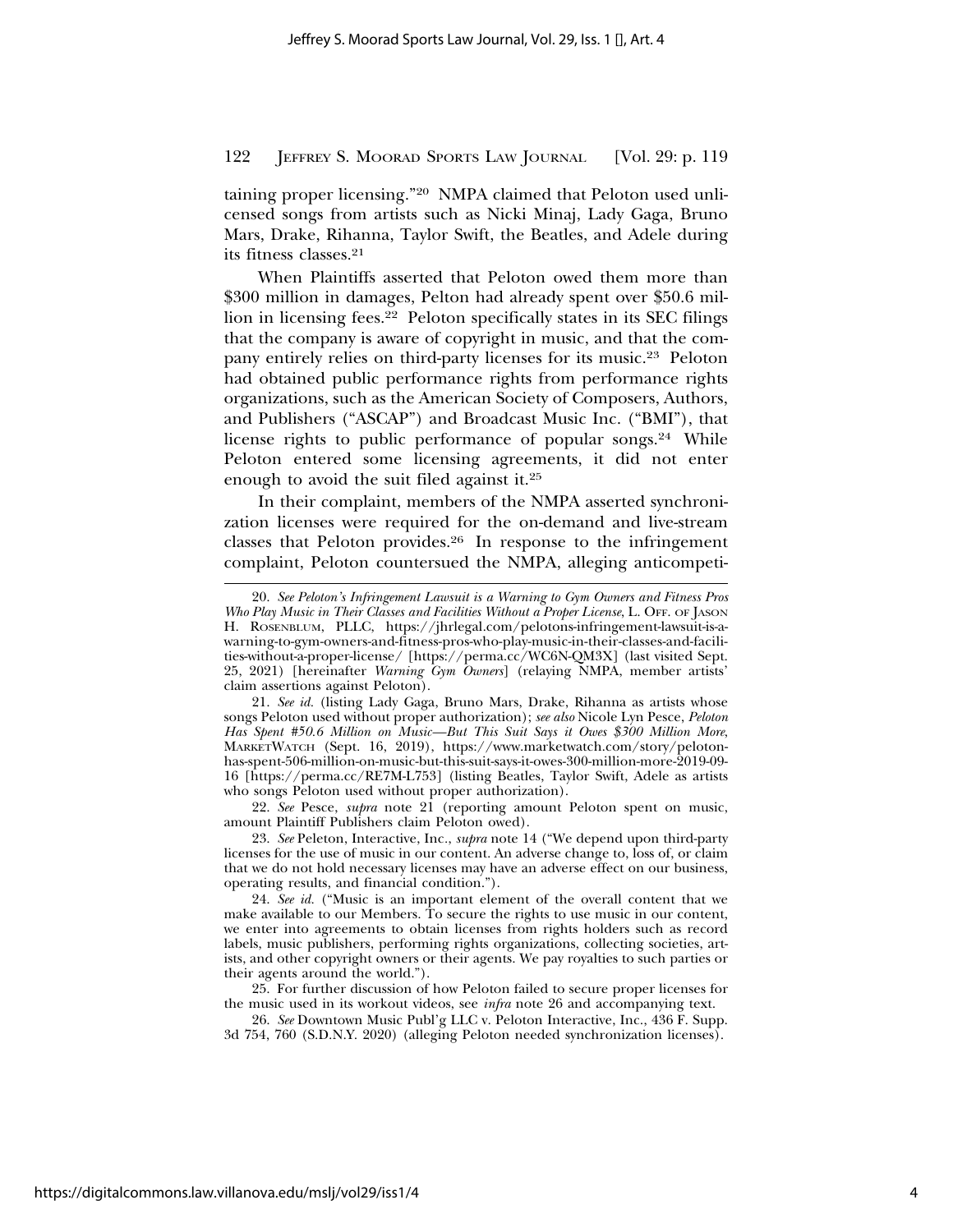tive behavior.27 Peloton asserted that the NMPA engaged in price fixation efforts to prevent Peloton from reaching deals with copyright holders on an individual basis.28 However, Peloton's assertions were dismissed in January of 2020.29 While battling the claims, Peloton removed hundreds of classes containing unlicensed music from its on-demand platform.30

In February of 2020, the two parties settled the dispute for an undisclosed amount and entered an agreement allowing Peloton to continue to use music during its classes while properly compensating the copyright holders.<sup>31</sup> The President and CEO of NMPA, David Israelite, released a statement saying, in pertinent part:

We are pleased the music publishers and their songwriter partners in this case have reached a settlement with Peloton that compensates creators properly and sets forth the environment for a positive relationship going forward. Peloton is an innovative company, and we are impressed with the company's investment in technology and commitment to delivering a powerful, authentic music experience. We look forward to our ongoing collaboration to find solutions that will benefit all songwriters.32

The Peloton suit serves as a warning—it shows that artists, and the label groups whom represent them, are actively protecting their intellectual property.33 Large corporations are not the only organiza-

31. *See* Spangler, *supra* note 19 (noting financial terms of settlement agreement were not disclosed).

<sup>27.</sup> *See* Pesce, *supra* note 21 (stating Peloton countersued NMPA for anti-competitive behavior).

<sup>28.</sup> *See* Claudia Rosenbaum, *Peloton and NMPA Agree to Settle Copyright Infringement Lawsuit*, BILLBOARD (Feb. 27, 2020), https://www.billboard.com/articles/business/9324022/peloton-nmpa-settlement-lawsuit [https://perma.cc/NJ5S-VJLK] (detailing Peloton's countersuit against NMPA alleging anti-competitive behavior).

<sup>29.</sup> *See* Downtown Music Publ'g LLC, 436 F. Supp. 3d at 754 (dismissing Peloton's counterclaims); *see also* Rosenbaum, *supra* note 28 (emphasizing judge's dismissal of Peloton's countersuit in January 2020).

<sup>30.</sup> *See Warning Gym Owners*, *supra* note 20 (emphasizing Peloton was forced to remove hundreds of videos containing unlicensed music from its platform as result of litigation).

<sup>32.</sup> *See* Press Release, *NMPA and Peloton Announce Settlement of Litigation, Joint Collaboration Agreement*, PELOTON, (Feb. 27, 2020), https://investor.onepeloton. com/news-releases/news-release-details/nmpa-and-peloton-announce-settlementlitigation-joint [https://perma.cc/LMS6-NQBZ] (announcing settlement of suit, including statement made on behalf of both parties).

<sup>33.</sup> *See Warning Gym Owners*, *supra* note 20 ("While designing classes centered around great tunes is an increasingly important part of a fitness instructor's job, a recent lawsuit filed against the popular digital fitness company, Peloton, is a reminder that music used during commercial classes or at gyms must be licensed or risk getting slapped with an expensive copyright suit.").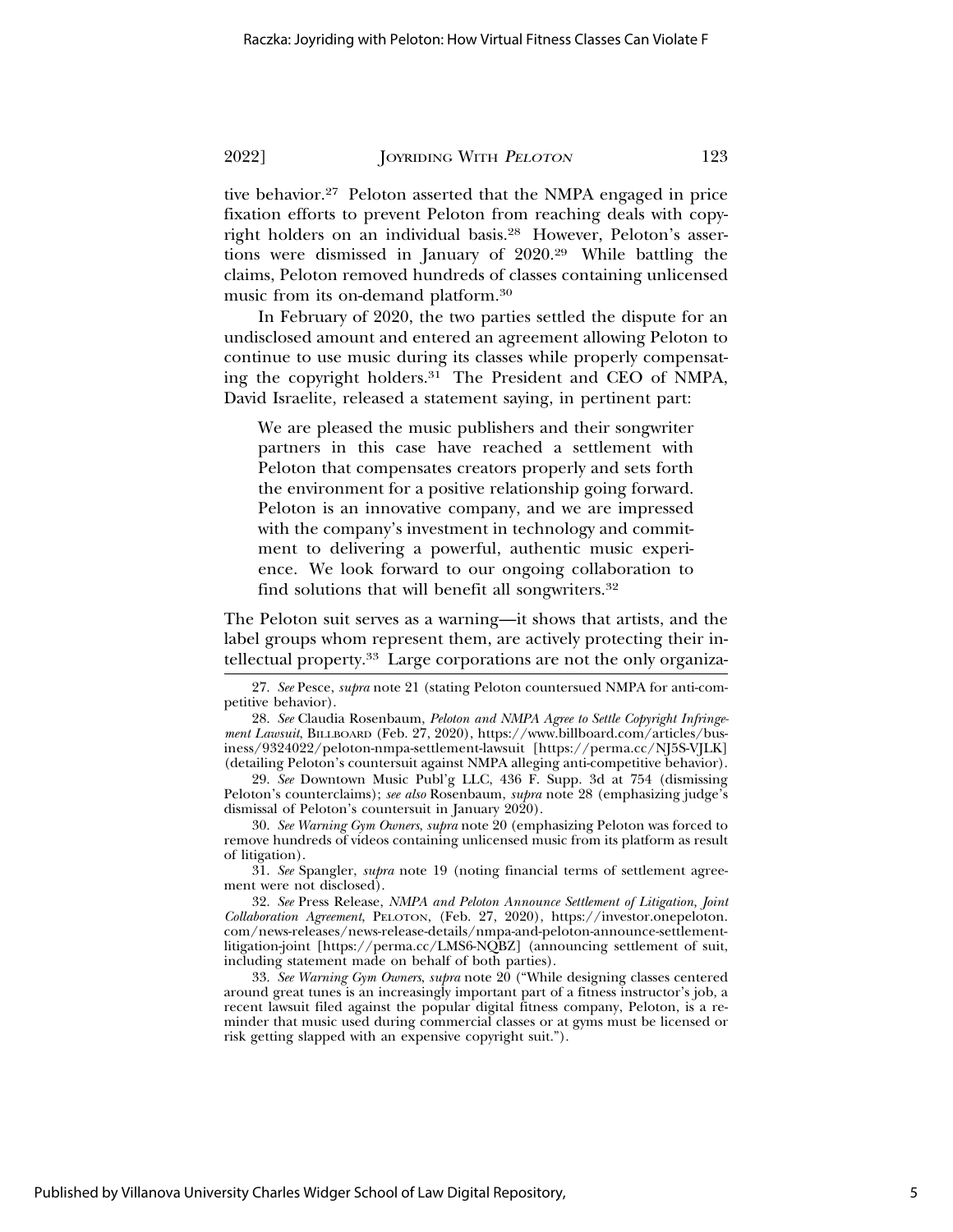tions music licensing groups and authors are targeting.34 In fact, smaller yoga studios have also been hit with lawsuits over unlicensed use of music during group classes.35 Lawsuits against smaller studios illustrate that copyright holders and beneficial owners are active in defending their intellectual property rights, and that smaller studios need to be cognizant of federal copyright law just as larger corporations, like Peloton, do.36

However, as Peloton teaches us, complying with copyright law in the virtual fitness industry is not easy.37 Peloton draws attention to the complexities that surround music licensing in virtual fitness classes, such as identifying the proper rights holder and determining what licenses are needed in its SEC Registration statement.38 In fact, Peloton stated in its SEC Registration:

Although we expend significant resources to seek to comply with the statutory, regulatory, and judicial frameworks, we cannot guarantee that we currently hold, or will always hold, every necessary right to use all of the music that is used on our service, and we cannot assure you that we are not infringing or violating any third-party intellectual property rights, or that we will not do so in the future. These challenges, and others concerning the licensing of music on our platform, may subject us to significant liabil-

36. *See id.* (emphasizing smaller studios have been hit with copyright lawsuits over music licensing rights); *see also Warning Gym Owners*, *supra* note 20 (asserting Peloton's lawsuit is warning to other gyms: they must play music with proper license or bear risk of lawsuit).

<sup>34.</sup> For further discussion of who music licensing groups are targeting, see *infra* note 35 and accompanying text.

<sup>35.</sup> *See* Keeley Mitchell, *Could Silence be the New Thing in Yoga Classes? ASCAP Goes After Yoga Studios for Music Licensing* Fees, YOGA LUNCHBOX (July 15, 2014), https://theyogalunchbox.co.nz/could-silence-be-the-new-thing-in-yoga-classes-ascap-is-going-after-yoga-studios-for-music-licensing-fees/ (noting yoga studios have been targets for music licensing suits).

<sup>37.</sup> *See* Peloton Interactive, Inc. *supra* note 14 (highlighting difficutly of obtaining proper intellectual property rights for music in videos); *see also id.* (declining to guarantee company complied with all relevant laws when incorporating music, despite obtaining blanket licenses); *see generally* Pesce, *supra* note 21 (emphasizing Peloton spent copious amounts on music licenses, yet was still not fully in compliance).

<sup>38.</sup> *See* Peloton Interactive Inc*.*, *supra* note 14 ("The process of obtaining licenses involves identifying and negotiating with many rights holders, some of whom are unknown or difficult to identify, and implicates a myriad of complex and evolving legal issues across many jurisdictions, including open questions of law as to when and whether particular licenses are needed.").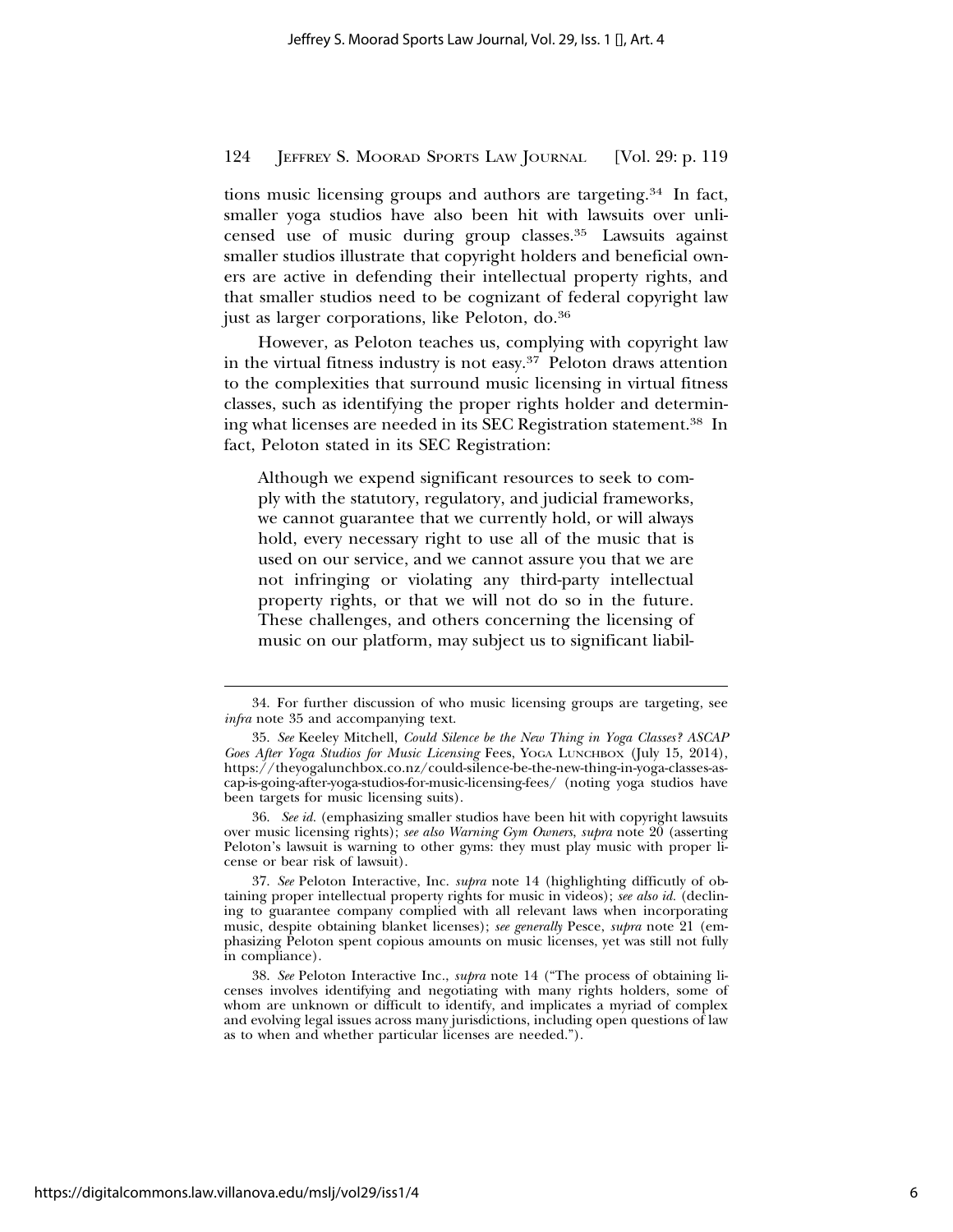ity for copyright infringement, breach of contract, or other claims.39

Music licensing in virtual fitness classes is a complex issue—even a publicly-traded company that generated \$4.02 billion in revenue in the 2021 fiscal year, with nearly unlimited resources, could not get it right.40

# B. A Group Class in Copyright Law

To fathom how the shift from in-person to online workout classes can violate federal copyright law, it is important to understand current provisions of federal copyright law.41 This comment will focus solely on copyright law in the United States of America.42 This section will provide a background to copyright law as a whole, and more specifically, what sections are applicable to group fitness classes.43

#### 1. *Let's Start With the Basics: What is Copyrightable?*

Copyright law in the United States can be traced back to the United States Constitution.44 Article 1, Section 8, Clause 8 of the Constitution gives Congress the power "to promote the progress of science and useful arts, by securing for limited times to authors and inventors the exclusive right to their respective writings and discoveries."45 As an incentive to create works, authors are given a limited monopoly to control the uses of their intellectual property.46

41. For further discussion of the ways federal copyright law intertwines with group fitness classes, see *infra* notes 45-50 and accompanying text.

42. For further discussion of U.S. Copyright Law, see *infra* notes 44-83.

43. For further discussion of how copyright law applies to group fitness classes, see *infra* notes 44-176.

44. For further discussion of copyright law in the U.S. Constitution, see *infra* note 45 and accompanying text.

45. *See* U.S. CONST. art. I, § 8, cl. 8 (providing Copyright Clause of U.S. Constitution).

46. *See Copyright Basics*, LA. STATE UNIV. LIBS., https://www.lib.lsu.edu/services/copyright/basics [https://perma.cc/CL5L-D7SM] (last visited Feb. 10, 2021) (detailing basics of copyright law).

<sup>39.</sup> *See id.* (emphasizing Peloton cannot guarantee it holds all necessary rights to music that is incorporated into its service).

<sup>40.</sup> *See* Motley Fool Transcribing, *Peloton Interactive (PTON) Q4 2021 Earnings Call Transcript*, MOTLEY FOOL (Aug. 26, 2021), https://www.fool.com/earnings/ call-transcripts/2021/08/27/peloton-interactive-pton-q4-2021-earnings-call-tra/ ("Our fourth quarter brought a remarkable year to a close. We finished the year with \$4.02 billion of revenue, up 120% year on year and up 340% versus fiscal 2019."). For further discussion of how Peloton expended significant resources to comply with copyright law and still encountered a lawsuit, see *supra* notes 17-38 and accompanying text.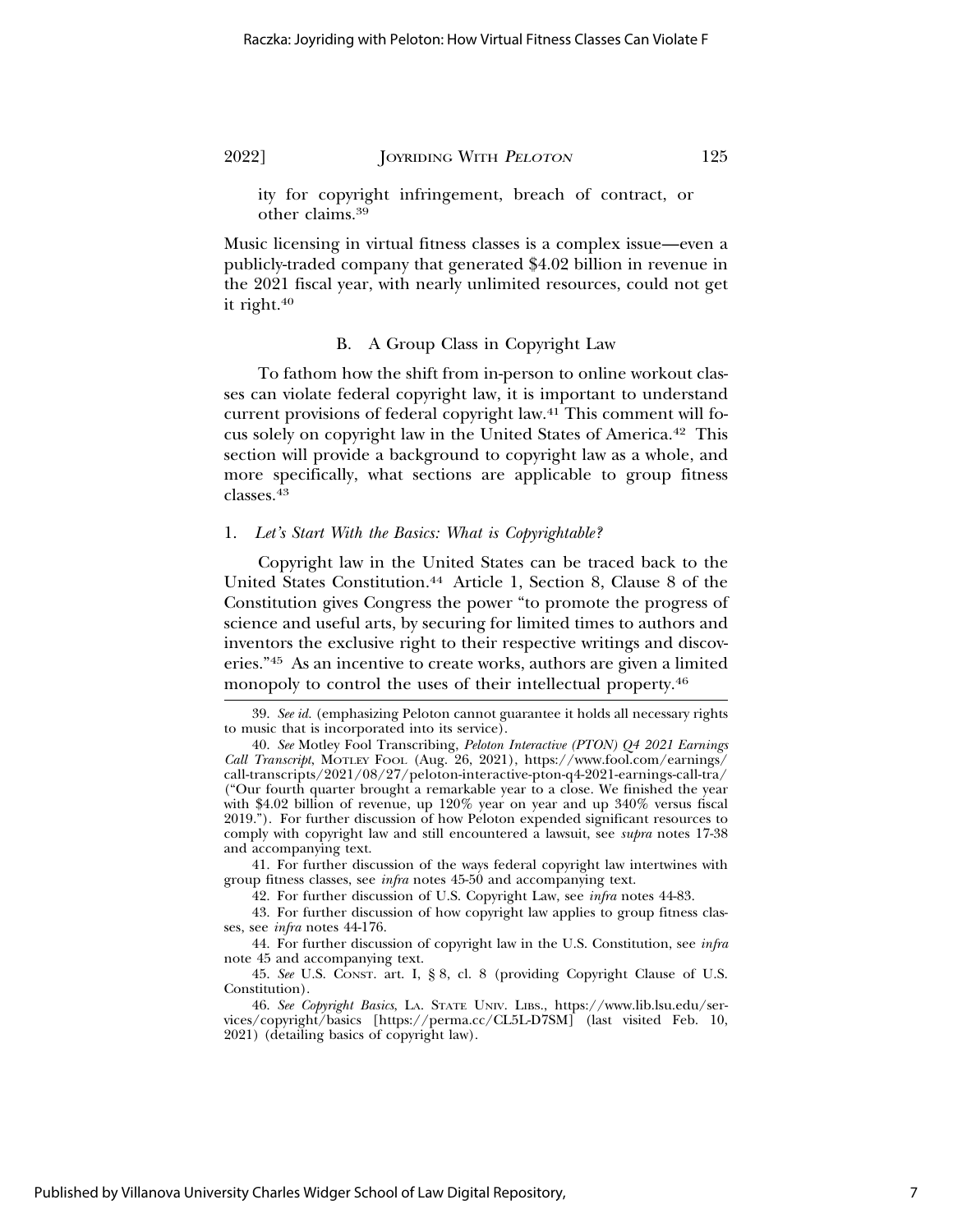Section 102 of Article 17 of the United States Code, which codifies federal copyright law, allows any original work of authorship fixed in a tangible medium of expression to be copyrighted.47 An original work of authorship does not require that the work be novel; instead, it requires that the work originates with the author.48 Under the current statutory regime, copyright attaches to a work the moment it is fixed.<sup>49</sup> The typical duration of copyright is the full life of the author plus seventy years.50 If the work was made for hire or if the author is unknown, then the copyright will last for ninety-five years following its original publication, or 120 years following its creation, whichever expires first.<sup>51</sup>

For musical works and sound recordings, there are two distinct copyright holders: one for the sheet music itself, and another for the sound recording embodied on a phonorecord.52 Typically, the artist who wrote the song (or, in the case of a work for hire, the artist for whom the song was written) owns the copyright to the sheet music.<sup>53</sup> However, industry standard contracts typically allo-

48. *See* Feist Publ'ns v. Rural Tel. Serv., 499 U.S. 340, 345 (1991) (noting "originality does not signal novelty," but rather origination with author).

53. *See* Brian Day, *Note: The Super Brawl: The History and Future of the Sound Recording Performance Right*, 16 MICH. TELECOMM. TECH. L. REV. 179, 182 (2009)

<sup>47.</sup> *See* 17 U.S.C.S. § 102 (LexisNexis 1992) ("Copyright protection subsists . . . in original works of authorship fixed in any tangible medium of expression, now known or later developed, from any which they can be perceived, reproduced, or otherwise communicated, either directly or with the aid of a machine or device.").

<sup>49.</sup> *See Copyright in General*, U.S. COPYRIGHT OFF., https://www.copyright.gov/ help/faq/faq-general.html [https://perma.cc/YQ9V-LRLW] (last visited Feb. 10, 2021) ("Your work is under copyright protection the moment it is created and fixed in a tangible form that it is perceptible either directly or with the aid of a machine or device."); *see also* 17 U.S.C.S. § 101 (LexisNexis 1992) ("A work is 'fixed' in a tangible medium of expression when its embodiment in a copy or phonorecord, by or under the authority of the author, is sufficiently permanent or stable to permit it to be perceived, reproduced, or otherwise communicated for a period of more than transitory duration. A work consisting of sounds, images, or both, that are being transmitted, is 'fixed' for purposes of this title if a fixation of the work is being made simultaneously with its transmission.").

<sup>50.</sup> *See Circular 92: Copyright Law of the United States and Related Laws Contained in Title 17 of the United States Code*, U.S. COPYRIGHT OFF., (May 2021), https:// www.copyright.gov/title17/title17.pdf [https://perma.cc/3LBP-BNXX] (noting Sonny Bono Copyright Term Extension Act amended Chapter 3 of Title 17 to extend copyright term of most works to life of author plus seventy years).

<sup>51.</sup> *See* Copyrights—Term Extension and Music Licensing Exemption, Pub. L. No. 105-298, 112 Stat. 2827 (codified as amended in scattered sections of 17 U.S.C.) (extending federal copyright terms through acts commonly known as "Sonny Bono Copyright Term Extension Act," "Fairness in Musical Licensing Act of 1998").

<sup>52.</sup> *See* PETER S. MENELL, ET AL., INTELLECTUAL PROPERTY IN THE NEW TECHNO-LOGICAL AGE: 2019, Volume II, 873 (2019) (emphasizing distinct copyright of sound recording, separate from underlying musical composition).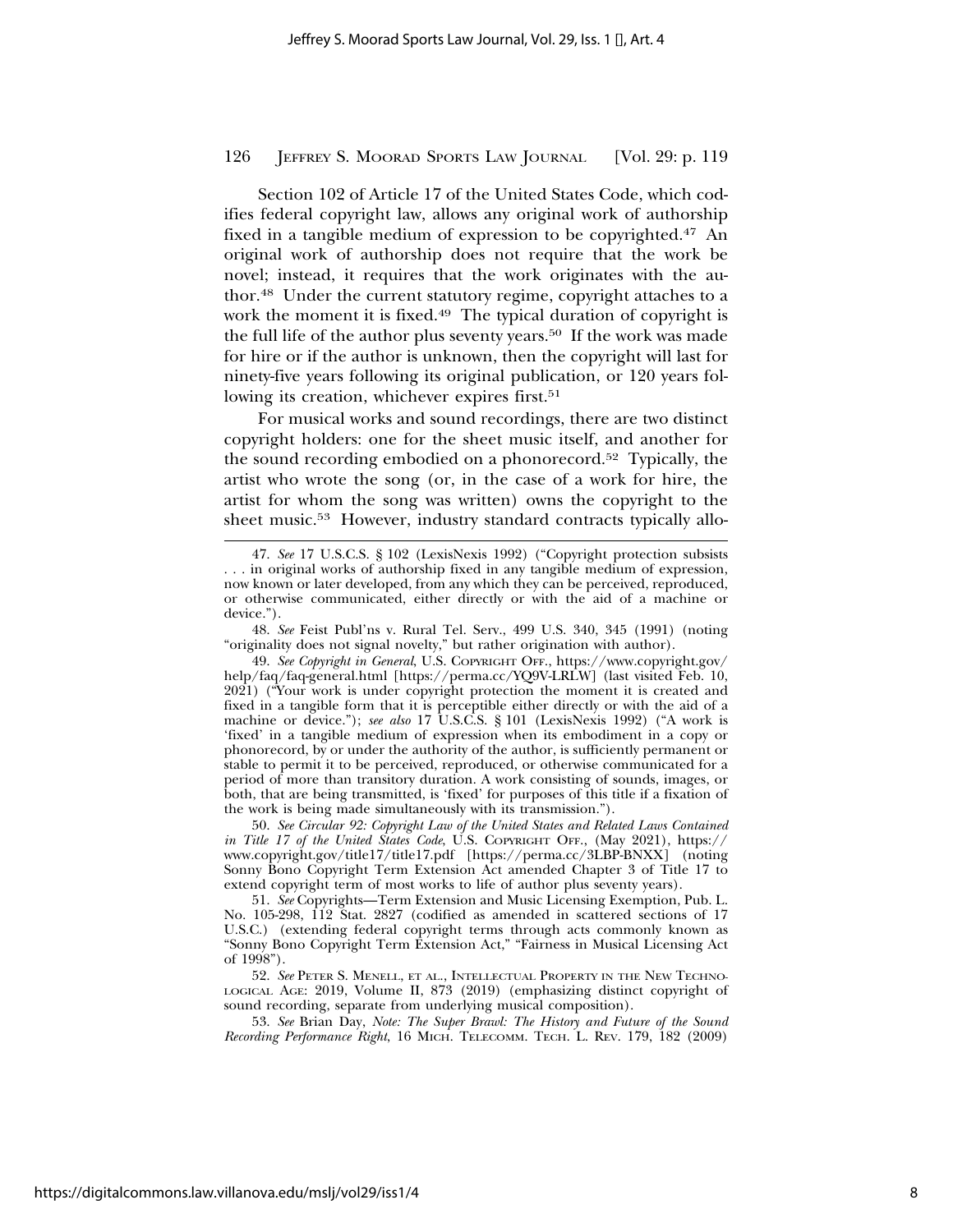cate the copyright of the sound recording to the producer or record label.54 Understanding who has the right is vital for making sure licensing is proper and for anticipating who may assert a viable claim of alleged infringement.55

# 2. *Exclusive Rights of Copyright Holders*

Under current federal copyright law, a copyright holder is given a bundle of exclusive rights.56 This list of rights includes: the right to make copies, the right to prepare derivative works, the right to distribute the work publicly, the right to perform the work publicly, and the right to display the work publicly.<sup>57</sup> At the intersection of copyrights of music and workout classes are the right to make copies, the public performance right, and the public distribution right.<sup>58</sup>

### a. Public Performance Rights

The main right at issue in traditional, in-person workout classes is the right to perform a work publicly.<sup>59</sup> A performance is considered public when it is in front of a "substantial number of [people] outside a normal circle of family or social acquaintances is gathered."60 Work is performed when it is transmitted or otherwise communicated in a public place, regardless of whether the members of the public who are capable of receiving the performance or display receive it in the same place or separate places at separate

56. S*ee* 17 U.S.C.S. § 106 (LexisNexis 1992) (codifying exclusive rights copyright holders have); *see also* Gorman, *infra* note 177 (characterizing exclusive rights under Section 106 as bundle of rights).

57. *See* 17 U.S.C.S. § 106 (LexisNexis 1992) (listing statutorily granted exclusive rights given to copyright holders).

58. For further discussion regarding copyright holders' exclusive rights, see *infra* notes 59-69 and accompanying text.

59. *See Music Licensing for Group Fitness Classes: Are You Covered?*, INT'L SPORTS SCIS. ASS'N, https://www.issaonline.com/blog/index.cfm/2020/music-licensingfor-group-fitness-classes-are-you-covered [https://perma.cc/P9EN-XQ3Z] (last visited Jan. 14, 2021) (emphasizing requirement for public performance licenses in group fitness classes).

60. *See* MENELL, *supra* note 52 (defining publicly in context of public performance right).

<sup>(&</sup>quot;The copyright in the musical work (the lyrics and melody) belongs to the author or composer of the song . . . .").

<sup>54.</sup> *See id.* ("The sound recordings produced by artists are often deemed works made for hire in recording agreements, granting all copyright interest therein to the record label.").

<sup>55.</sup> *See* Jessica Litman, *Sharing and Stealing*, 27 HASTINGS COMM. & ENT. L.J. 1, 18–21 (2004) (emphasizing difficulty in determining copyright holders, what rights are necessary, who can bring claim for infringement).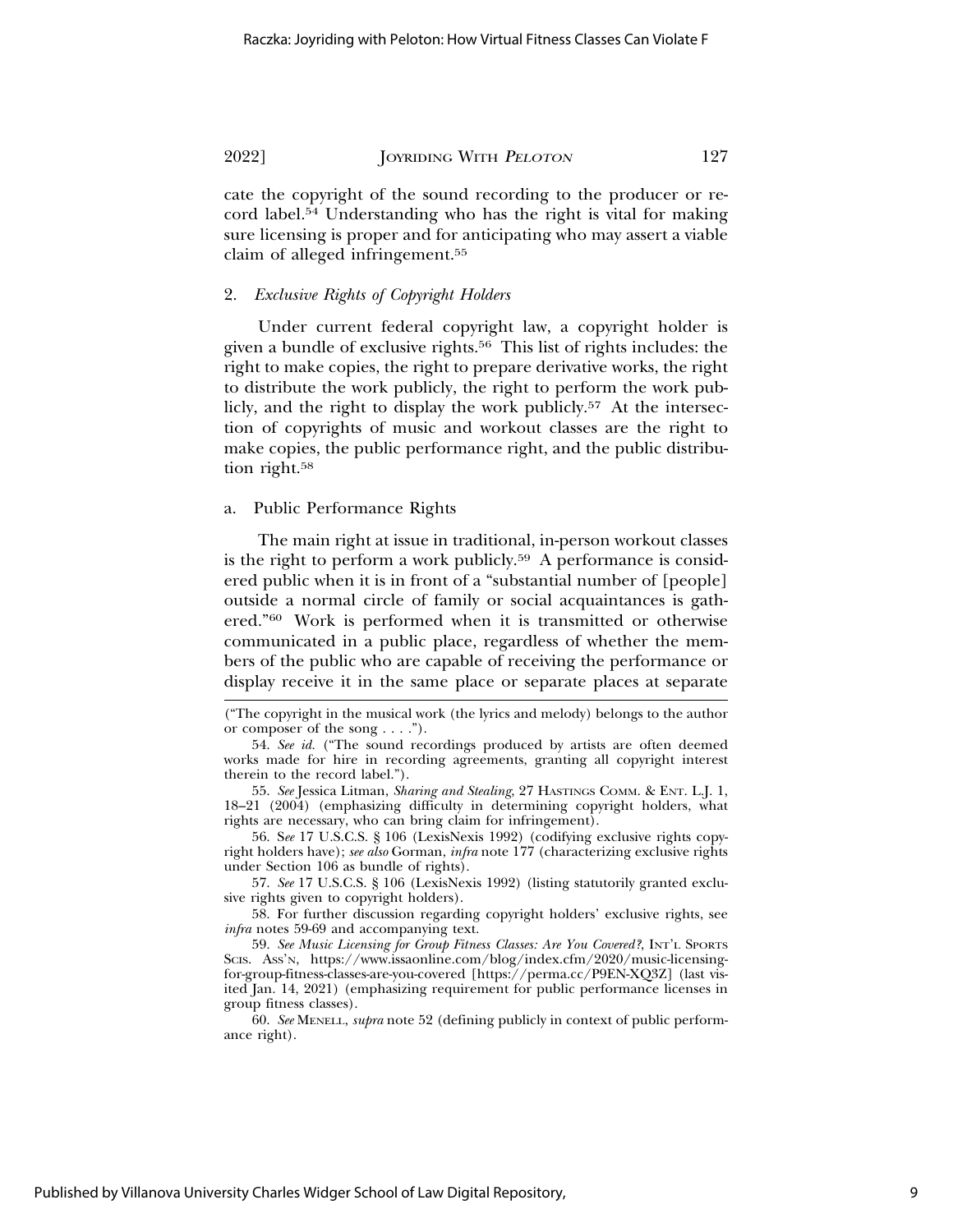times.61 The copyright holder's right to perform the work publicly is the main right at play when it comes to in-person fitness classes.<sup>62</sup> Under the common law interpretation of public performance, a typical fitness class qualifies as a public performance.<sup>63</sup>

b. Public Distribution Rights ("Mechanical Rights")

Another right given to copyright holders under Section 106 of the Copyright Act is the exclusive right to distribute copies or phonorecords of the copyrighted work to the public by sale or other transfer of ownership, or by rental, lease, or lending.64 This right is frequently referred to as the "mechanical right."65 This exclusive right is strict; the distribution of even a single copy may constitute infringement.66 In *Playboy v. Hardenbaugh*, 67 the court found that making an authorized copy of work available for download by the public infringes the copyright holder's distribution right.68 However, this mechanical or distribution right is needed for pure sound recordings, or sound recording without a visual component.69

#### c. The Right to Make Copies

Not only does the music playing in a workout video posted online constitute a public performance and possibly public distribu-

67. Playboy Enters. v. Russ Hardenbaugh, 982 F.Supp. 503 (N.D. Ohio 1997).

<sup>61.</sup> *See id*. (indicating public performances are not limited to in-person contexts, they include publicly available over internet).

<sup>62.</sup> *See* Am. Council on Exercise, *supra* note 6 (noting requirement for public performance license if playing music in in-person fitness class).

<sup>63.</sup> *See* Jessica H. Maurer, *Music Licensing Laws for Group Fitness Classes*, GX-UNITED, https://gxunited.com/blog/music-licensing-laws-fitness/ [https:// perma.cc/46MU-WAJC] (last visited Jan. 17, 2021) (emphasizing "[t]o play music in a public arena, you need to purchase additional licensing called public performance license," explaining later group fitness classes need public performance rights).

<sup>64.</sup> *See* 17 U.S.C.S. § 106(3) (LexisNexis 2002) (codifying exclusive right of copyright holders to distribute copyrighted work publicly).

<sup>65.</sup> *See The Committee on Entertainment Law of the Association of the Bar of the City of New York* (Jan. 2003), https://www.nycbar.org/pdf/report/Music%20Rights%20Primer%20-%20v.4%20\_LH002381;4\_.pdf [https://perma.cc/ 3W6B-BD6Y] (interchanging mechanical right with distribution right).

<sup>66.</sup> *See* MENELL, *supra* note 52 (emphasizing even one distribution is enough for liability).

<sup>68.</sup> *See id.* at 513 (finding copyright infringement by placing copyrighted photos online available for download).

<sup>69.</sup> *See* StringOctavian Team, *Posting Performance Recordings Online Without Violating Copyright Laws*, CONNOLLY, https://www.connollymusic.com/stringovation/ posting-performance-recordings-online-without-violating-copyright-laws [https:// perma.cc/ANN7-JC8V] (Apr. 17, 2018) (noting mechanical or distribution rights are just for sound recordings).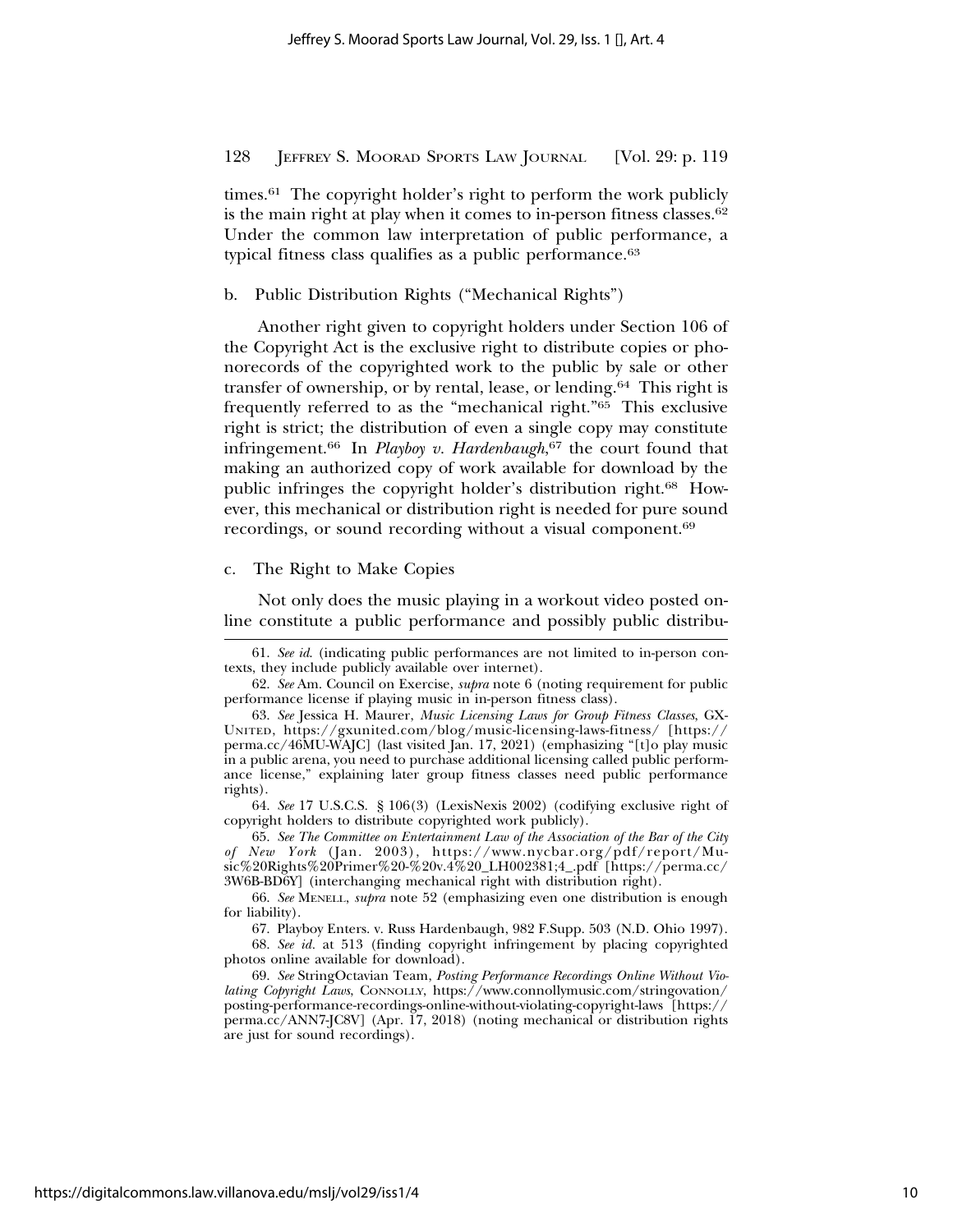tion, but an actual copy of the music is being made.70 Therefore, the copyright holder's exclusive right to reproduction is infringed upon as well.<sup>71</sup> Typically, the reproduction right is inherently included in licensing agreements where a copy is being made.72

# d. Synchronization Rights

Synchronization rights refer to a copyright owner's right to use its musical composition in an audiovisual recording, such as a film.73 Thus, synchronization rights are required when a thirdparty incorporates a copyright holder's musical composition into an audiovisual recording.74 For example, when a film producer wishes to add a copyrighted song in the background, that producer must obtain a synchronization license.75 Even if the third-party seeking to incorporate another's musical composition wishes to rerecord the song before incorporating it into a video, such as creating a "cover," a synchronization license is still required.76 Synchronization rights are not explicitly labeled in the Copyright Act as an exclusive right under Section 106.77 However, they harken on the statutory reproduction right, as the musical composition is reproduced when it is incorporated into a video.78 The majority of ondemand, virtual group-fitness classes playing copyrighted music will need synchronization rights in addition to public performance

74. *See* StringOctavian Team, *supra* note 69 (emphasizing music recordings containing visual element—even black screen—require synchronization licenses).

<sup>70.</sup> *See How to Acquire Music for Films, infra* note 222 (explaining master licenses cover right to reproduce a song in a film); *see generally* 17 U.S.C.S. § 106 (LexisNexis 2002) (codifying an exclusive right "to reproduce the copyrighted work).

<sup>71.</sup> *See* MENELL, *supra* note 52 (emphasizing recording music can infringe on copyright holder's right to make copies).

<sup>72.</sup> For further discussion of how the right to reproduce is often tied in with synchronization license, see *infra* notes 73-74 and accompanying text.

<sup>73.</sup> *See generally* William Bee Ravanel Lewis, *Feature: The Next Big Hit: Protecting and Exploiting (In A Good Way) Your Musician-Client's Intellectual Property*, 26 S. C. LAWYER 46, 49 (July 2014) (explaining synchronizing musical composition to audiovisual work requires obtaining synchronization license from copyright owner of musical composition).

<sup>75.</sup> *See* Lewis, *supra* note 73 (explaining third parties who wish to use copyright owner's song in audiovisual film must obtain synchronization license).

<sup>76.</sup> *See id.* (emphasizing synchronization licenses pertain to underlying musical composition, meaning even re-recording musical work requires synchronization license).

<sup>77.</sup> *See* Case Collard, *Syncing Workout Music With Licensing Requirements*, JD SUPRA (Jan. 10, 2020), https://www.jdsupra.com/legalnews/syncing-workout-music-with-licensing-92639/ [https://perma.cc/R5EA-WYD5] ("The Copyright Act does not explicitly label synchronization rights.").

<sup>78.</sup> *See id.* (noting synchronization rights typically include reproduction right).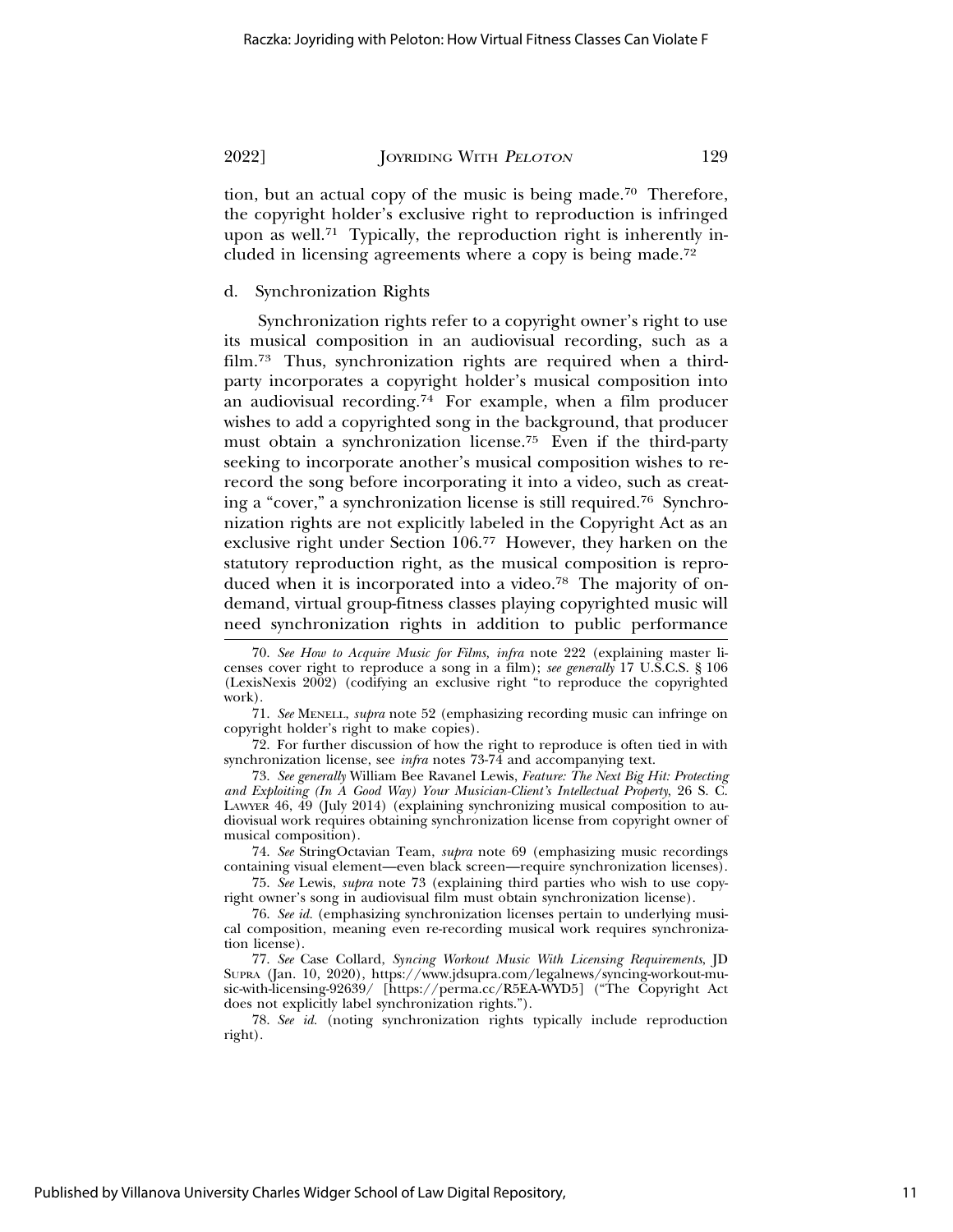rights, or the rights to play the music in front of a group of people outside of a normal group of social acquaintances.79

e. Master Rights

A distinct copyright interest exists in the physical embodiment of a performance of a musical composition on a phonorecord.80 This copyright, known as a master recording, is different than the copyright to the underlying musical composition being performed and recorded.81 When a third party wishes to incorporate a prerecorded, copyrighted song to an audiovisial work, a master license must typically be obtained.82 Unlike synchronization licenses, master licenses are only needed when a third-party wishes to use the original "master" recording of a song, not when a third-party is recording its own version of the song.83

# C. Properly Acquiring Rights to Use Copyrighted Music in Virtual Fitness Classes

#### 1. *Determining the Rights Holder*

The first step towards properly acquiring music rights is to determine what rights you need and who you need to acquire the rights from.84 Because copyright law provides a bundle of exclusive rights, those rights can be split up among a variety of individuals or organizations.85 For example, for a song itself, the singer or author typically has the rights to the lyrics and musical composition itself, but the producer typically only has the rights to the sound recording.86 Because copyright holders can lease some of their exclusive rights to others, in addition to the complexities of different owners having different rights to different parts of the copyright, determin-

<sup>79.</sup> *See* Am. Council on Exercise, *supra* note 6 (noting in-person group fitness classes require public performance rights).

<sup>80.</sup> *See* 6 MELVIN B. NIMMER & DAVID NIMMER, NIMMER ON COPYRIGHT § 30.03 (rev. ed. 2021) (defining master recording).

<sup>81.</sup> *See id.* (explaining different copyright interest exists in physical recording of musical composition than copyright interest in musical composition itself).

<sup>82.</sup> *See id.* (expanding upon when master license must be obtained).

<sup>83.</sup> *See id.* (distinguishing masters licenses from synchronization licenses, as masters licenses are only necessary when master version of song is being used in audiovisual work).

<sup>84.</sup> *See* Litman, s*upra* note 55 (emphasizing importance of acquiring proper rights from proper copyright holder).

<sup>85.</sup> *See id.* (highlighting one song may have multiple copyright holders user needs to negotiate rights with).

<sup>86.</sup> *See* Newton v. Diamond, 388 F.3d 1189, 1190 (9th Cir. 2014) (litigating dispute where user obtained license from only one of multiple copyright holders).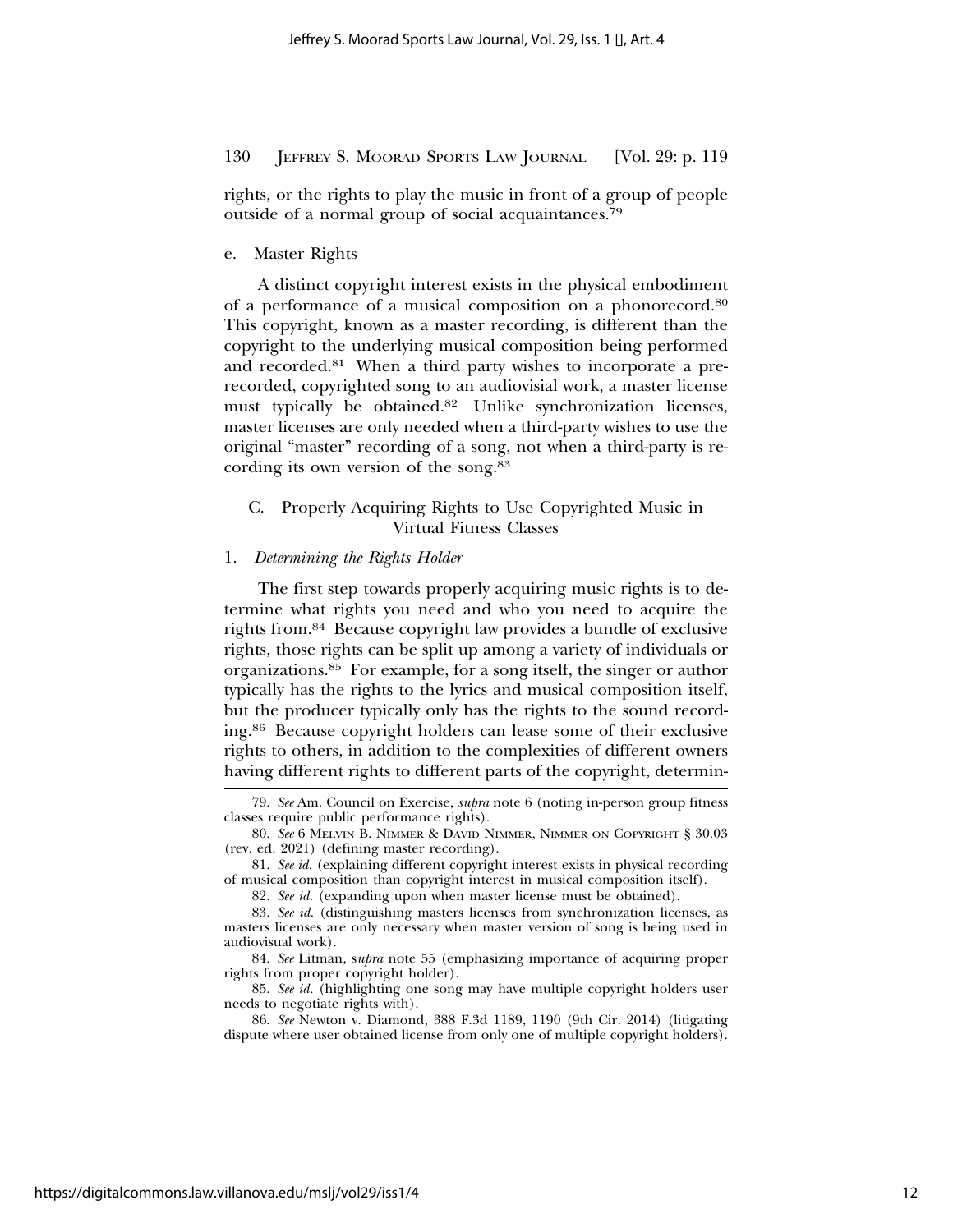ing who you need to acquire rights from can be complicated.87 Additionally, certain licenses, such as synchronization licenses, can require anyone wishing to acquire a license to obtain rights from two different copyright holders.<sup>88</sup>

# 2. *Music Licensing Agreements*

A common form of acquiring music rights includes music licensing agreements.89 A music licensing agreement is an agreement between a third-party and a copyright holder, where the third party can obtain rights to use the copyrighted music for specific circumstances for a price.90 Third parties hoping to use a specific song may need to enter music licensing agreements with various copyright holders, just to use one song, depending on how the user intends to use the music.91

# a. Performance Rights Organizations

One of the easiest ways to procure rights to music for use during in-person group fitness classes is by purchasing a license from one of the major performance rights organizations ("PRO"), such as ASCAP, BMI, SESAC Performing Rights ("SESAC"), or Global Music Rights.92 Instead of reaching out to individual artists, users can contact a PRO.93 These organizations cover some of the most

90. *See* Andreas Kalogiannnides, *The Basics of a Music Licensing Deal*, AURA LLP https://aurallp.com/the-basics-of-a-music-licensing-deal/ [https://perma.cc/ HM5N-9Z8B] ("A licensing agreement is a contract between two parties: the licensee (the person(s) receiving the license), and the licensor (the person(s) granting the license). In this type of deal, a licensor grants the licensee the authority to something that only the licensor has the exclusive right to do.").

91. *See* Lewis, *supra* note 73 (emphasizing no statutory price for synchronization licenses, subjecting the cost to factors such as sophistication of client, intended use of copyrighted song, number of times copyrighted song will be used).

92. *See* Am. Council on Exercise, *supra* note 6 (delineating four major performance rights organizations).

93. *See Fitness Facilities*, ASCAP, https://www.ascap.com/music-users/types/fitness-landing-page [https://perma.cc/KMS6-Y4MN] (last visited Feb. 10, 2020) ("Instead of reaching out to hundreds of thousands of music creators yourself, a single ASCAP license agreement gives you permission to play music from any AS-CAP member.").

<sup>87.</sup> *See* Litman, s*upra* note 55 ("[L]argely because of the adoption of divisibility of copyright, in many if not most cases, it can be difficult and sometimes impossible to discover who the copyright owners of all those rights are.").

<sup>88.</sup> *See id.* (noting licenses may need to be obtained from different copyright holders).

<sup>89.</sup> *See* Lewis, *supra* note 73 (emphasizing third parties who wish to use copyrighted music in a film must obtain licenses from applicable copyright owners to do so); *see also* 6 MELVIN B. NIMMER & DAVID NIMMER, NIMMER ON COPYRIGHT § 30.03 (rev. ed. 2021) (explaining music rights can be granted through licensing agreements).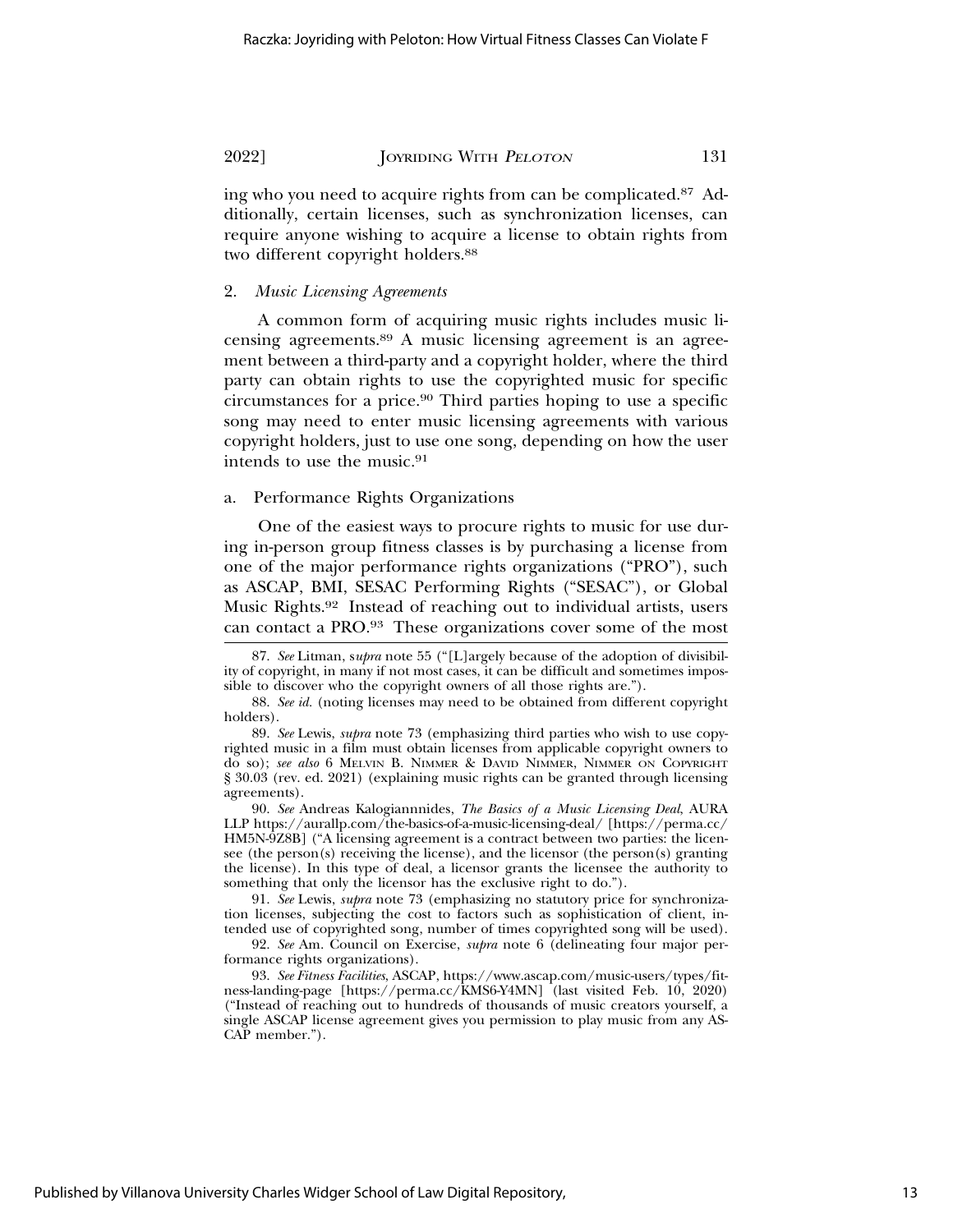well-known artists and provide blanket licensing plans to users such as fitness studios.94 ASCAP covers over 800,000 songwriters, composers, and music publishers, and has over a million songs in its repetoir.95 BMI is another well-known music performance rights organization, representing more than 1.1 million copyright holders and over seventeen million musical works.96 Under a blanket license, a user can play any song in the PRO's repertory for a monthly or annual fee.<sup>97</sup>

#### b. Synchronization Licenses

A synchronization license is an agreement between a copyright holder and a third-party licnesee looking to include the musical composition in an audiovisual recording.98 Synchronization licenses may be more difficult to obtain than the aforementioned options.99 Unlike blanket licenses, synchronization licenses often require the user to make an agreement with the publisher directly, as opposed to going through a major PRO—such as ASCAP or BMI—who represents thousands of musicians simultaneously.100 In addition, some synchronization licenses will not cover the performance right.101 If that is the case, then performance rights will need to be obtained from one of the PROs in addition to the synchroni-

98. *See* Healther McDonald, *Sync Licensing Vs. Master Licensing*, BALANCE CA-REERS (Sept. 6, 2019), https://www.thebalancecareers.com/sync-licensing-versusmaster-licensing-3971888 [https://perma.cc/MUN2-FE5X] (defining synchronization license).

99. For further discussion of how synchronization rights can be more difficult to obtain, see *infra* notes 100-104 and accompanying text.

<sup>94.</sup> *See id.* (providing blanket licenses to fitness facilities).

<sup>95.</sup> *See id.* (providing information on artists, songs in ASCAP's repertory).

<sup>96.</sup> *See Music Users*, BROAD. MUSIC INC., https://www.bmi.com/licensing [https://perma.cc/E95R-22LP] (last visited Feb. 10, 2021) (summarizing what BMI is).

<sup>97.</sup> *See What is a Blanket License?*, ASCAP, https://www.ascap.com/search-results?q=blanket%20license [https://perma.cc/QV7V-YUU8] (last visited Feb. 10, 2020) ("A blanket license is a license that provides unlimited access to an entire repertory during the term of a license for a single fee. The ASCAP blanket license enables you to perform any or all of the entire ASCAP repertory as many times as you want for a single low annual fee.").

<sup>100.</sup> *See How to Acquire Music for Films*, *infra* note 222 (noting synchronization licenses require contacting copyright holder as opposed to going through one of major PROs).

<sup>101.</sup> *See FAQs*,HARRY FOX AGENCY LLC,https://www.harryfox.com/#/faq [https://perma.cc/8E6M-HCKE] (last visited Feb. 10, 2021) (noting some synchronization licenses will not require performance rights, which may need to be obtained separately).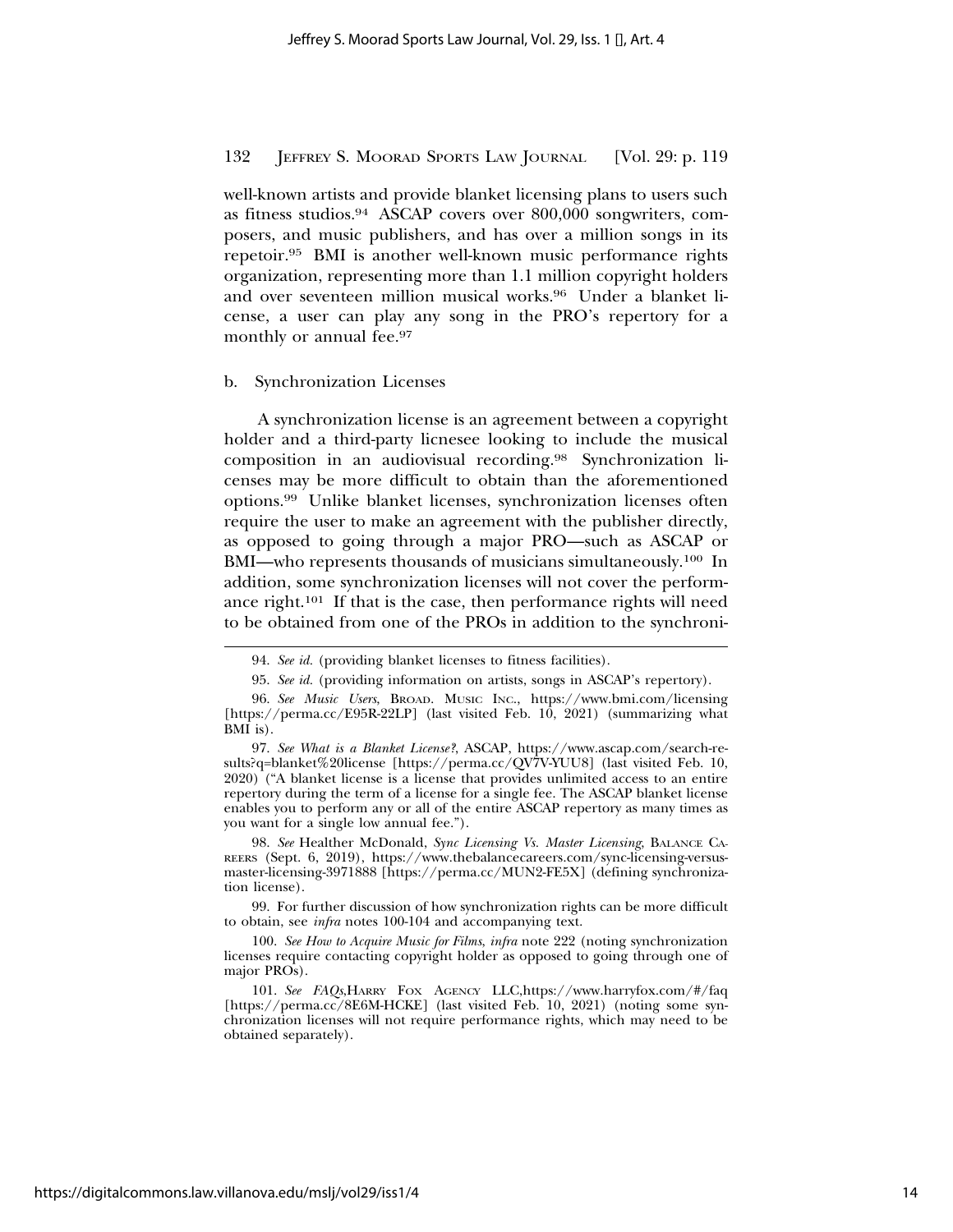videos online with copyrighted music in the background to avoid

zation license.102 Performance Rights Organizations such as AS-CAP provide contact information to the publishers for those who are interested in obtaining synchronization licenses.103 Prices for these are typically negotiated with the music publisher, and often depend on how the music will be used.104 Synchronization licenses can be crucial for fitness instructors who post pre-recorded workout

c. Master Licenses

liability.105

A fitness instructor who wishes to incorporate a pre-recorded song in a workout video that will be published online will likely need to obtain a master license and a synchronization license.106 The master license covers the physical recording itself, while the synchronization license covers the underlying musical composition in the recording.107 Master licenses are often negotiated with synchronization licenses, and both typically require the third-party licensee to negotiate directly with the publisher.108

#### 3. *Alternative Options for Music in Virtual Fitness Classes*

a. Royalty Free Music

One way for users such as group fitness instructors or organizations to avoid liability and decrease the amount of licensing fees

<sup>102.</sup> *See id.* (noting synchronization licenses may not include public performance rights, meaning if user plans to perform audiovisual work with public performance, right from one of major PROs is required).

<sup>103.</sup> See How to Acquire Music for Films, *infra* note 222 (noting ASCAP has contact information to reach publishers for purpose of obtaining synchronization licenses).

<sup>104.</sup> *See id.* (explaining prices of synchronization licenses very depending on how music is used).

<sup>105.</sup> *See* Downtown Music Publ'g LLC v. Peloton Interactive, Inc., 436 F. Supp. 3d 754, 761 (S.D.N.Y. 2020) (litigating music publishers' claim Peloton failed to obtain synchronization licenses, as required, before incorporating music in on-demand workout vidoes posted online); *see also* Lewis, *supra* note 73 (identifying when synchronization licenses must be obtained).

<sup>106.</sup> See Lewis, s*upra* note 73 (noting when synchronization licenses are required versus when master licenses are required, including overlap). *See generally* Downtown Music Publ'g LLC, 436 F. Supp. 3d (asserting online, on-demand workout videos need synchronization licenses when incorporating copyrighted music).

<sup>107.</sup> *See* Lewis, *supra* note 73 (distinguishing synchronization licenses from master licenses).

<sup>108.</sup> *See id.* (explaining synchronization, masters licenses are often negotiated together, which usually involves going directly to the publisher).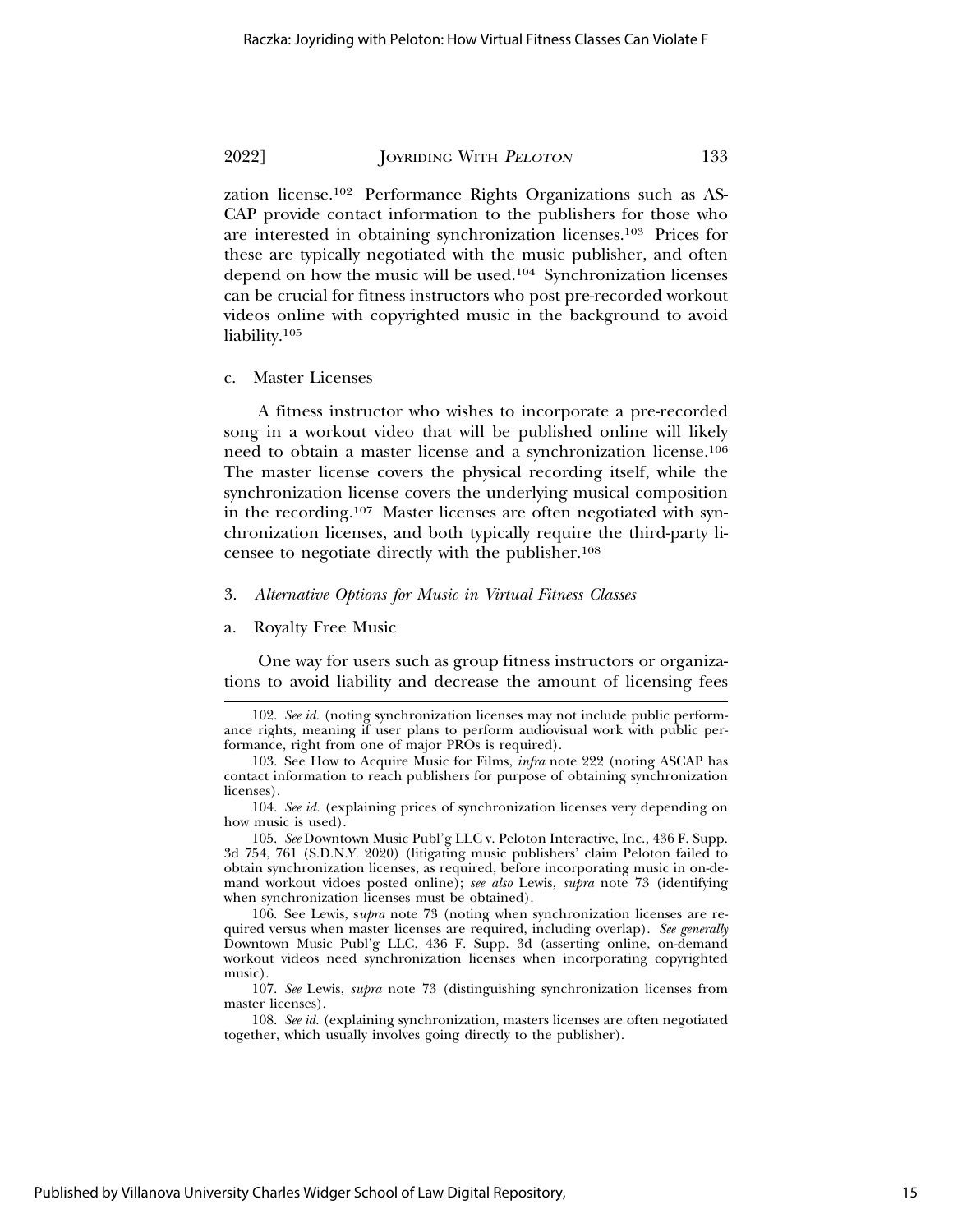required is to opt solely for royalty-free music.109 Using royalty-free music allows fitness instructors to pay a one-time fee to use the song, as opposed to an annual license as provided by the performance rights organizations.110 Once the music is paid for, it can be used unlimited times in front of unlimited audiences.<sup>111</sup> Royaltyfree music is itself a licensing agreement, and the prices per songs can vary significantly.112 Artists sharing their music on the royaltyfree PretzelAux allow users to use those songs for streaming purposes.113

#### b. Music in the Public Domain

One safe and affordable option for users who want to limit the costs of using music is to only play music that is in the public domain during group fitness classes.<sup>114</sup> A copyright is a limited monopoly, and once the duration of the copyright expires, that music is officially in the public domain.<sup>115</sup> Once in the public domain, users are able to freely use that intellectual property without obtaining rights.116 Music in the public domain can be publicly performed, copied, or incorporated into videos without need for a license.117 Because there have been several revisions to federal copyright law, music that was published prior to January 1, 1978 where

<sup>109.</sup> *See* Am. Council on Exercise, *supra* note 6 (noting royalty-free music is often "the most cost-effective route to meet your virtual class needs," because using royalty-free music avoids annual licensing fees).

<sup>110.</sup> *See id.* (noting royalty-free music avoids paying annual licensing fees, as user only needs to purchase license to song once).

<sup>111.</sup> *See* Gilles Arbour, *What is Royalty Free Music? What Does it Mean Exactly?*, PREMIUMBEAT (Apr. 29, 2011), https://www.premiumbeat.com/blog/what-is-royalty-free-music/ [https://perma.cc/AXC2-ZMFA] (noting price for royalty free music is same no matter how many visitors you have or how long you use music for).

<sup>112.</sup> *See id.* ("You can find royalty free music for \$30 and you can find it for \$600.").

<sup>113.</sup> *See* Calvin R. Nelson, *Legal Implications of Syncing Copyrighted Music with Other Content*, VENABLE LLP (July 14, 2020), https://www.venable.com/insights/ publications/2020/07/legal-implications-of-syncing-copyrighted-music [https:// perma.cc/VKF7-XDX6] ("Artists who upload their music to Pretzel have agreed to permit users to play their music in streaming content. Pretzel offers both a free and a paid subscription.").

<sup>114.</sup> *See Public Domain*, ROYALTY SOLS. CORP. (June 6, 2021), https:// tunelicensing.com/blog/post?page=public-domain [https://perma.cc/EF6Y-J2AL] (explaining music in the public domain is free to use).

<sup>115.</sup> *See id.* (emphasizing music enters public domain when its copyright expires).

<sup>116.</sup> *See id.* (highlighting anything in public domain can be used without permission).

<sup>117.</sup> *See id.* (specifying music in public domain is not subject to same constraints as music held by valid copyright).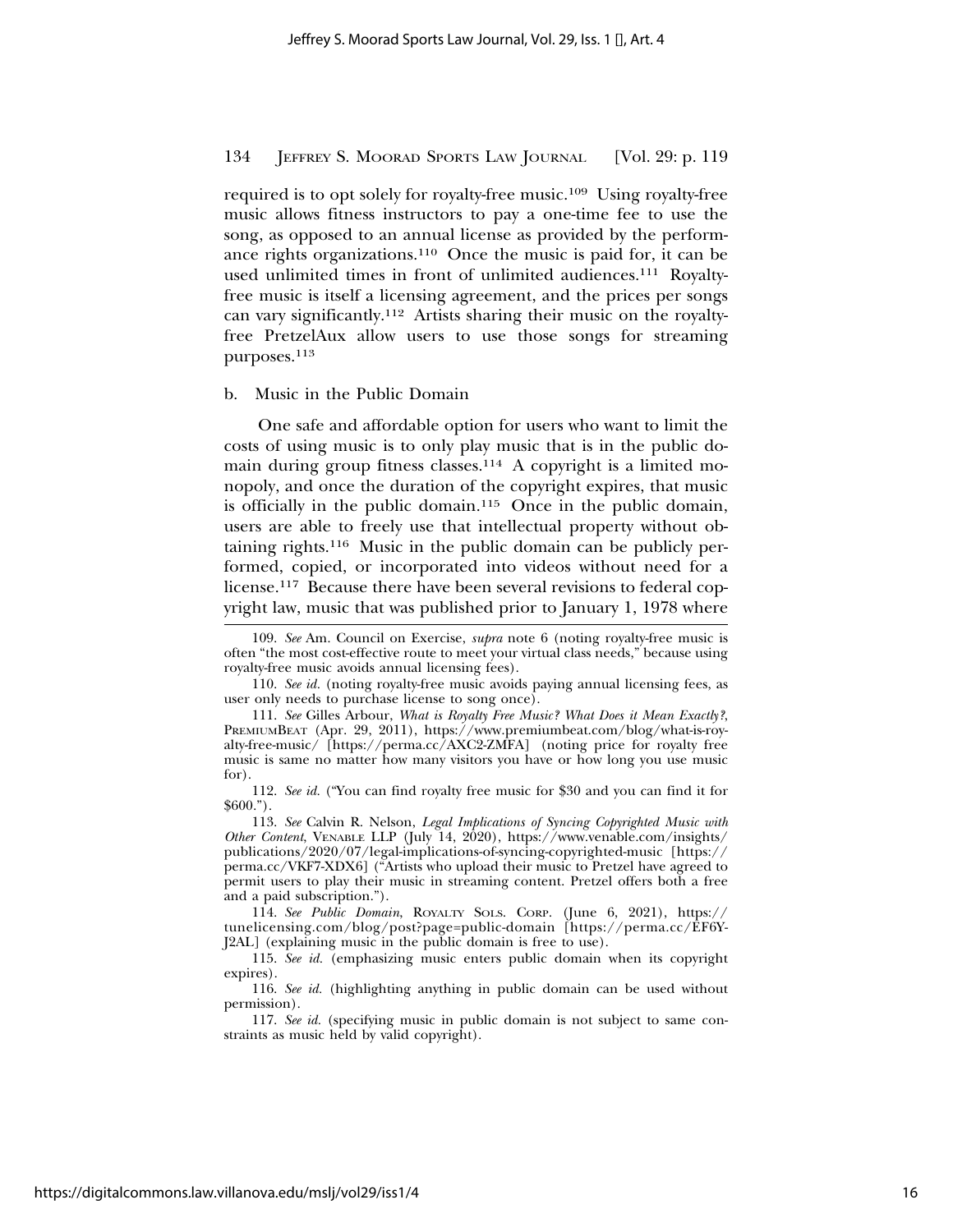the author failed to comply with proper statutory requirements, such as notice of the copyright, may be in the public domain as well.<sup>118</sup> However, using only music in the public domain will certainly limit options, given the long duration of a copyright.119

#### c. Self-Created Music

If an artist creates their own sheet music and lyrics and fixes them in a tangible medium of expression, such as written down on paper, the artist owns the rights to that song.120 If the artist then creates a sound recording to the song, the artist owns the rights to the sound recording.121 This means the artists owns the exclusive bundle of rights for that sheet music and the sound recording.122 Therefore, listeners, including fitness studios, that create their own music are free to use it how they please.123 For example, Zumba, a popular dance-based fitness class, provides instructors with original Zumba compositions to use during class.<sup>124</sup>

121. *See* Lewis, *supra* note 73 ("As soon as Ms. Silverfolk captured her music and lyrics on paper, she proudly vested herself with various exclusive rights with respect to her musical composition.").

<sup>118.</sup> *See* Gorman, *infra* note 177 (noting federal copyright in works published before 1978 required notice, but if notice requirement was not met, work fell into public domain).

<sup>119.</sup> *See The Limitations of Public Domain Music for In-Store or Commercial Use*, CLOUDCOVER MUSIC, https://cloudcovermusic.com/brick-and-mortar-guide/public-domain-limitations/ [https://perma.cc/W2VP-L94S] (last visited Feb. 10, 2021) (emphasizing most music in public domain was created nearly 100 years ago, thus might not fit company's "brand image").

<sup>120.</sup> *See* 17 U.S.C.S. § 102 (LexisNexis 1990) ("Copyright protection subsists, in accordance with this title, in original works of authorship fixed in any tangible medium of expression, now known or later developed, from which they can be perceived, reproduced, or otherwise communicated, either directly or with the aid of a machine or device.").

<sup>122.</sup> *See* 17 U.S.C.S. § 106 (LexisNexis 2002) (listing exclusive rights to copyright holders).

<sup>123.</sup> *See id.* (providing copyright holders exclusive rights to their independent creations).

<sup>124.</sup> *See ZIN's License Agreement*, ZUMBA FITNESS, LLC. https://www.zumba.com /en-US/terms [https://perma.cc/E9TS-KFBP] (last visited Oct. 22, 2021) ("Music. Instructor may use Zumba's original compositions and such other original tracks that may be released in the future as background music on Instructor's site. Instructor must not use any other music on Instructor's site unless he/she has obtained an appropriate license.").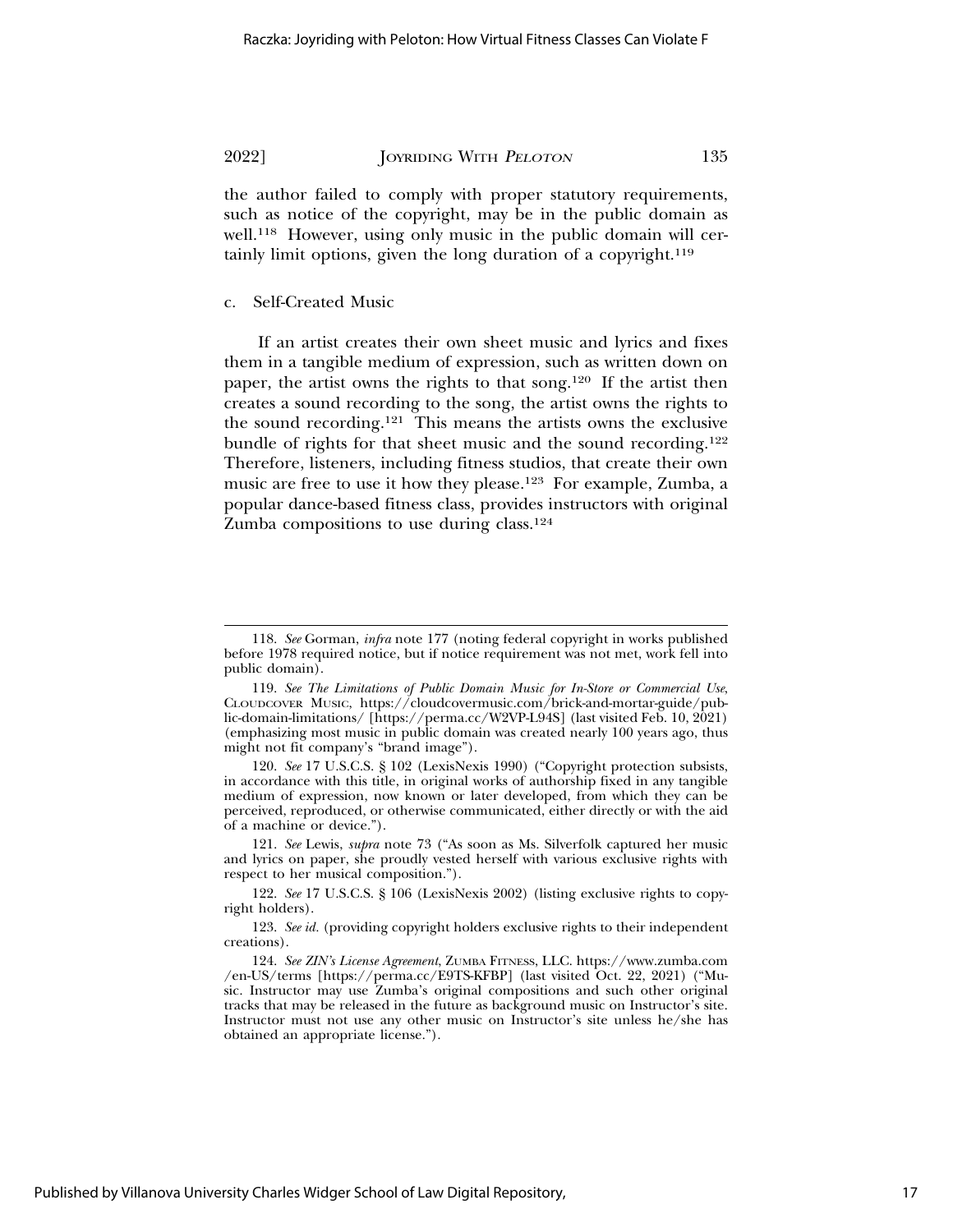# 4. *Delivering Virtual Group Fitness Classes: Terms and Conditions of Online Platforms*

The virtual platform through which a group fitness class is delivered can add another set of rules to be aware of.125 Websites such as YouTube have their own Terms of Service Agreements and their own method of detecting and reporting copyright infringement.126 Uploading a pre-recorded fitness class on YouTube with unauthorized music can lead to the video being removed from the site and a potential ban from uploading content to the platform altogether.127 Other social media platforms, such as Facebook or Instagram, also police for unauthorized use of music and can take down infringing videos.128

# D. Infringement Suits for Improperly or Inadequately Licensed Music

A successful infringement suit can lead to statutory damages, actual damages, and attorney's fees.129 Fines can run up to \$150,000 for each copyrighted song used without authorization.<sup>130</sup> While paying licensing fees might sound expensive, it is only a fraction of the amount of litigating a copyright infringement suit.<sup>131</sup>

# 1. *Who Can be Held Liable for Infringement?*

Direct infringers are those who directly infringe the rights of copyright holders.132 Indirect infringers are those who encourage or assist a third party to infringe.133 Those who profit from infringing activity where an enterprise has the right and ability to prevent infringement can be held liable under vicarious liability.134 Generally, a person or organization who has the right and ability to supervise the activity or has a direct financial interest at stake can be held

128. *See id.* (highlighting social media sites can be diligent in taking down videos constituting copyright infringement).

129. *See id.* (explaining potential damages).

130. *See id.* (providing potential costs of copyright infringement damages).

131. *See id.* (emphasizing cost of using copyrighted songs).

132. *See* MENELL, *supra* note 52, at 631 (noting anyone who violates exclusive rights codified in Section 106 is liable for copyright infringement).

133. *See id.* at 731 (tracing contours of liability for those who contribute to infringement).

134. *See id.* at 732 (explaining who can be held vicariously liable).

<sup>125.</sup> *See* Am. Council on Exercise, *supra* note 6 (noting social media platforms can have different policies).

<sup>126.</sup> *See id*. (emphasizing YouTube has its own detection method for copyright infringement).

<sup>127.</sup> *See id.* (explaining infringing videos can be taken down).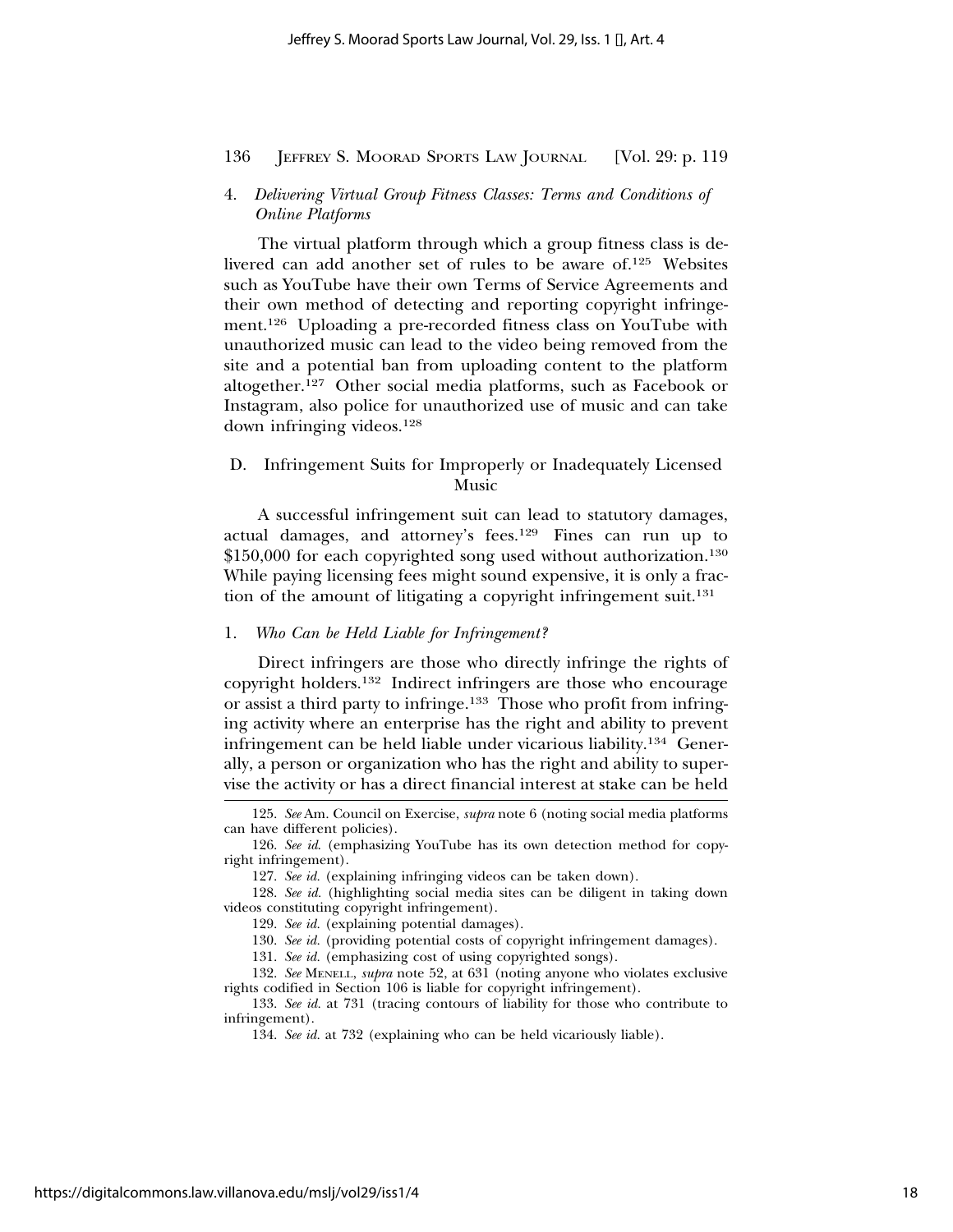vicariously liable.135 To be held liable for vicarious liability, one does not need to have knowledge of the infringing activity.136 Additionally, under respondeat superior, a subsection of vicarious liability, the master is liable for what employees do, even if against orders.137 Finally, one who, with knowledge of infringing activity, induces, causes, or materially contributes to the infringing activity can be held liable as a contributory infringer, even if only a contributor.138

#### 2. *Fair Use as a Possible Defense to Claims of Infringement*

Not every use of copyrighted material violates federal copyright law.139 If a fitness class were distributing or publicly performing a song in class without the proper license, they still have the potential to argue fair use under the fair use exception, codified under Section 107 of the Copyright Act.140 The fair use doctrine "promotes freedom of expression by permitting the unlicensed use of copyright-protected works in certain circumstances."141 Fair use does not require permission from the copyright holder to use the work.142

The main focus of fair use is "whether the progress of human thought would be better served by allowing the use than preventing it."143 In a fair use inquiry, the court will weigh four factors: (1) the

136. *See Fonovisa*, 76 F.3d at 262 (noting knowledge is not required).

137. *See* MENELL, *supra* note 52, at 732 (discussing master-servant principles of respondeat superior).

138. *See id.* at 733 (defining contributory liability); *see also Fonovisa*, 76 F.3d at 263 ("One who, with knowledge of infringing activity, induces, causes, or materially contributes to infringing conduct of another, may be held liable as a contributory infringer.").

139. For further discussion of the fair use of copyrighted material, see *infra* notes 140-142 and accompanying text.

140. *See* Richard Stim, *Fair Use: The Four Factors Courts Consider in a Copyright Infringement Case*, NOLO, https://www.nolo.com/legal-encyclopedia/fair-use-thefour-factors.html [https://perma.cc/2YLH-DZL8] (last visited Jan. 16, 2021) (noting defendant accused of copyright infringement can argue alleged infringement is permitted under doctrine of fair use).

141. *See More Information on Fair Use*, U.S. COPYRIGHT OFF. (May 2021), https:/ /www.copyright.gov/fair-use/more-info.html [https://perma.cc/UZ59- XT3S](explaining purposes of fair use).

142. *See id.* (noting copyrighted material fairly used does not require permission from copyright holder).

143. *See* Brammer v. Violet Hues Prods., LLC, 922 F.3d 255, 262 (4th Cir. 2019) (stating ultimate test of fair use defense).

<sup>135.</sup> *See id.* (explaining test for vicarious liability); *see also* Fonovisa, Inc. v. Cherry Auction, 76 F.3d 259, 262 (9th Cir. 1996) ("Even in the absence of an employer-employee relationship one may be vicariously liable if he has the right and ability to supervise the infringing activity and also has a direct financial interest in such activities.").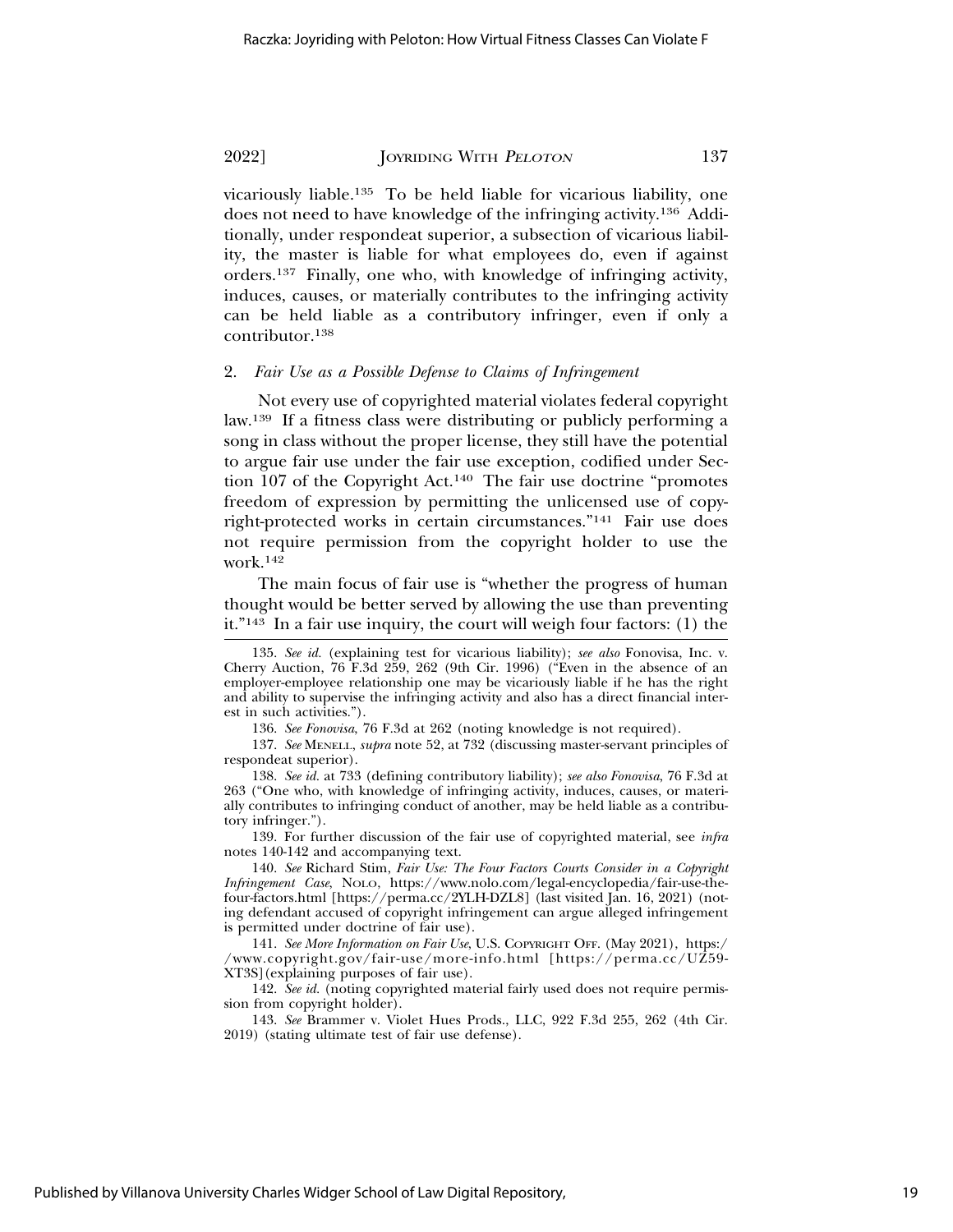purpose and character of the use, (2), the nature of the copyrighted work, (3) the amount and substantiality of the work used, and (4) the effect upon the potential market of the copyrighted work.144 However, weighing fair use factors is often subjective, so the defense provides no guarantees of a finding for the alleged infringer.145 The Copyright Office itself notes that courts review fair use on a case-by-case basis, and that there is "no formula to ensure that a predetermined percentage or amount of work . . . may be used without permission."146 Therefore, a fitness instructor or company will not know whether their use is fair until a judge or jury decides.147

#### a. The Purpose and Character of the Use

The first step in a fair use inquiry is to look at the purpose and character of the use.148 Certain uses of a copyrighted work are not infringement, including for comment, criticism, parody, education, and news.149 While education is preferred use under fair use, it typically only applies to non-profit, academic educational activities.150 However, uses outside of this list can still fall in favor of the alleged infringer, particularly if that use is considered "transformative."151 The test for transformative use is "whether the new work merely 'supersedes the objects' of the original creation, or instead adds something new, with a further purpose or different character,

146. *See More Information on Fair Use*, *supra* note 141 ("Courts evaluate fair use claims on a case-by-case basis, and the outcome of any given case depends on a fact-specific inquiry. This means that there is no formula to ensure that a predetermined percentage or amount of work—or specific number of words, lines, pages, copies—may be used without permission.").

147. For further discussion of why fair use inquiry comes down to the judge or jury, see *supra* notes 145-146 and accompanying text.

148. *See* 17 U.S.C.S. §§ 107(1)–(4) (listing "purpose and character of the use" as first of four fair use factors); *see also Brammer*, 922 F.3d at 262 (starting inquiry into fair use by evaluating "purpose and character of the use").

149. *See* 17 U.S.C.S. § 107 (listing uses immune from copyright infringement).

150. *See* Joy Butler, *Music Licensing: What is Considered Fair Use?*, COPYRIGHT CLEARANCE CTR.: VELOCITY OF CONTENT BLOG (June 6, 2017), https:// www.copyright.com/blog/music-licensing-fair-use/ (noting limitations on educational use).

151. *See* Campbell v. Acuff-Rose Music, Inc*.*, 510 U.S. 569, 579 (1994) (noting more transformative work is, more likely use will be considered fair).

<sup>144.</sup> *See* 17 U.S.C.S. §§ 107(1)–(4) (LexisNexis 1992) (codifying four factors to be considered in fair use inquiry).

<sup>145.</sup> *See* Rich Stim, *Fair Use*, STAN. LIBS. (Oct. 2016), https://fairuse.stanford.edu/overview/fair-use/ [https://perma.cc/QP76-XJEV] ("Unfortunately, weighing the fair use factors is often quite subjective. For this reason, the fair use road map can be tricky to navigate.").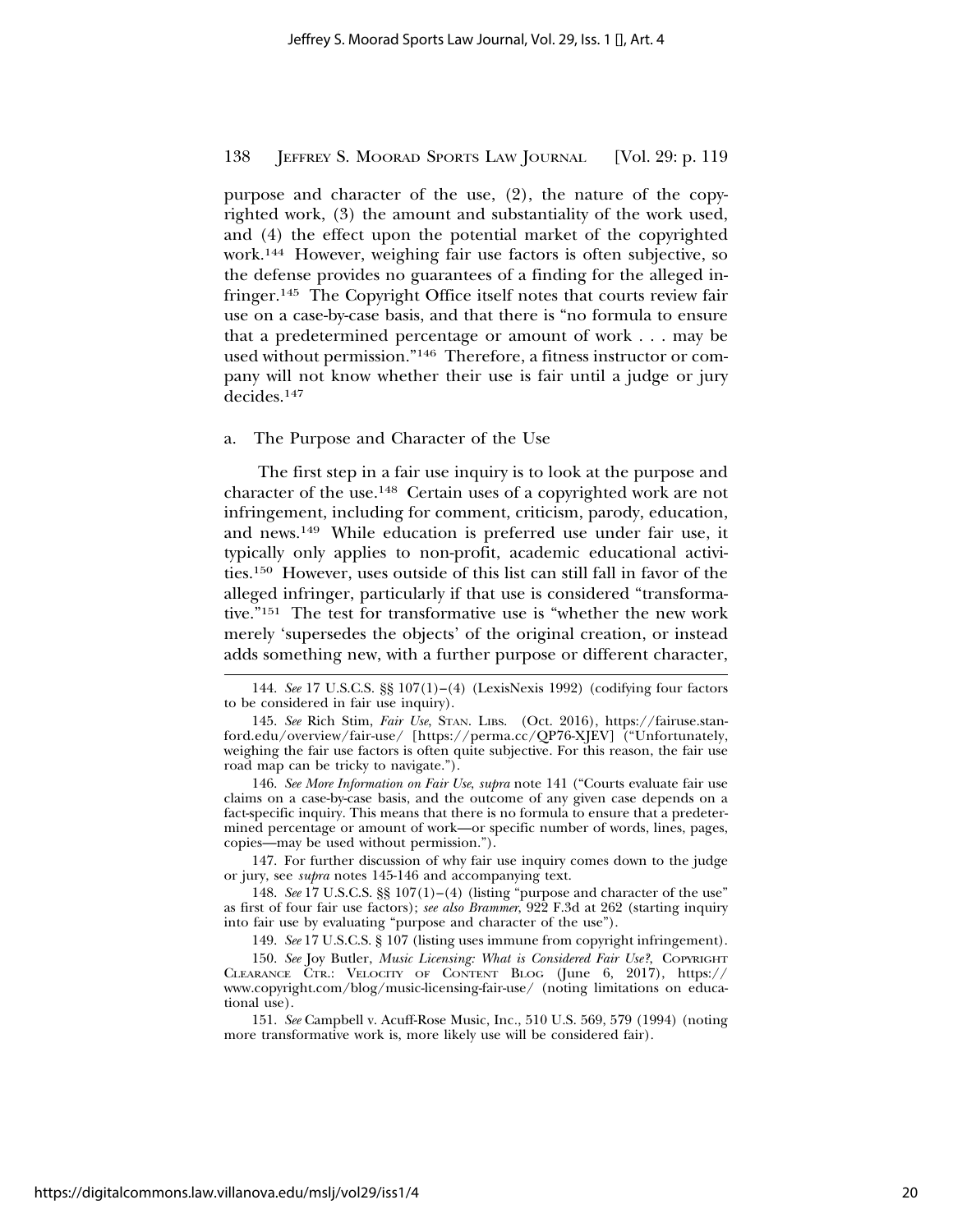altering the first with new expression, meaning, or message."152 When the use of the copyrighted work is transformative, the court essentially finds that the goal of copyright law, to promote the sciences and useful arts, is better served by allowing the alleged infringer to use the copyright in this particular way.153

Under the first factor, courts will also consider whether the use of the copyrighted work was commercial or for nonprofit purposes.154 In evaluating the commercial versus nonprofit dichotomy in *American Geophysical Union v. Texaco*, 155 the court asserted "the greater the private economic rewards reaped by the secondary user (to the exclusion of broader public benefits), the more likely [this] factor will favor the copyright holder and the less likely the use will be considered fair."156 For example, when assessing commerciality in *Brammer v. Violet Hues*, 157 the court asked whether others pay to engage in similar conduct.158 There, it was customary for websites to buy licenses to display copyrighted photographs on their webpages, which cut against the use of the copyrighted material under fair use.159

# b. Nature of the Copyrighted Work

Copyright protects creative expression more than facts.160 In Campbell v. Acuff-Rose,<sup>161</sup> the court found a song to be an artistic work that is closer to the core of copyright protection, meaning this

<sup>152.</sup> *See id.* (citation omitted) (explaining test for transformative use).

<sup>153.</sup> *See* Blanch v. Koons, 467 F.3d 244, 259 (2d Cir. 2006) (finding goal of copyright law was better served by allowing artist's incorporation of copyrighted photo into collage than by not allowing this transformative use).

<sup>154.</sup> *See* Am. Geophysical Union v. Texaco, 60 F.3d 913, 918-21 (2d Cir. 1994) (asserting "unfairness that arises when a secondary user makes unauthorized use of copyrighted material to capture significant revenues as a direct consequence of copying the original work."); *see also* Brammer v. Violet Hues Prods.*, LLC*, 922 F.3d 255, 262 (4th Cir. 2019) (stating courts consider "whether such use is of a commercial nature or is for nonprofit educational purposes").

<sup>155.</sup> Am. Geophysical Union v. Texaco, 60 F.3d 913 (2d Cir. 1994).

<sup>156.</sup> *See id.* at 919 (distinguishing between commercial versus nonprofit use).

<sup>157.</sup> Brammer v. Violet Hues Prods.*, LLC*, 922 F.3d 255 (4th Cir. 2019).

<sup>158.</sup> *See id.* at 265 (assessing whether other people pay to use copyrighted work when engaging in similar conduct as alleged infringer as part of commercial use inquiry).

<sup>159.</sup> *See id*. (noting websites customarily pay licensing fee to photographers when displaying their photographs).

<sup>160.</sup> *See* 17 U.S.C.S. § 102(b) (LexisNexis 1992) (stating facts are not copyrightable subject matter); *see also* MENELL, *supra* note 52 ("[T]he copyright protection afforded factual works is much 'thinner' than for works of fiction, because the facts themselves cannot be protected.").

<sup>161.</sup> Campbell v. Acuff-Rose Music, Inc*.*, 510 U.S. 569 (1994).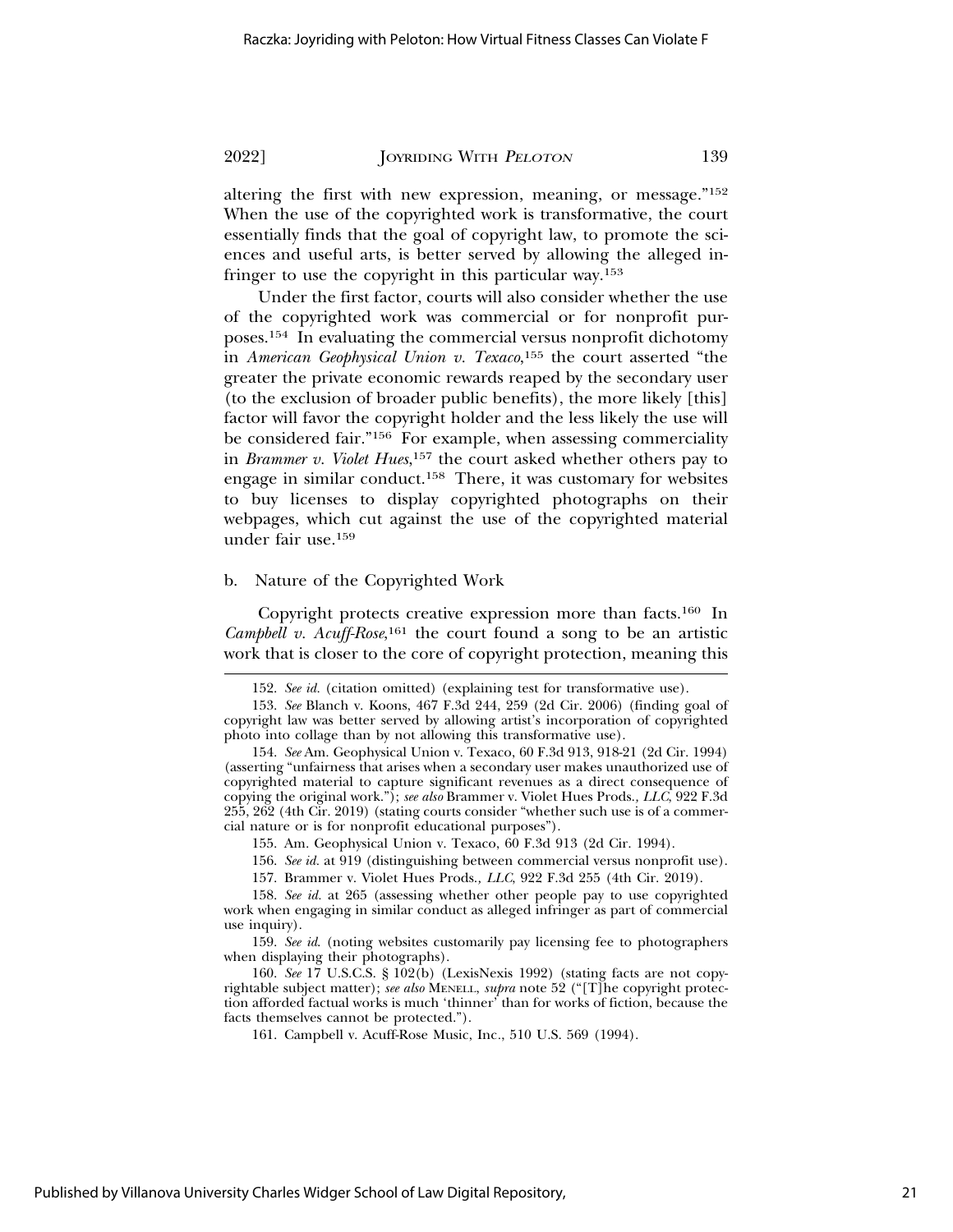factor weighed in favor of the copyright holder.162 Under the court's finding in *Campbell*, when analyzing musical works, this factor weighs in favor of the copyright holder.163 However, many courts have given this factor minimal weight.164

c. Amount and Substantiality Used

The third factor in a fair use inquiry anaylyzes "the amount and substantiality of the portion used in relation to the copyrighted work as a whole."165 This inquiry requires the court to look at not only "the quanity of materials used, but also their quality and importance, too."166 This factor can be fact specific as to whether the whole song was played during the workout, or whether merely a snippet was played.167 If the whole song, or a significant portion was played, the court is likely to find this factor in favor of the copyright holder.168 The court may also look to whether the "heart" of the copyrighted work was incorporated.169 The heart of a song may refer to the chorus, the beat, or otherwise highly-recognizable parts of the song.170 Because fair use is a factual inquiry, there is no clear rule of how many seconds of a song may be considered fair.171

165. 17 U.S.C.S. § 107(3) (LexisNexis 1992).

166. See *Campbell*, 510 U.S. at 587 (affirming Court of Appeal's approach to evaluate both quantity of song used plus quality of song used in fair use inquiry).

167. *See* Gorman, *infra* note 177 (explaining fair use inquiry step regarding amount of work used).

168. *See* Am. Geophysical Union v. Texaco, 60 F.3d 913–14, 925–26 (2d Cir. 1994) (finding alleged infringer's photocopying of copyrighted articles in entirety to weigh in favor of copyright holder).

169. *Compare* Harper & Row, Publishers, Inc. v. Nation Enters., 471 U.S. 539, 602 (1985) (finding factor two weighed in favor of copyright holder when alleged infringer copied "heart" of copyright holder's unpublished novel), *with* Blanch v. Koons, 467 F.3d 244, 258 (2d Cir. 2006) (finding alleged infringer did not use heart of copyright holder's photograph when incorporating only legs of model in copyrighted photograph in collage).

170. *See generally Campbell*, 510 U.S. at 588 (characterizing opening riff, opening bass as "heart" of Plaintiff's song because it is what "conjures up the song").

171. *See More Information on Fair Use*, *supra* note 141 (noting fair use is factual inquiry).

<sup>162.</sup> *See id.* at 571 ("This factor calls for recognition that some works are closer to the core of intended copyright protection than others. . . .").

<sup>163.</sup> *See generally id.* at 572 (finding musical composition to be type of work entitled to greater copyright protection).

<sup>164.</sup> *See* Fox News v. TVEyes, 883 F.3d 169, 181 (2d Cir. 2018) (describing factor two as "neutral" while weighing other factors more heavily); *see also Campbell*, 510 U.S. at 582 (noting factor two is not likely to help much in separating "fair use sheep from the infringing goats" in cases involving parody).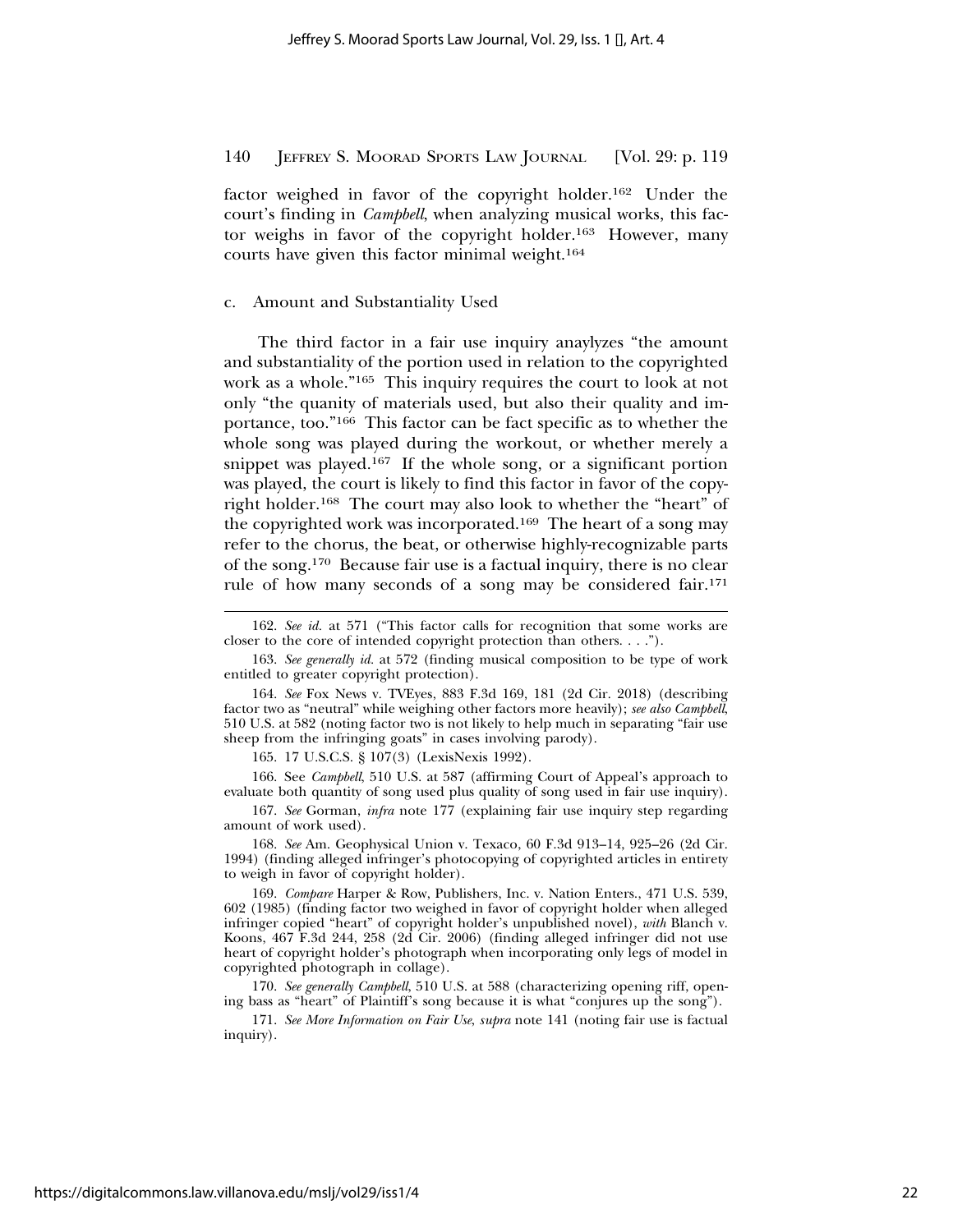Whether the part of a song played amounts to substantial is determination made at the end of trial.172

d. The Effect Upon the Market

To evaluate the fourth factor, courts look to the "effect upon the potential marked for the copyrighted work."173 As the court in *Philpot v. WOS*<sup>174</sup> notes, this inquiry is into the market for the copyrighted work, not the market for the work allegedly infringing upon the copyright.175 In addition, the court in *Brammer* specifically stated that if others were to act like the alleged infringer, the copyright holder would not make money, and therefore, the use had an effect on the market of the copyright holder's work.176

III. THE WORKOUT: ANALYZING THE COMPLEXITIES THAT SURROUND MUSIC LICENSING IN VIRTUAL FITNESS CLASSES

A. Copyright Law Specific to Online Fitness

Section 102 of the Copyright Act provides an inclusive, yet not exhaustive list of works of authorships that are protected.<sup>177</sup> A central copyright issue of fitness classes surrounds musical works and sound recordings that are played in the background.<sup>178</sup> Back-

172. *See generally id.* (emphasizing fair use is factual inquiry, in which whether amount of song used is considered fair is question of fact).

173. *See* Campbell v. Acuff-Rose Music, Inc*.*, 510 U.S. 569, 590 (1994) (describing how courts evaluate fourth factor in fair use inquiry).

174. Philpot v. WOS, Inc. 2019 WL 176728 at \*9 (W.D. Tex. Apr. 22, 2019).

175. *See id.* (emphasizing inquiry is into effect on market for specific copyrighted work).

176. *See* Brammer v. Violet Hues Prods., LLC, 922 F.3d 255, 268 (4th Cir. 2019) (finding if other infringers used Plaintiff's copyrighted photograph without paying licensing fee same way defendant had, Plaintiff would not make money, thus affecting potential market).

177. *See* 17 U.S.C.S. § 102 (LexisNexis 1992) (listing literary works, pictorial, graphic, sculpture works, architectural works, musical works, sound recordings, dramatic, choreographic, pantomime works, motion pictures, other audiovisual works as copyrightable); *see also* GORMAN, GINSBURG, & REESE, COPYRIGHT CASES AND MATERIALS, 86 (9th ed. 2017) ("The use of the word 'include,' as defined in Section 101, makes clear that the listing is 'illustrative and not limitative,' and that the seven categories do not necessarily exhaust the scope of 'original works of authorship' that the bill is intended to protect . . .").

178. *See* Maurer, *supra* note 63 (noting blanket licenses are required to play music in "health club classes"); *see also* Matthew Feldman, *The Three P's of Music Liscening for Fitness Instructors*, NAT'L FED'N OF PRO. TRAINERS (July 26, 2021, 1:29 PM), https://www.nfpt.com/blog/3-ps-music-licensing-fitness-instructors [https:// perma.cc/RT9S-6H6W] (listing mechanical rights, performance rights, public airways rights as copyright holders'rights music instructors need to be aware of); *Is Your Gym Guilty of Music Piracy*, CLIMBING BUS. J. (July 26, 2021), https:// www.climbingbusinessjournal.com/is-your-gym-guilty-of-music-piracy/ [https:// perma.cc/ZT4Q-D76S] (emphasizing music played at gyms often constitutes pub-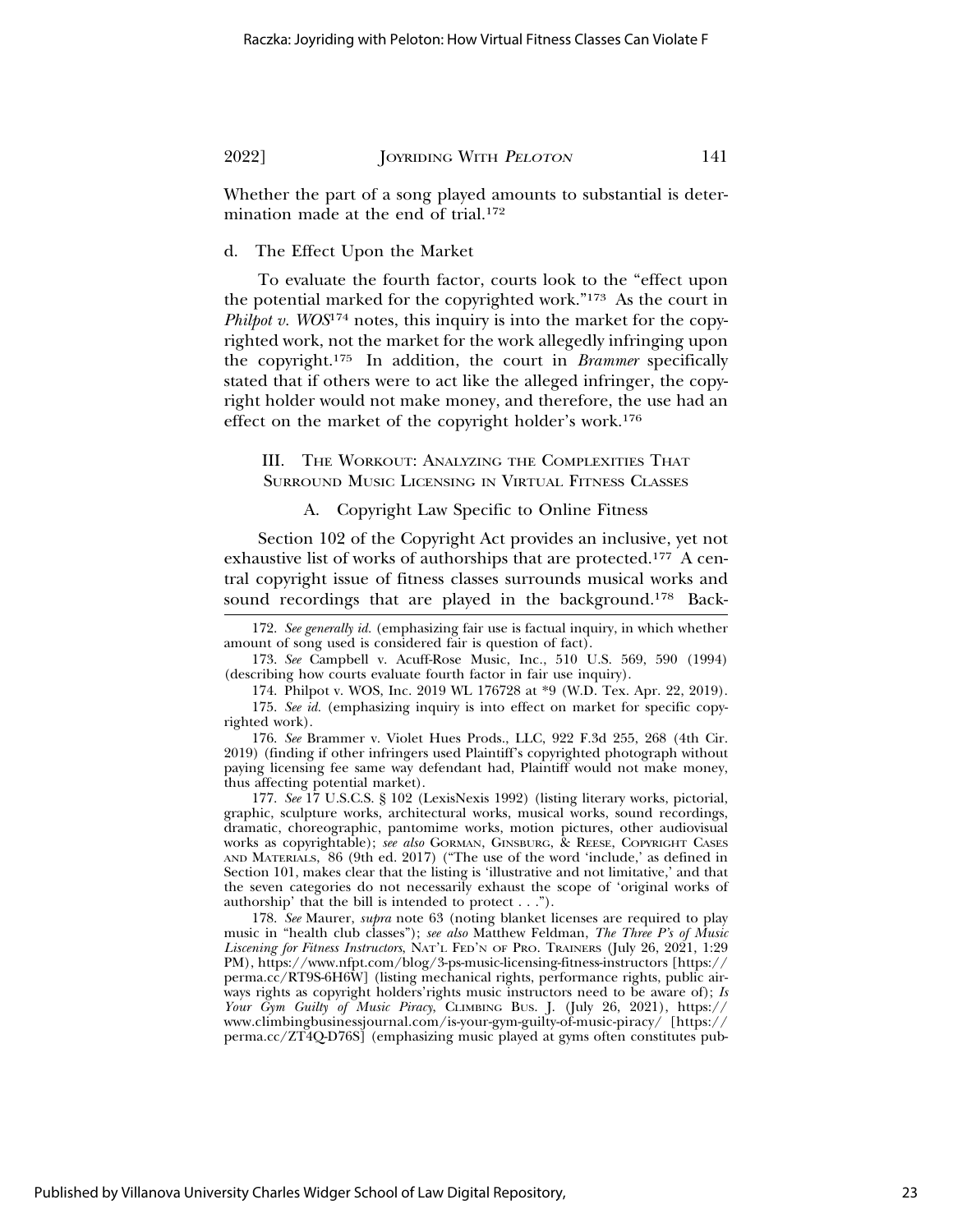ground music is a common component of fitness classes; in fact, several classes are known for matching their workout routine to the beat of the music.179 In order for class instructors to legally play music in the background of their classes, there are several copyright provisions they need to comply with.180

Copyright attaches to an original work of authorship as soon as it is fixed in a tangible medium of expression, and copyright protection subsists well-beyond the lifespan of the creator.181 As a result, most of the music played today is held under a valid copyright.182 Because most music published after 1932 is held under a valid copyright, any fitness class using current music without a negotiated license to use the copyrighted music can result in a violation – this helps to explain why the complaint in the lawsuit against Peloton included so many counts of copyright violations.183 Peloton was using current songs by artists such as Taylor Swift, Adele, Drake, and Rihanna.184 Any songs by these artists would be held under a valid copyright.185

In order for Peloton to comply with the copyright laws governing the music they used in several classes, it would need to com-

180. For further discussion of copyright provisions workout instructors need to be aware of when implementing music in their classes, see *supra* notes 56-83 and accompanying text.

181. *See* 17 U.S.C.S. § 102 (LexisNexis 1992) (codifying copyright protection subsists as soon as work is fixed in tangible medium of expression); *see* Sonny Bono Copyright Term Extension Act; Fairness in Musical Licensing Act of 1998, 105 Enacted S. 505, 112 Stat. 2827 (expanding copyright protection to life of author plus seventy years).

182. *But see* StringOctavian Team, *supra* note 69 (emphasizing as general matter music published prior to 1923 is in public domain).

183. *See generally id.* (highlighting most music in the public domain was published prior to 1923); *see generally* Downtown Music Publ'g LLC v. Peloton Interactive, Inc., 436 F. Supp. 3d 754, 760, (litigating plaintiffs' claims of copyright infringement); see generally 17 U.S.C.S. § 102 (LexisNexis,1976), (indicating copyright protection attaches as soon as work is fixed); *see generally id.* (discarding notice requirements for valid copyright).

184. For further discussion of the artists whose songs Peloton unlawfully used, see *supra* note 21 and accompanying text.

185. For further discussion of how music under current musicians would be held under a valid copyright, see *supra* note 181 and accompanying text.

lic performance, which requires license); Am. Council on Exercise, *supra* note 6 (asserting group fitness instructors must obtain music licensing rights to play music during class, but type of license needed depends upon how class is delivered).

<sup>179.</sup> *See* Lauren Pardee, *6 Workout Classes That Turn Up the Volume*, POPSUGAR, (Jan. 16, 2020), https://www.popsugar.com/fitness/music-based-workout-classesthat-feel-like-party-47110341 [https://perma.cc/4YSN-DW3Y] (listing Flywheel, Rumble, 305 Fitness, Y7 (type of yoga), AKT (dance), Zumba as workout classes centered around music); *see also* Pesce, *supra* note 21("Peloton's virtual sweat sessions have become popular in large part due to the hit songs that spin during workouts.").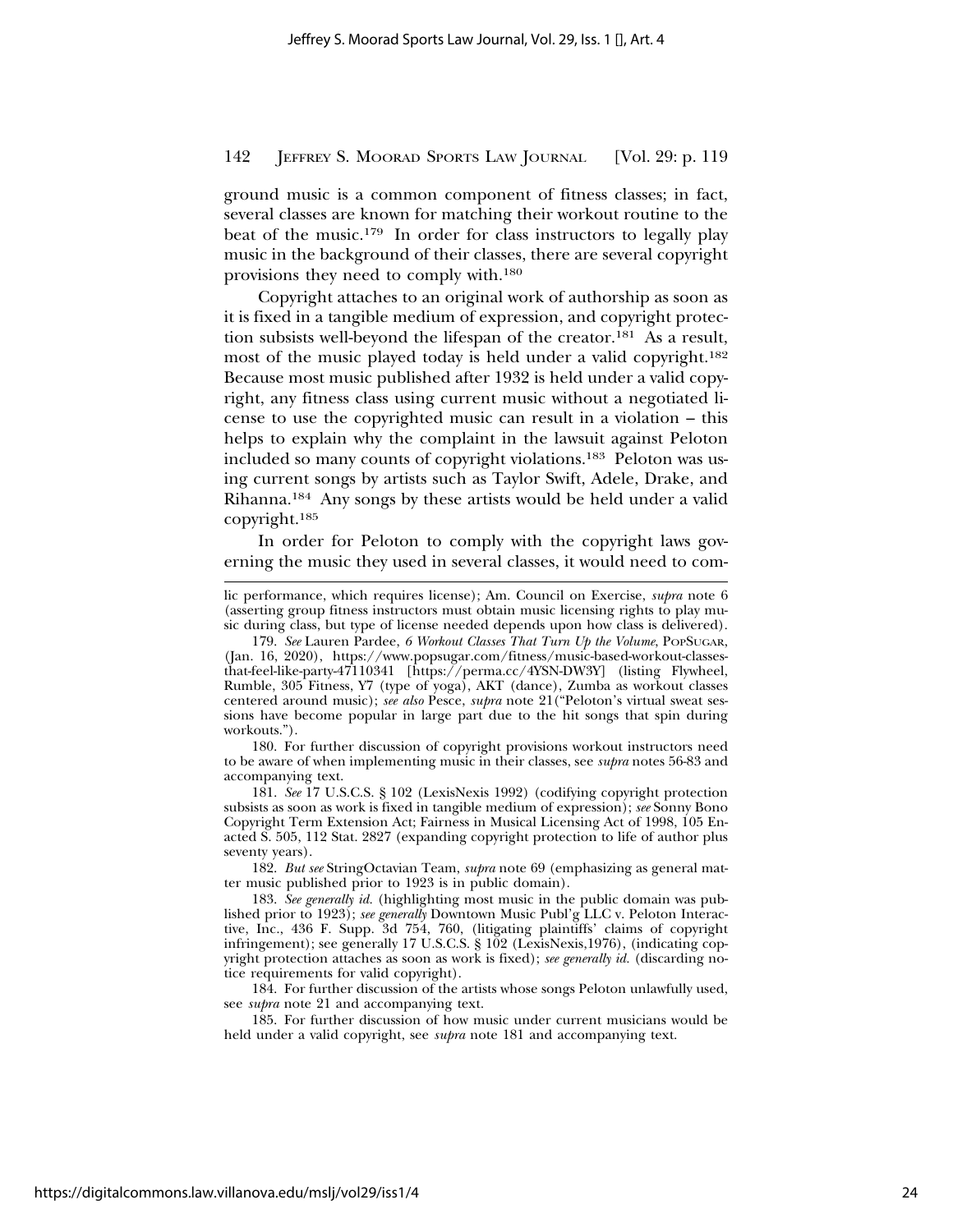ply with licensing requirements that protect the exclusive rights of copyright holders.186 Since in-person classes surround different rights that classes online, it is crucial in understanding how the shift to online—without updating current licensing agreements—can result in violations of federal copyright law.187 For example, under an artist's public performance rights it is easy to see that music played during an in-person workout class qualifies as a public performance.188 However, it is not as easy to see how virtual fitness classes may qualify as public performances.189 Because a performance still occurs when members of the public are receiving the performance at separate places or separate times, music played during a virtual workout class can also be considered a public performance.190 If a fitness instructor were to record a video of a particular yoga sequence and post it on YouTube with background music while viewers watch at different times from their homes, a public performance still occurs.191 For the reasons stated above, music played during a virtual fitness class will often require a public performance right.192

Public distribution rights, which do not contain a visual component, may also be implicated in virtual fitness settings.193 Group fitness classes that are audio only—such as Aaptiv, which consists of a coach telling users to adjust their treadmill at certain speeds and inclines over a set duration while playing background music—fall under this category.194 This means that even in situations where

189. For further discussion of difficulties of complexities regarding music licensing rights for online fitness classes, see *infra* notes 190-201.

190. For further discussion of public performance that occurs over the internet, see *supra* notes 64-69 and accompanying text.

192. *See* Litman, *supra* note 55, at 19-20 ("[m]aking any material available over the Internet . . . constitutes . . . a public display or performance of the material.").

193. For further discussion of how public distribution rights can be required for virtual fitness classes, see *supra* notes 64-66 and accompanying text.

194. *See* Janet Ingber, *Workout with the Aaptiv Audio Exercise App*, AM. FOUNDA-TION FOR THE BLIND (Jan. 2020), (describing Aaptic as an audio-only fitness class

<sup>186.</sup> For further discussion of the exclusive rights a copyright holder has, and how a user must obtain proper licensing, see *supra* notes 56-108 and accompanying text.

<sup>187.</sup> *See* Am. Council on Exercise, s*upra* note 6 (emphasizing group fitness instructors can violate federal copyright law if they shift classes online without proper licenses).

<sup>188.</sup> For further discussion of what constitutes public performance, see *supra* notes 59-63 and accompanying text.

<sup>191.</sup> *See FAQ's For YouTube Content Uploaders*, ASCAP, https://www.ascap.com/ help/music-business-101/youtube-faq-uploaders [https://perma.cc/5BHW-MHDU] (last visited Jan. 14, 2021) (warning people who wish to upload to You-Tube songs played in video constitute public performances when on Youtube's site).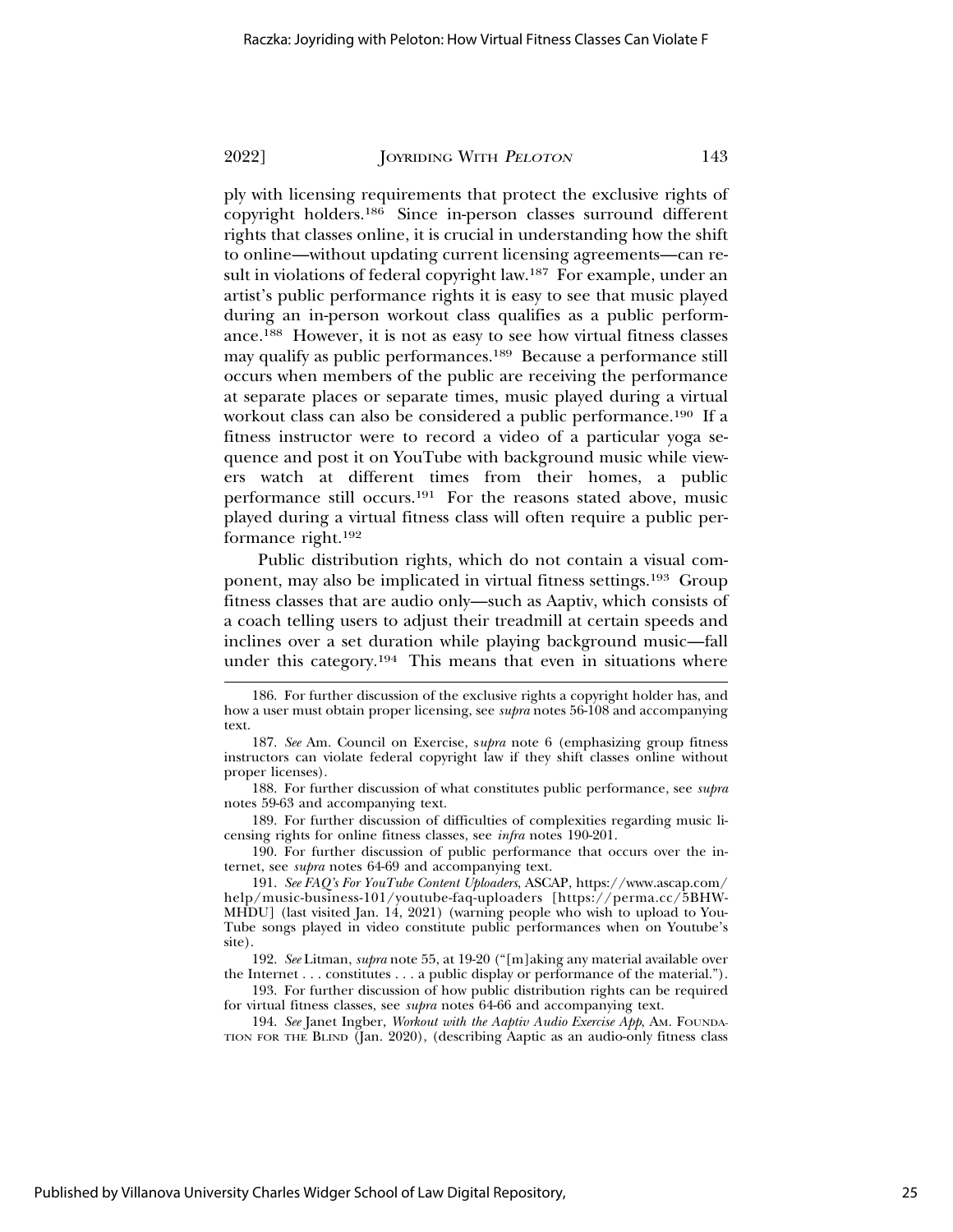Peloton's classes only contain audio, they are not immune from copyright violations.195

As far as synchronization rights, there are a variety of ways virtual fitness classes are being presented—some are pre-recorded and uploaded, while others are "live," synchronous classes.196 For the on-demand virtual fitness classes that contain both a visual and audio component, the fitness class must obtain the synchronization right.197 Several fitness classes are also known for using portions of songs as opposed to entire songs during the workout.<sup>198</sup> However, only playing part of a song does not make the user immune from copyright infringement.199 Even using only a portion of a song still requires a synchronization license, unless there are strong factors weighing in favor of fair use.200

196. *See* Stefani Sassos, *25+ FitnessStudios and Gyms Offering Live-Stream Workouts During the Coronavirus Outbreak*,GOOD HOUSEKEEPING (Apr. 30, 2020), https:// www.goodhousekeeping.com/health/fitness/a31792038/coronavirus-live-streamworkout-classes/ [https://perma.cc/GP6Z-2R2A] (listing twenty-five fitness studios or gyms offering live-stream workouts during coronavirus pandemic); *see also* Julia Malacoff, *Turn to These Streaming Workouts When You Can't Break a Sweat at the Gym*,SHAPE (Apr. 27, 2021), https://www.shape.com/fitness/trends/boutique-fitness-studios-offer-home-streaming-classes [https://perma.cc/838C-K8JE] (noting Peloton has "pre-recorded and live" fitness classes); Lee Bell, *Netflix of Gyms the Best on Demand Fitness Streaming Platforms*,FORBES (Feb. 27, 2019), https:// www.forbes.com/sites/leebelltech/2019/02/27/netflix-of-gyms-the-best-on-demand-fitness-streaming-platforms-for-the-home/?sh=7a0f547f5188 [https:// perma.cc/722T-8WP4] (listing on-demand workout classes).

197. *See* Am. Council on Exercise, *supra* note 6 (noting audiovisual works incorporating songs need synchronization licenses).

198. *See* Julia Malacoff, *6 Ways to Maximize Popular Mashup Classes*, MYFITNESS-PAL (July 5, 2018), https://blog.myfitnesspal.com/6-ways-to-maximize-popularmashup-classes/ [https://perma.cc/9B6L-DG4Q] (listing fitness classes using mashup music).

199. *See* Calvin R. Nelson & Nicholas W. Jordan, *Legal Implications of Syncing Copyrighted Music with Other Content*, VENABLE LLP (July 14, 2020), https:// www.venable.com/insights/publications/2020/07/legal-implications-of-syncingcopyrighted-music [https://perma.cc/XN3U-D82V] (emphasizing user does not need to play whole song to be held liable for copyright infringement).

200. For further discussion of fair use, see *supra* notes 148-153 and accompanying text.

application); *see generally Notice of License*, (Jan. 28, 2021) https://themlc.com/ sites/default/files/2021-03/MLC%20NOL%20Sub75.pdf [https://perma.cc/ 4WMS-XQ9Y] (submitting notice of Aaptiv's mechanical license agreement).

<sup>195.</sup> *See The Making of Peloton's Outdoor Classes,* PELOTON https:// blog.onepeloton.com/making-of-peloton-outdoor-classes/ https://perma.cc/ 4WMS-XQ9Y [https://perma.cc/M7QV-ARPU] (last visited Nov. 15, 2021) (describing Peloton's audio-only, instructor led workout classes available on app, designed for outdoor workouts such as running).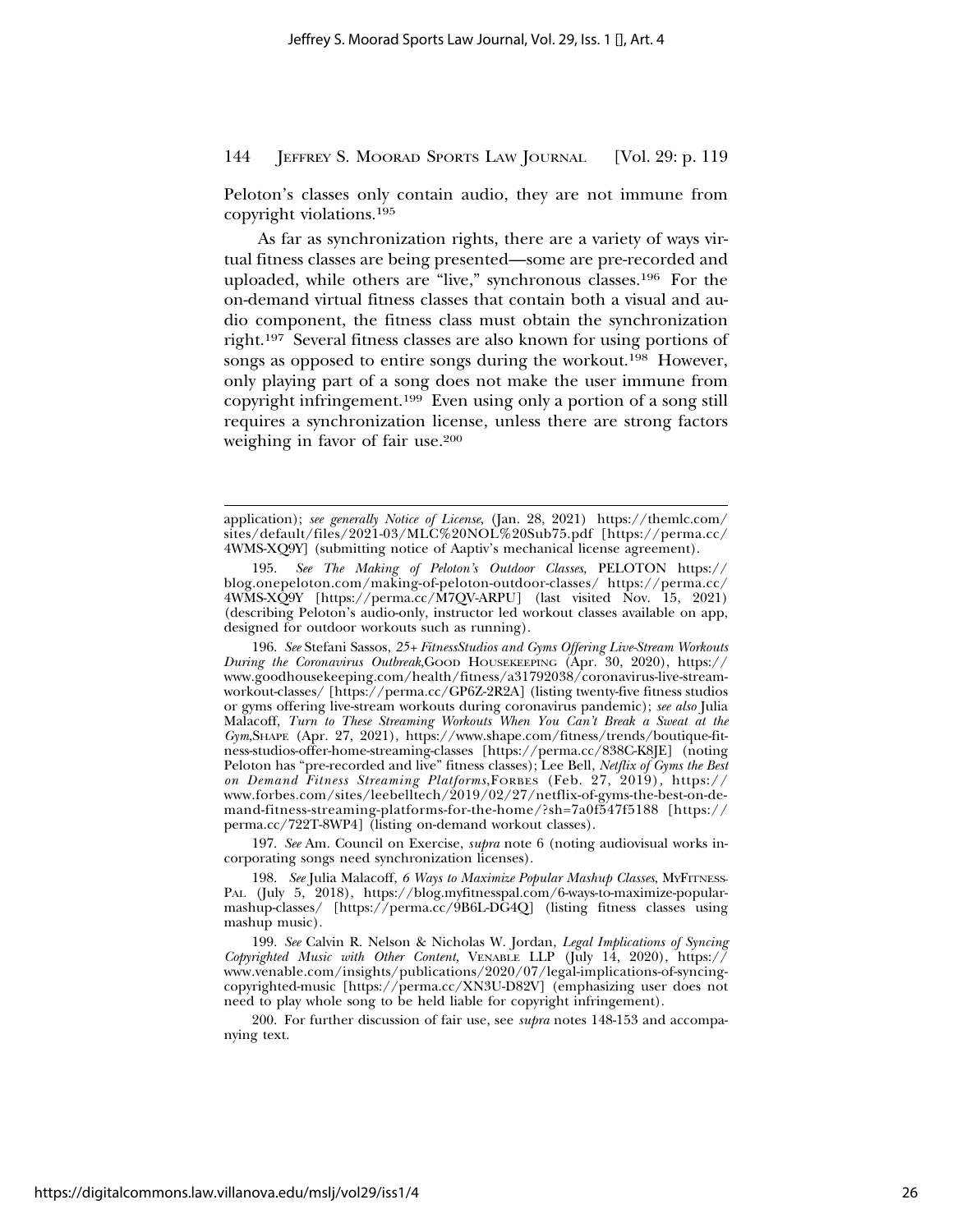# B. Online Fitness and Acquiring Rights to Copyrighted Material

Peloton alluded to the complexities of determining proper rights holders in order to ensure compliance with copyright laws in its registration with the Securities and Exchange Commission (SEC).201 Peloton is correct in asserting the difficulty of complying with copyright laws – for example, because copyright law can be quite confusing to understand, group fitness instructors may think that paying for a music streaming service, like Spotify or Pandora, allows them to use music from those service providers during group classes.202 However, that is not the case.203 Streaming platforms allow the music for only *personal* use, not public use.<sup>204</sup> Additionally, purchasing a CD only provides rights for personal use.205 While buying a CD provides you with a physical copy of the song, it does not give you the copyright to the song.206

If a group fitness class includes members from outside of a normal circle of friends, playing music from personal streaming services is a violation of the public performance right.207 This means that group fitness instructors or organizations wishing to include music during their in-person or virtual fitness classes should obtain proper licensing in order to avoid a violation of federal copyright law and a potential infringement suit.<sup>208</sup> There are a variety of music licensing agreements the owner of a fitness studio or an instruc-

203. For further discussion of how purchasing subscription of music streaming service does not allow music to be played in group fitness classes, see *supra* note 202 and accompanying text.

204. *See Warning Gym Owners*, *supra* note 20 (explaining subscriptions to streaming services are only for personal use); *see also* Am. Council on Exercise, *supra* note 6 (noting purchasing CDs or subscribing to streaming service allows music for only personal use, so using music beyond personal use requires music licenses).

205. S*ee* Feldman, *supra* note 177 (noting purchasing CDs grants personal use, but not public performance).

207. *See* Maurer, *supra* note 63 (playing private use music outside of group of friends is illegal).

208. *See* Am. Council on Exercise, *supra* note 6 (stating fitness instructors in United States need blanket licenses from performance rights organizations).

<sup>201.</sup> *See* Peloton, Interactive, Inc*.*, *supra* note 14 ("The process of obtaining licenses involves identifying and negotiating with many rights holders, some of whom are unknown or difficult to identify, and implicates a myriad of complex and evolving legal issues across many jurisdictions . . . .").

<sup>202.</sup> *See Warning Gym Owners*, *supra* note 20 ("We've talked to a number of fitness pros lately who think that just because they pay for a subscription to a streaming service like Spotify or Pandora, that they are free to use this music during classes.").

<sup>206.</sup> *See id.* (noting physical copy of CD is not same as copyright).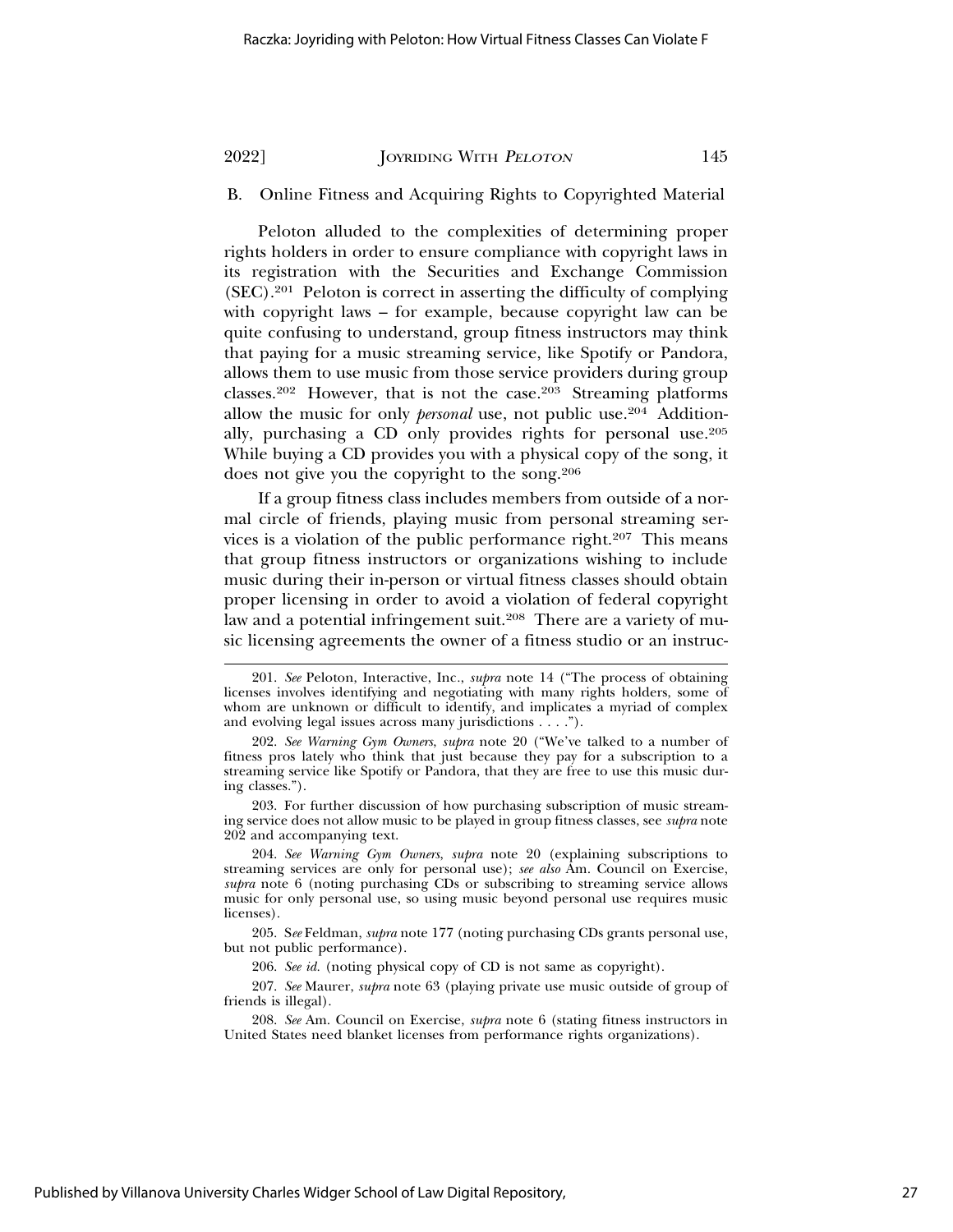tor can choose from.209 Most in-person workout classes have licenses that cover the public performance right.<sup>210</sup> That means they are allowed to play those licensed songs during their workout classes.211

Many group fitness classes that were purely in-person prior to the pandemic do not have synchronization rights.212 This is likely because they did not need those rights while they were operating as in-person fitness studios.213 There was no need to pay for an additional bundle of rights.214 However, when shifting to online classes, those synchronization rights suddenly come in to play.215 Therefore, before switching to virtual platforms, fitness instructors or companies must review their existing music licensing agreements to determine what exactly their agreements cover.<sup>216</sup> Fitness instructors or companies need to be cognizant of what rights are at play in order to avoid significant copyright liability.217 Peloton offers fitness classes both with and without visual components. Peloton's ondemand library includes audiovisual, instructor-guided workout

210. *See* Maurer, *supra* note 63 (noting most in-person group fitness classes use public performance licenses); Rich Humphrey, *Music Licensing for Online Fitness*, MOBILEFIT, https://blog.mobilefit.com/music-licensing-for-online-fitness/ [https://perma.cc/4GCC-97ZN] (last visited Jan. 17, 2021) (noting many gyms licensing through ASCAP or BMI are only licensing public performance rights).

211. *See id.* (highlighting fitness facilities can play songs they properly license during group classes).

212. *See id.* (asserting many fitness facilities have only been paying for performance rights prior to posting virtual classes).

213. *See* Am. Council on Exercise, *supra* note 6 (noting synchronization rights are not necessary for in-person group fitness classes).

215. *See FAQ's for YouTube Content Uploaders*, *supra* note 191 (warning uploaders of mechanical right).

216. *Cf.* Meaghan H. Kent, *COVID-19: Copyright Concerns in Online Classrooms*, VENABLE LLP (Apr. 1, 2020), https://www.venable.com/insights/publications/ 2020/04/covid19-copyright-concerns-in-online-classrooms [https://perma.cc/ QFC3-34AJ] (noting school educators likely have agreements in place for in-classroom use, but may or may not have licenses extending to electronic distribution).

217. *See Music Licensing for Fitness Facilities*, *supra* note 214 (explaining licenses for fitness facilities are required to avoid breaking law).

<sup>209.</sup> *See Music Licenses for Fitness Facilities*, ASCAP, https://www.ascap.com/ music-users/types/fitness-landing-page [https://perma.cc/TZS9-Z2WL] (last visited Jan. 17, 2021) (providing options for music license agreements for variety of artists); *see also Music Licensing for Health and Fitness Clubs*,BROAD. MUSIC INC., https://www.bmi.com/licensing/entry/fitness\_clubs [https://perma.cc/8J9L-CTND] (last visited Jan. 17, 2021) (providing options for music license agreements for variety of artists).

<sup>214.</sup> *See Music Licensing for Fitness Facilities*, *supra* note 209 (noting licenses for fitness facilities are based on how they use music).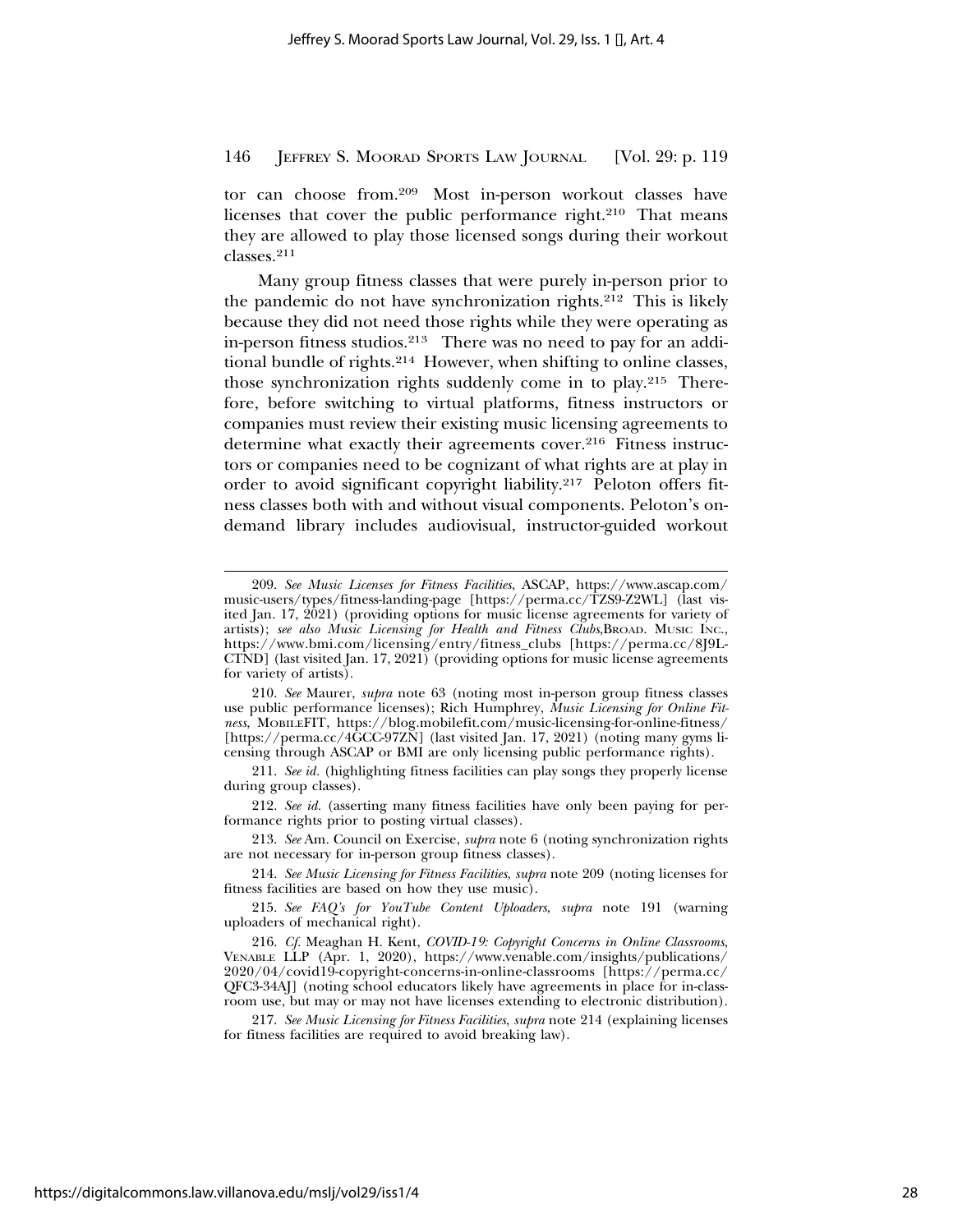rides, as well as audio-only, instructor-guided options.218 Thus, Peloton needs to be aware of when they must obtain mechanichal rights versus synchronization rights.219 Therefore, if a fitness class only has the music licensing rights that cover public performance without synchronization rights, posting a video of the workout for people to watch and follow along with at a distance will violate the synchronization right, as Peloton did.220

Additionally, and unfortunately for Peloton and similar online fitness providers, PRO's are not always the safest option for such providers.221 While PROs can be the easiest way to secure music licensing rights for in-person group fitness classes, they can fall short when it comes to music licensing rights for online audiovisual fitness classes.222 PROs cover only public performance rights for live performances that occur publicly, or outside of the normal group of social acquiantances.223 They do not cover performances that will be recorded in a video with a visual component.224 Most of Peloton's virtual fitness classes are pre-recorded videos of instructors with music in the background.225 PROs do not license for music for this specific use, which how most virtual fitness classes use music.226

218. *See The Making of Peloton Outdoor Classes, supra* note 195 (highlighting availability of audio-only Peloton classes); Peloton, Interactive Inc., *supra* note 14 (describing Peloton's on-demand and live-stream classes).

219. For further discussion of when synchronization licenses are required see *supra* notes 73-79 and accompanying text. For further discussion of when mechanical licenses are required, see *supra* notes 80-85 and accompanying text.

220. For further discussion of how online video of fitness class with music can violate public distribution right, see s*upra* notes 64-69 and accompanying text.

221. See Downtown Music Publ'g LLC v. Peloton Interactive, Inc., 436 F. Supp. 3d 754, 760 (2020) (filing suit against Peloton for improperly licensed music, despite Peloton obtaining blanket licenses from PROs.)

222. *See How to Acquire Music For Films*, ASCAP, https://www.ascap.com/help/ career-development/How-To-Acquire-Music-For-Films [https://perma.cc/4A22- 8X8P] (last visited Feb. 10, 2021) (explicitly stating synchronization licenses need to be obtained from copyright holder directly).

223. *See* Meghan Dougherty, *Note: Vountary Collective Licensing: The Solution to the Music Industry's File Sharing Crisis?*, 13 J. INTELL. PROP. L. 405 (2006) (stating Congress defined "performing rights society" as "an association, corporation or other entity that licenses the public-performance of nondramatic musical works on behalf of the copyright owners of such works.").

224. *See BMI and Performing Rights*, BMI, https://www.bmi.com/digital\_licensing/more-information/busi-

ness\_using\_music\_bmi\_and\_performing\_rights [https://perma.cc/KT8L-N3M4] (last visited Dec. 20, 2021) (emphasizing BMI does not offer synchronization licenses or licenses for dramatical use).

225. *See* Peloton Interactive, Inc. *supra* note 14 (describing Peloton's on-demand workout videos with music).

226. See generally *BMI and Performing Rights, supra* note 224 (emphasizing BMI, does not cover synchronization licenses for music to be used in videos).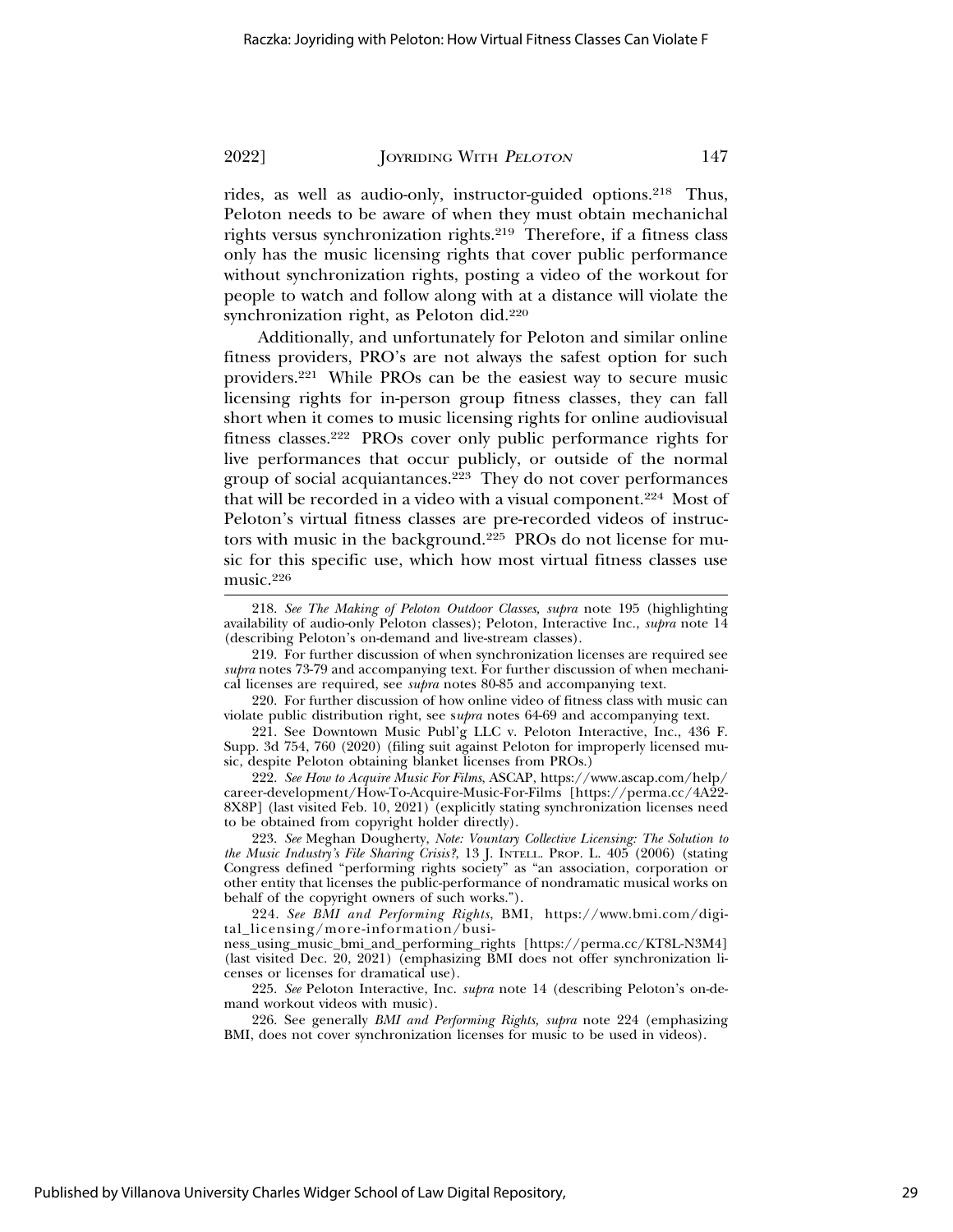As mentioned above, the majority of fitness groups need synchronization licenses to play on demand workout videos in front of people outside of normal acquaintances.227 Synchronization licenses are not easy to obtain—they typically require working an industry-specific attorney who is aware of the pricing range.<sup>228</sup> While synchronization licenses and fees are negotiated between the user and publisher, the average cost to license one song for a film ranges between \$15,000 and \$60,000.229 Such costly licensing is likely more accessible to a large, \$4 billion company such as Peloton, as opposed to a smaller yoga studio.230 Finally, for acquiring the appropriate rights to copyrighted music online, providers such as Peloton need to consider master licenses.231 Obtaining a master license can cost an additional \$15,000 to \$70,000 per song.232 As Peloton pointed out in its registration statement with the SEC, determining the proper rights holder or holders from whom to obtain the license can be a difficult, yet crucial task.233

Music is a key feature that makes the Peloton experience so attractive to users.234 Peloton built its brand on inclusion of music,

<sup>227.</sup> For further discussion of how a majority of online group fitness classes with background music require synchornizations licenses, see *supra* notes 73-79 and accompanying text.

<sup>228.</sup> *See* Lewis, *supra* note 73 ("Negotiation of such licenses can be complex and requires knowledge of the prevailing rates in various media. As such, it is recommended that a general practitioner consult with an entertainment lawyer on such negotiation and related matters.").

<sup>229.</sup> See Jeffrey Brabec and Todd Brabec, *Music, Money, Success & the Movies: Part One*, ASCAP, https://www.ascap.com/help/music-business-101/music-moneysuccess-movies [https://perma.cc/Q2PA-PGM8] (last visited Dec. 20, 2021) ("The synchronization fees charged by music publishers for major studio films are usually between \$15,000 and \$60,000 (with the majority ranging from \$20,000 to \$45,000) but can be lower if the music budget is small or higher if the song is used several times in the motion picture, if the use is under the opening or closing credits, if the song is a major hit, or if it is vital to the plot or particular scene of the motion picture.").

<sup>230.</sup> *See* Lewis, *supra* note 73 (emphasizing industry-specific attorneys are necessary for negotiating licenses, which can be quite profitable for copyright holders).

<sup>231.</sup> *See id.* (explaining masters licenses may be required in addition to synchronization licenses, if users plan to use master recording of song in audiovisual work).

<sup>232.</sup> *See* Brabec & Brabec, *supra* note 230, *Music, Money, Success & the Movies: Part One*, ASCAP, https://www.ascap.com/help/music-business-101/music-moneysuccess-movies [https://perma.cc/2R4S-57HK] (last visited Dec. 20, 2021) (providing price ranges for synchronization licenses and master licenses for songs to be used in films).

<sup>233.</sup> For further discussion of how locating the proper copyright holder can be a difficult task, see *supra* notes 85-88 and accompanying text.

<sup>234.</sup> *See* Peloton Interactive, Inc., *supra* note 14 ("Members consistently rank the music we provide as one of their favorite aspects of the Peloton experience.").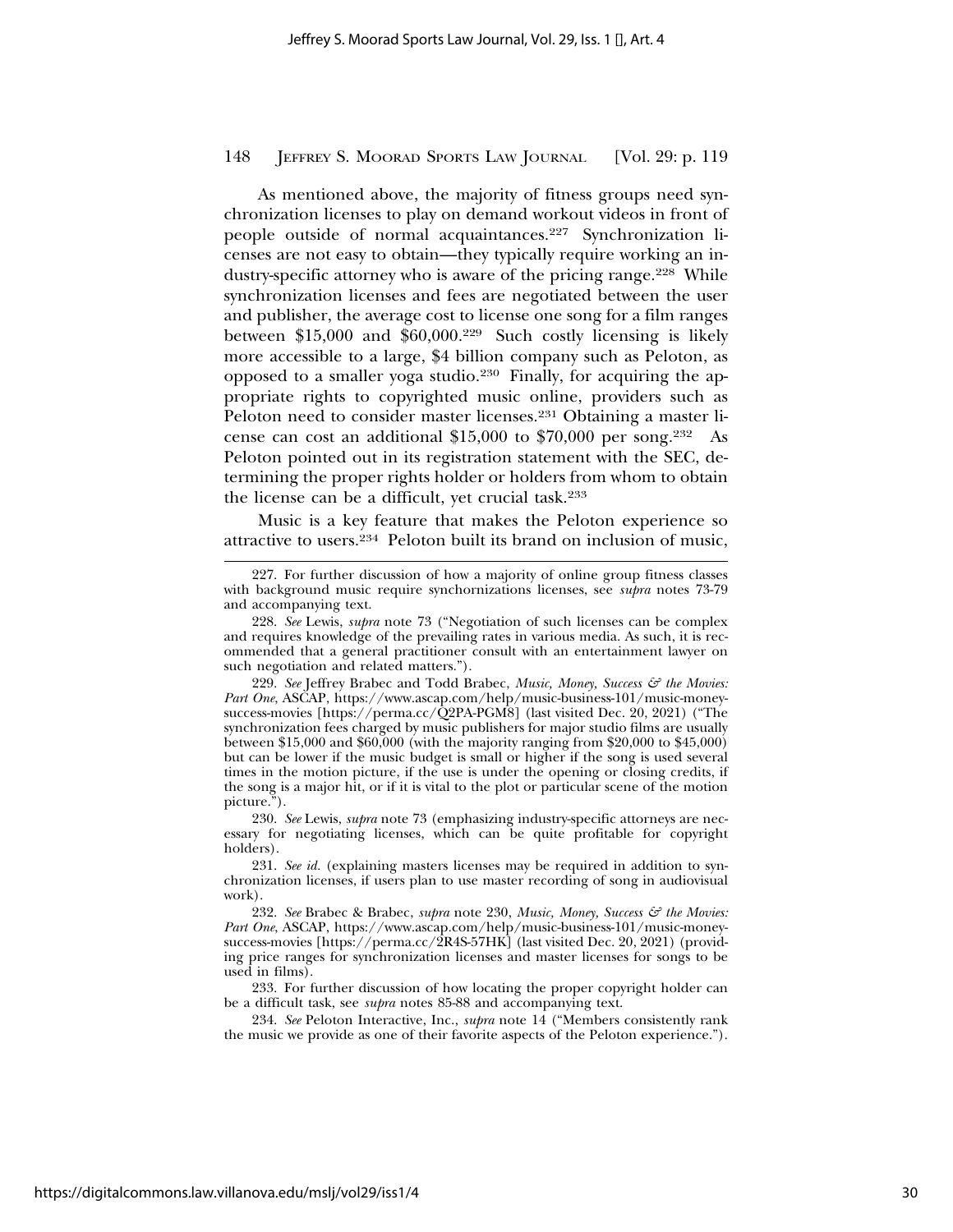and has monetarily benefitted from the inclusion of popular songs.235 In it's registration statement with the SEC, Peloton specifically points out that the company "control[s] the intersection of fitness and music in an engaging way."236 Because Pelton has built their company around the intersection of fitness and music, selfcreated music, royalty-free, or public domain-music would likely be insufficient to achieve its mission.237

# C. Infringement Suits for Improperly or Inadequately Licensed Music

The *Peloton* case illustrates that music publishers are actively protecting their intellectual property rights.238 The NMPA is not the only organization guarding their rights.239 In fact, both ASCAP and BMI bring hundreds of copyright infringement suits annually.240

### 1. *Who Can be Held Liable for Infringement?*

Determining who can be held liable for copyright infringement depends on the how the group fitness class is delivered.<sup>241</sup> For copyright infringement occurring during typical in-person group fitness classes, copyright holders can go after the physical location, or that specific studio, where the alleged infringement is occurring.242 However, when infringement is occurring during vir-

<sup>235.</sup> *See id.* ("We have developed a proprietary music platform that fuels the workout experience with thoughtfully curated playlists that align with our Members' musical preferences. We have over a million songs under license, representing the largest audiovisual connected fitness music catalog in the world. Our curated music is as diverse and dynamic as the Members we serve, delivering a custom-fit-and-finish musical experience created by instructors and music supervisors on our production team.").

<sup>236.</sup> *See id.* (highlighting Peloton's reliance on music).

<sup>237.</sup> *See generally* Peloton Interactive (emphasizing music is essential to the Peloton experience).

<sup>238.</sup> *See Warning Gym Owners*, *supra* note 20 (illustrating music publishers actively protecting music intellectual property rights when suing peloton for unlicensed use).

<sup>239.</sup> For further discussion of additional copyright holders bringing infringement suits, see *infra* note 242 and accompanying text.

<sup>240.</sup> *See Is Your Gym Guilty of Music Piracy?*, CLIMBING BUS. J. (Nov. 11, 2013), https://www.climbingbusinessjournal.com/is-your-gym-guilty-of-music-piracy/ [https://perma.cc/599T-ZBQR] (noting organizations like ASCAP, BMI file hundreds of copyright infringement suits each year).

<sup>241.</sup> For further discussion of how class format affects who can be held liable, see *infra* notes 244-245 and accompanying text.

<sup>242.</sup> *See* Am. Council on Exercise, *supra* note 6 (stating responsible party for in-person class is owner of particular studio).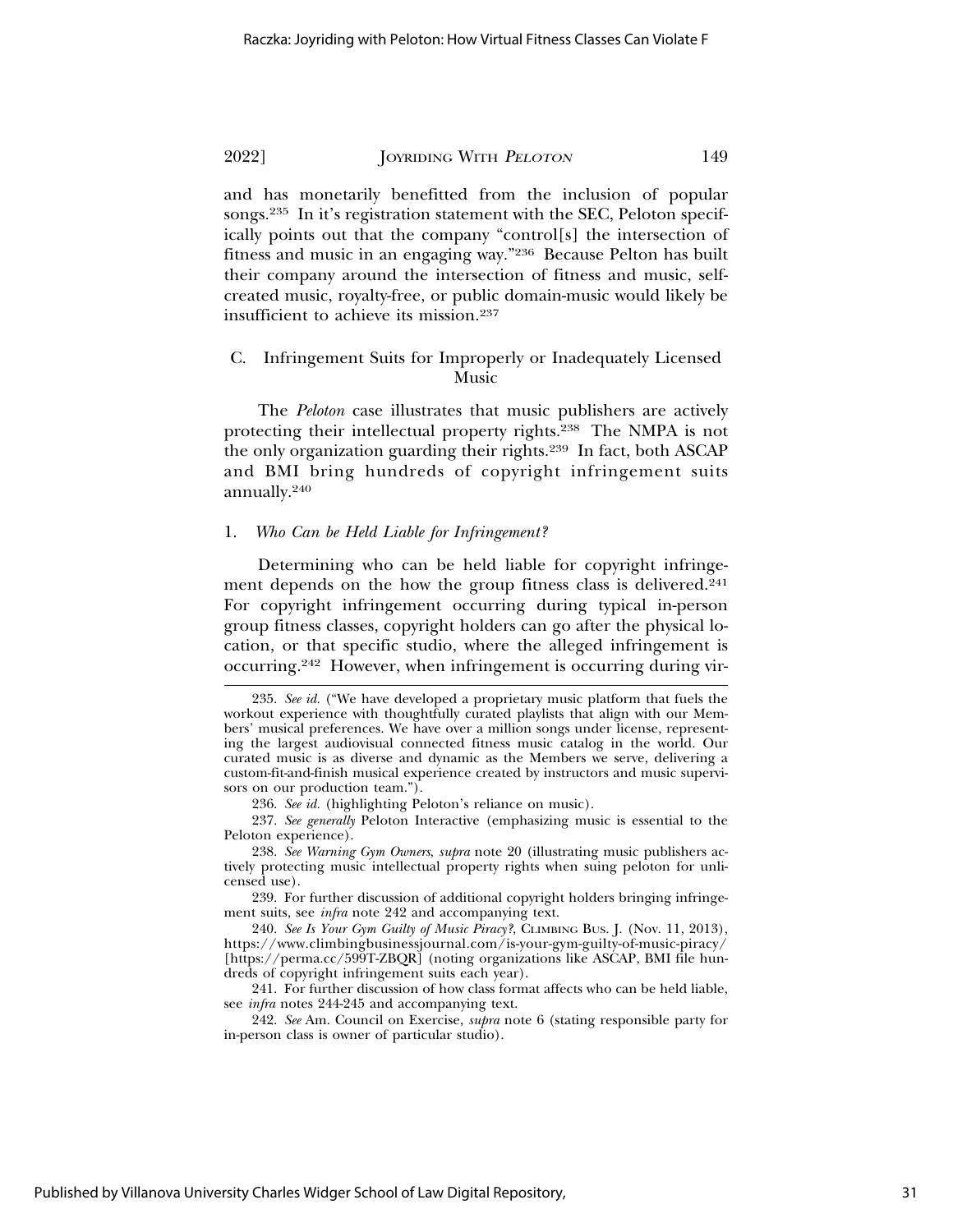tual on-demand fitness classes, the copyright holders can seek to hold the instructor or organization providing the class liable.<sup>243</sup>

a. Direct Infringers

In an in-person group fitness class, the person playing the unlicensed music would be a direct infringer.244 In the case of online, on-demand fitness classes, the person or organization uploading the video could be directly infringing the copyright holder's rights.245 However, in a typical copyright infringement case, artists, publishers, or organization representing them typically sue the corporation or fitness studio that is responsible for incorporating the infringing music into the class.246 Therefore, it is usually the fitness studio's responsibility to properly attain music licenses.<sup>247</sup> In the case of Peloton, it was the company's responsibility to obtain licenses for the music integrated into the audiovsial fitness classes, not the instructors leading the classes themselves.248

b. Indirect Infringers

Under the indirect infringer theory, one who owns a groupfitness company could be held liable for infringement activities by its employees.249 Therefore, owners or fitness studios should take steps to procure the proper licensing agreements for music during classes in order to avoid infringement liability by employees.250 Owners of music copyrights are likely to go after the fitness studio or company, as they are likely in the position to pay damages, something that should have been common knowledge to Peloton as well.251 This puts a strong burden on large companies like Peloton to ensure that all the classes are licensed properly, and can even be

<sup>243.</sup> *See id.* (noting individual instructors or organizations are responsible parties when it comes to on-demand or livestreamed virtual fitness classes).

<sup>244.</sup> *See id.* (differentiating direct liability from contributory liability).

<sup>245.</sup> *See* ABC v. Aereo, 134 S. Ct. 2498, 2510 (2014) (transmitting unlicensed audiovisual works constitutes public performance, violating federal copyright law).

<sup>246.</sup> *See generally* Downtown Music Publ'g LLC v. Peloton Interactive, Inc., 436 F. Supp. 3d 754, 760 (S.D.N.Y. 2020) (litigating copyright claims against Peloton Interactive, Inc., as opposed to instructors in workout videos themselves).

<sup>247.</sup> *See* Maurer, *supra* note 63, (noting if you are employee of fitness studio it is studio's responsibility to obtain proper licensing).

<sup>248.</sup> *See generally* Peloton Interactive, *supra* note 14 (indicating Peloton entered music licenses for the corporation).

<sup>249.</sup> *See Music Users*, *supra* note 96 (noting business or organization is responsible for acquiring rights, even if people they hire are ones doing infringing).

<sup>250.</sup> *See id.* (noting supervisors can be held liable for actions of employees).

<sup>251.</sup> *See* MENELL, *supra* note 52, at 733 (emphasizing plaintiffs may go after parties indirectly liable, as they may be in better position to provide damages).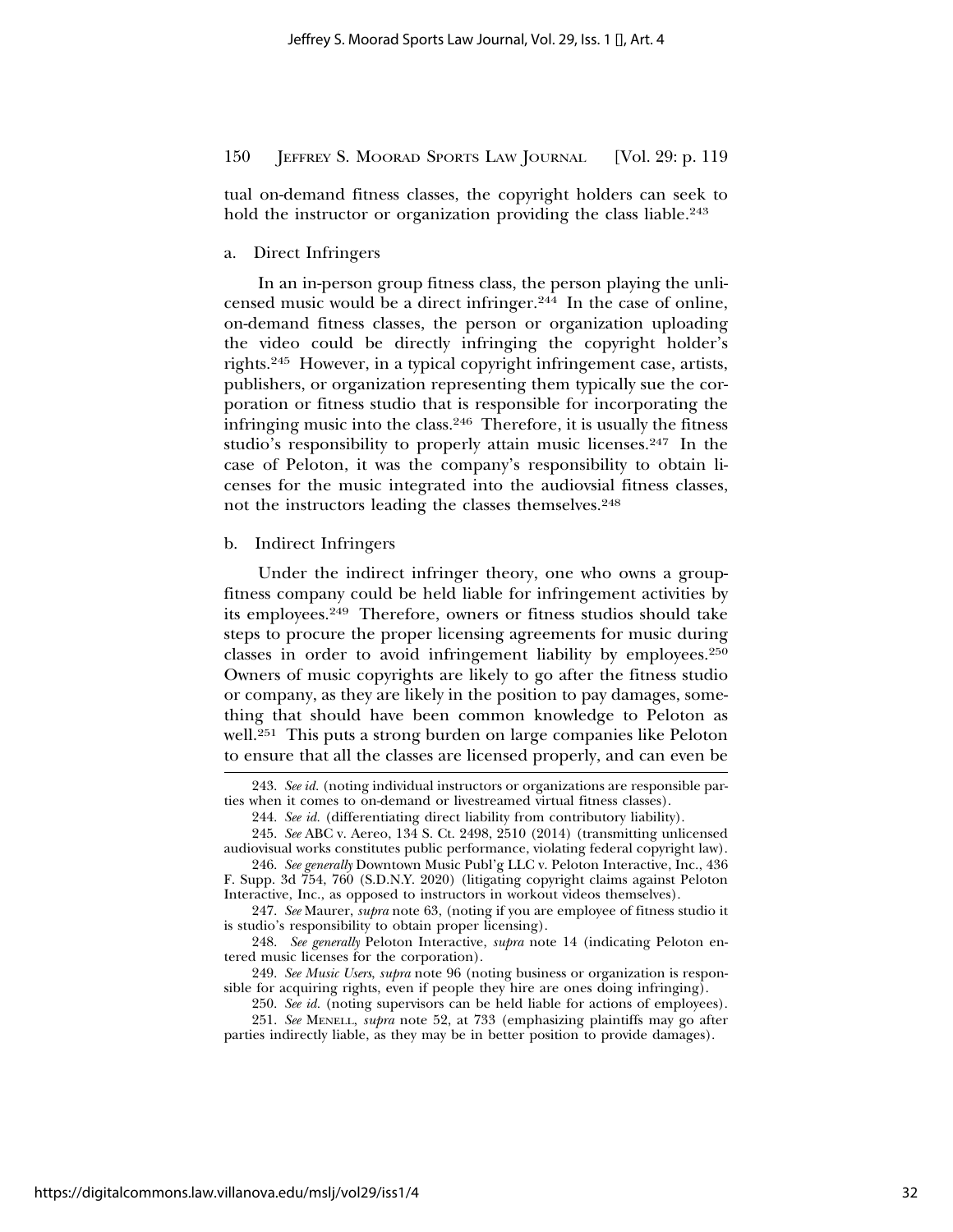a difficult burden for smaller studios that have to supervise individual instructors to avoid being held liable.252

#### 2. *Fair Use Exception*

Under the first factor, a group fitness class at a for-profit studio would likely not qualify as an educational purpose or another purpose for which the fair use exception is applied in court.253 Similarly, it is customary for group fitness classes to pay licensing fees for music played during class.254 Therefore, a court following the approach used in *Brammer* will likely find the nature of the use to be commercial.255 The court will likely find that a group fitness class's use of unlicensed songs is of commercial use, which is not a purpose often favored in a fair use inquiry.256

Under the second factor, musical works weigh in favor of the copyright holder, as they are the creative expression copyright was intended to protect.257 However, as mentioned above, this factor usually carries minimal weight for courts.<sup>258</sup> Under the third factor, the amount and substantiality of a work used is very specific, and would depend on the amount of each song used.259 If a workout class were using all or significantly all of songs, the court would likely find this factor to weigh in favor of the copyright holder.<sup>260</sup> Finally, when analyzing the effect of a fair use exception on the market, the court would likely note that there is a music licensing market to cover this exact use of music.<sup>261</sup> There are per-

<sup>252.</sup> *See generally Downtown Music Publ'g LLC v. Peloton Interactive, Inc.*, 436 F. Supp. 3d 754, 760 (S.D.N.Y. 2020) (litigating case against Peloton, despite music being used in classes with indiviudal workout instructors).

<sup>253.</sup> *See id.* (noting educational use is typically limited to non-profit, academic education).

<sup>254.</sup> *See* Maurer, *supra* note 63 (noting gyms must pay customary licensing fee to play music).

<sup>255.</sup> For further discussion of court's reasoning in *Brammer*, see *supra* notes 157-159 and accompanying text.

<sup>256.</sup> For further discussion on why court will likely find factor four weighs in favor of copyright holder, see *supra* notes 175-176 and accompanying text.

<sup>257.</sup> See Campbell v. Acuff-Rose Music, Inc*.*, 510 U.S. 569, 584 (1994) (finding factor two in favor of copyright holder, as music is creative work).

<sup>258.</sup> For further discussion of the second factor of the fair use defense, see *supra* notes 160-164 and accompanying text.

<sup>259.</sup> For further discussion of how the court would look at the amound of each song used under the third fair use factor, see *supra* notes 160-164 and accompanying text.

<sup>260.</sup> Cf. Am. Geophysical Union v. Texaco, 60 F.3d 913, 918-21 (2d Cir. 1994) (finding third factor in favor of copyright holder when defendadant copied entire articles).

<sup>261.</sup> *See* Am. Council on Exercise, *supra* note 6 (stating fitness instructors need to contact performance rights organizations to obtain licenses to use copy-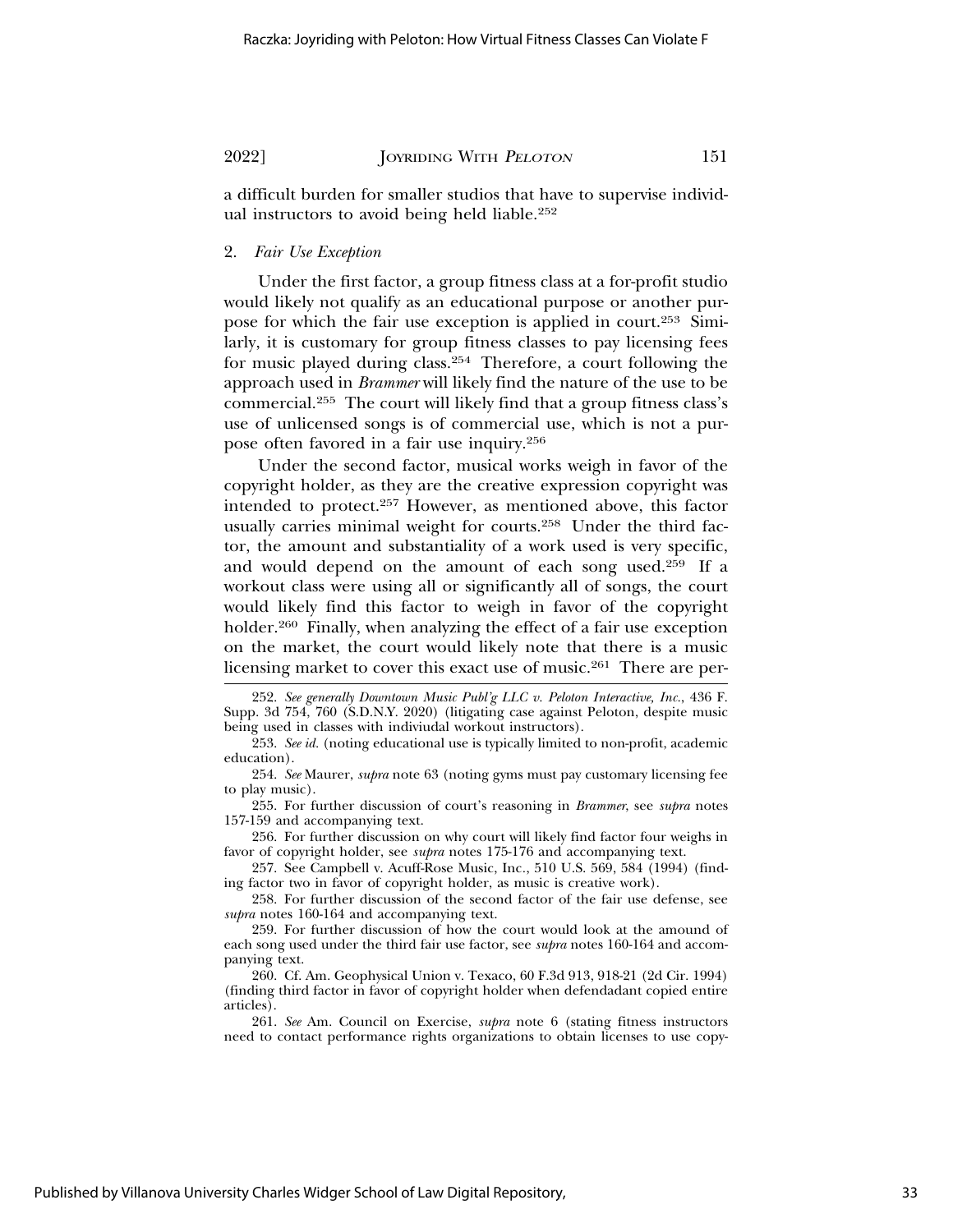formance rights organizations to license performance rights, and synchronization licenses can be obtained by agreements with musicians or publishers.262 The copyright holder has a market to license use of their songs in for an agreed-upon price.263 Under the framework set forth by the cornerstone fair use cases, the court will likely find that the market for the copyright holder is being harmed.<sup>264</sup> Further, courts will look to whether other types of the same unauthorized use will hurt the market.<sup>265</sup> Therefore, the unauthorized use of a single song by one person can still be enough to find an effect on the market.<sup>266</sup> This factor will likely weigh heavily in favor of the copyright holder.<sup>267</sup> Because the fourth factor, which is "undoubtedly the single most important element of fair use," succeeding on a fair use defense for Peloton or similarly situated defendants could be an uphill battle.268

#### IV. COOL DOWN: CONCLUDING THE JOYRIDE

Group fitness classes that wish to incorporate copyrighted music need to enter proper licensing agreements to avoid liability under federal copyright law.269 Determining which licenses are necessary depends on how the class is delivered, such as whether it is in-person, virtual on demand, or virtual livestreamed, as different rights of copyright holders come into play in each of these con-

265. *See* Philpot v. WOS, No. 1:18-CV-339-RP, Inc. 2019 WL 176728, at \*9 (W.D. Tex. Apr. 22, 2019) (assessing whether unauthorized use of photos damaged any possible market for photos).

266. For further discussion of how courts can find one single use can affect the market, see *supra* notes 175-176 and accompanying text.

267. *See Brammer*, 922 F.3d at 268–69 (finding defendant's use of plaintiff's photograph was not fair because there was market for licensing photograph, plus plaintiff had in fact licensed it to other users).

268. *See* Harper & Row, Publishers, Inc. v. Nation Enters., 471 U.S. 539, 602 (1985)(Brennen, J., dissenting) (characterizing factor four as most important element in fair use inquiry).

269. *See* Am. Council on Exercise, *supra* note 6 (noting music beyond personal use requires various music licenses to ensure writers, musicians, producers, record labels are all properly compensated).

righted songs in their fitness classes while subsequently listing several organizations providing licenses).

<sup>262.</sup> *See How to Acquire Music for Films*, *supra* note 223 (noting ASCAP sells performance rights, but synchronization rights need to be obtained directly from copyright holders).

<sup>263.</sup> *See id.* (noting synchronization licenses can be negotiated directly with copyright holders).

<sup>264.</sup> *See* Brammer v. Violet Hues Prods., LLC, 922 F.3d 255, 268-69 (4th Cir. 2019) (finding copyright holder of photograph was harmed because there was market for licensing for photographs to be used on webpages, exactly how defendant used photograph).